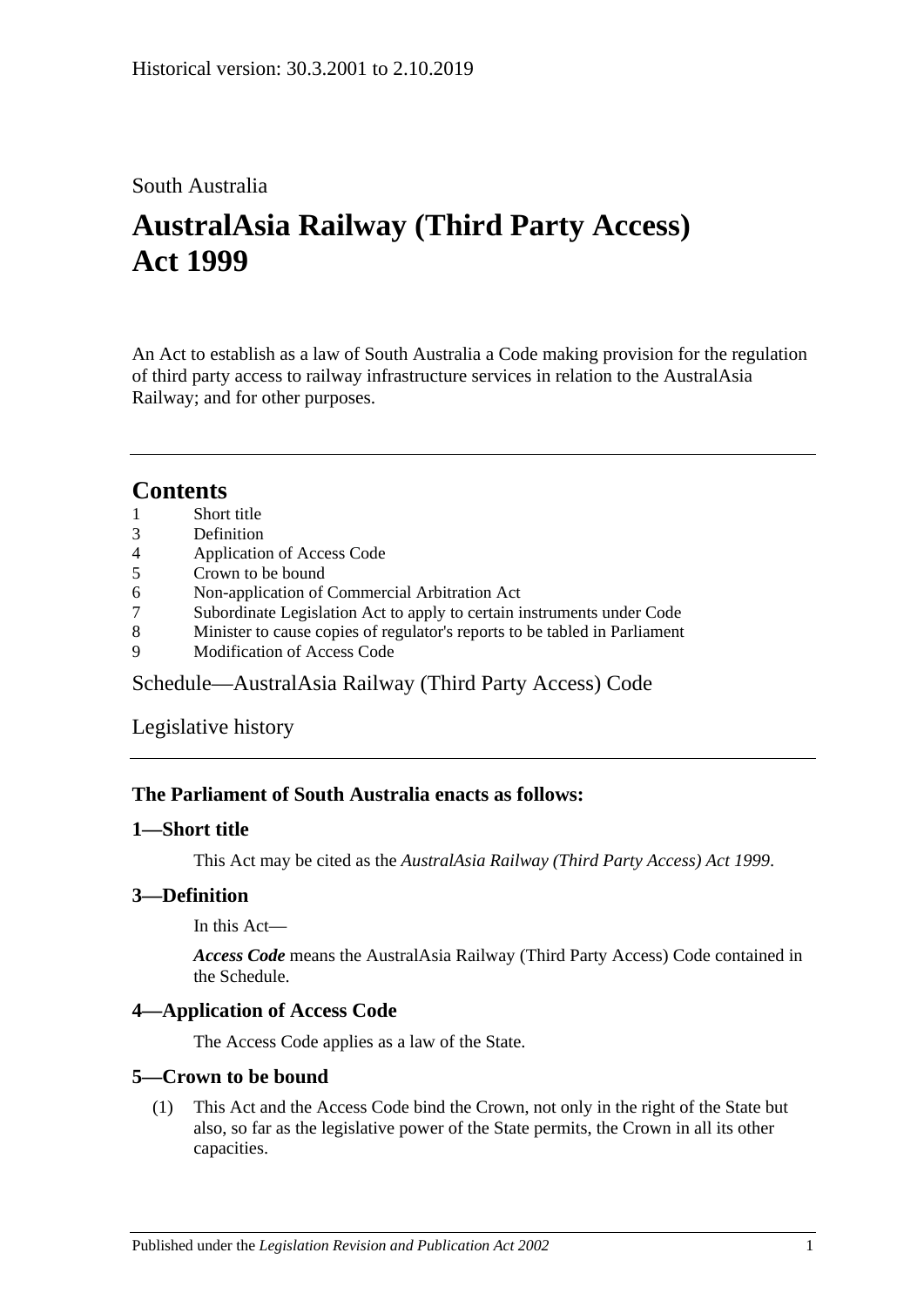(2) Nothing in this Act or the Access Code makes the Crown liable to be prosecuted for an offence.

## <span id="page-1-0"></span>**6—Non-application of Commercial Arbitration Act**

The *[Commercial Arbitration Act](http://www.legislation.sa.gov.au/index.aspx?action=legref&type=act&legtitle=Commercial%20Arbitration%20Act%201986) 1986* does not apply to an arbitration under the Access Code.

## <span id="page-1-1"></span>**7—Subordinate Legislation Act to apply to certain instruments under Code**

Sections 10 and 10A of the *[Subordinate Legislation Act](http://www.legislation.sa.gov.au/index.aspx?action=legref&type=act&legtitle=Subordinate%20Legislation%20Act%201978) 1978*, with the necessary modifications, apply to a notice under clause 49 of the Access Code (other than a notice prescribing a date on which clause 48 of the Access Code is to expire) in the same way as they apply to regulations made under an Act.

## <span id="page-1-2"></span>**8—Minister to cause copies of regulator's reports to be tabled in Parliament**

The Minister must, within 12 sitting days after receiving a report under clause 7 of the Access Code, cause a copy of the report to be laid before both Houses of Parliament.

## <span id="page-1-3"></span>**9—Modification of Access Code**

<span id="page-1-4"></span>If the designated Minister under Part IIIA of the *Trade Practices Act 1974* of the Commonwealth believes under section 44H(6) of that Act that an amendment to the Access Code made under clause 48 of the Code after the commencement of this section is, or results in, a substantial modification of the Code, then that amendment is to be taken not to be in force, and never to have been in force, to the extent of that belief.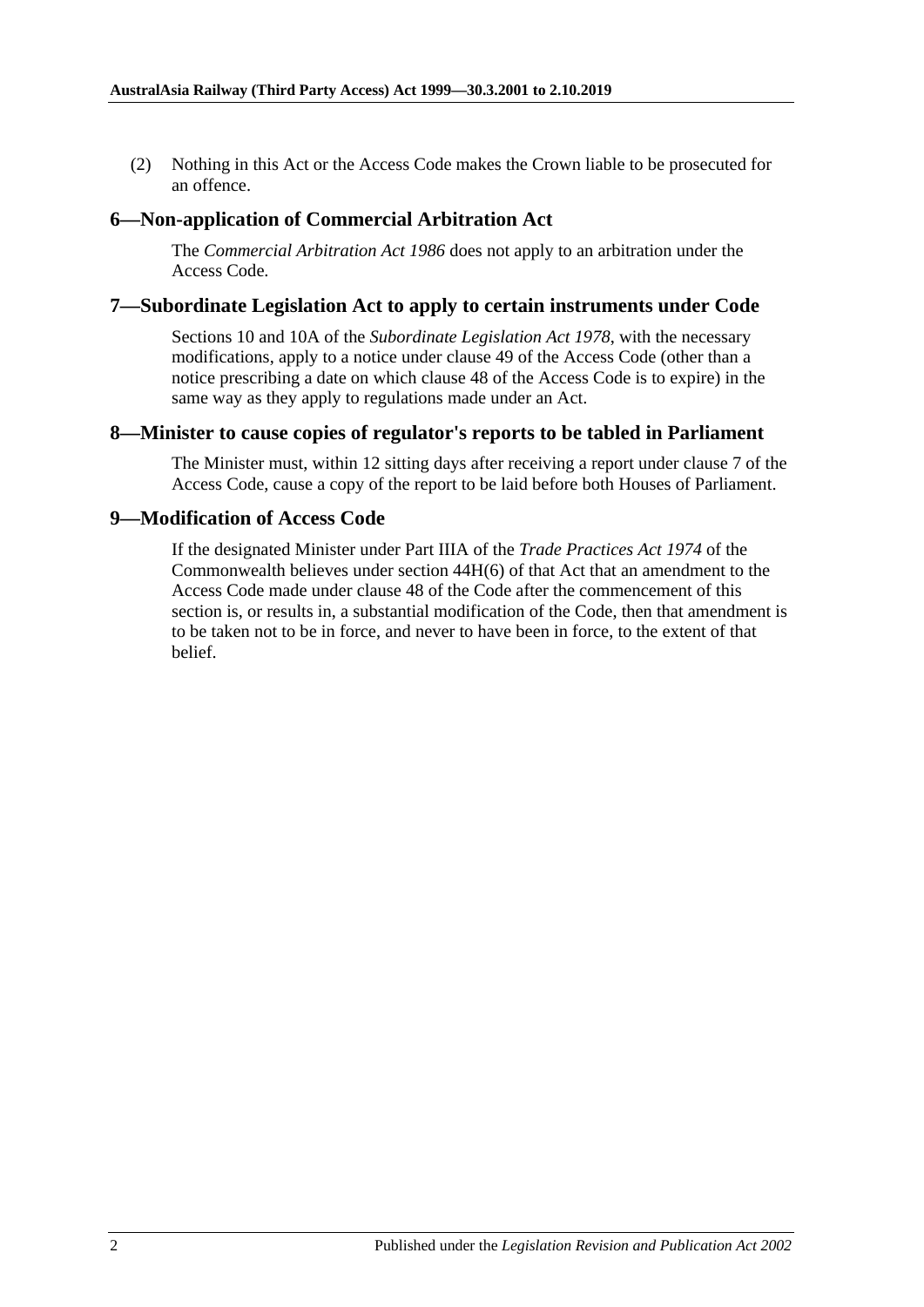# **Schedule—AustralAsia Railway (Third Party Access) Code PART 1—PRELIMINARY**

# *Division 1—General*

## **1—Title**

This Code may be cited as the AustralAsia Railway (Third Party Access) Code.

## **2—Application of Code**

This Code applies to so much of the railway as has been constructed between Tarcoola and Darwin to the extent prescribed from time to time.

#### **3—Interpretation**

(1) In this Code, unless the contrary intention appears—

*access contract* means a contract or agreement for the provision of railway infrastructure services;

*access dispute* means a dispute referred to in clause 13 or clause 36(2);

*access holder* means a person who has a right of access to railway infrastructure facilities and includes the access provider if or when the access provider is providing a freight service or a passenger service by means of the railway;

*access provider*, in relation to a railway infrastructure service, means the person who provides or is in a position to provide the railway infrastructure service;

*access seeker* has the meaning given by clause 10;

*arbitrator* means an arbitrator appointed under this Code;

*associate* has the meaning given by the *Corporations Law*;

*award* means an award made by an arbitrator under this Code;

*corresponding access regime* means—

 $(a)$ 

- (i) in respect of a service that is declared under Part IIIA of the *Trade Practices Act 1974* of the Commonwealth, Part IIIA of that Act;
- (ii) an access regime in respect of which there is a decision in force by the Commonwealth Minister under section 44N of the *Trade Practices Act 1974* of the Commonwealth that the regime is an effective access regime;
- (iii) an arrangement under an undertaking in operation under section 44ZZA of the *Trade Practices Act 1974* of the Commonwealth; or
- (iv) a code accepted by the Australian Competition and Consumer Commission under section 44ZZAA of the *Trade Practices Act 1974* of the Commonwealth,

if and only to the extent that the regime allows for the resolution of interface issues arising under two or more railway access regimes; or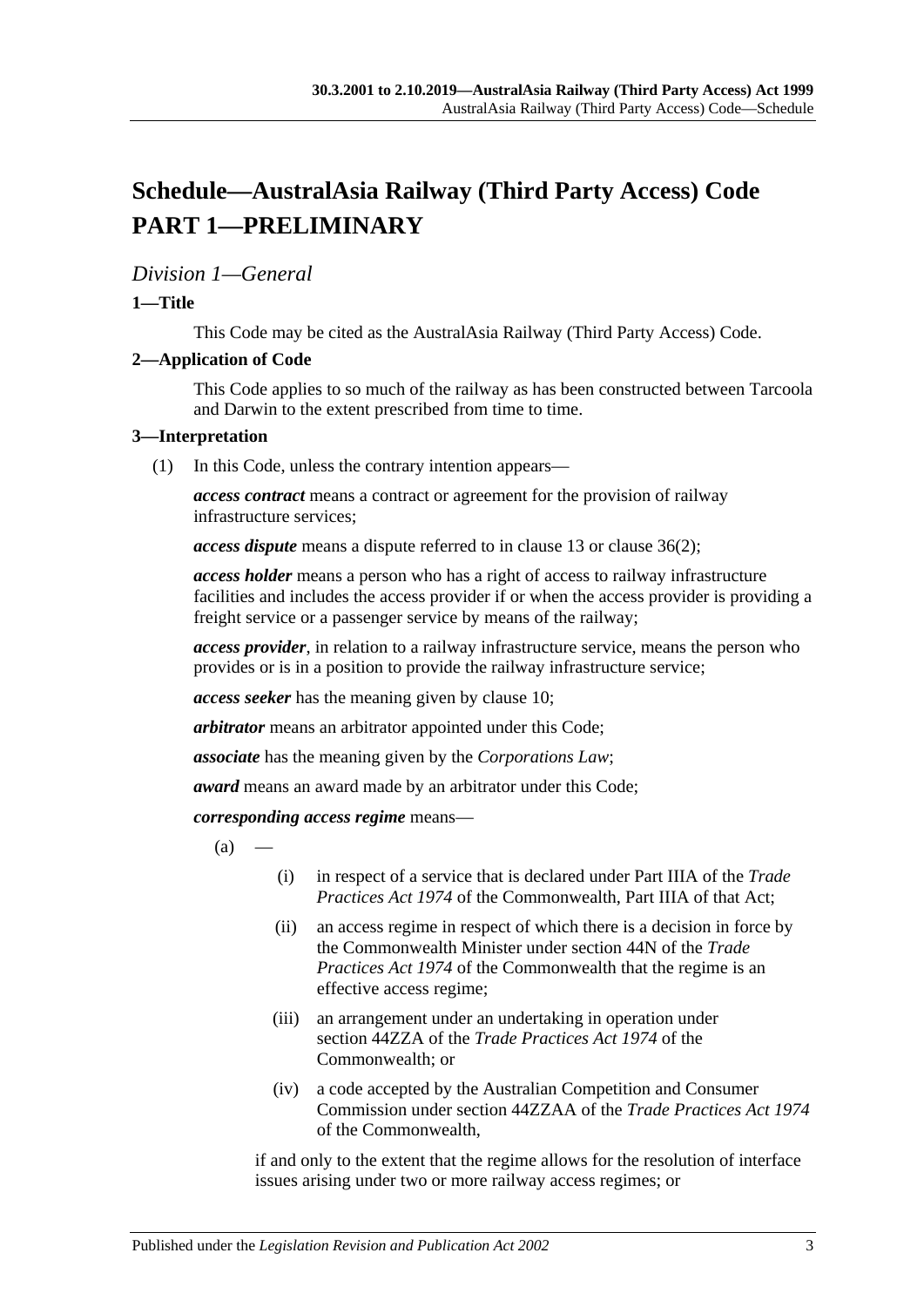(b) a law, code, instrument or arrangement declared by the Northern Territory Minister and the South Australian Minister jointly, by notice in the *Gazette*, to be a corresponding access regime for the purposes of this definition;

*freight service* means the service of carrying goods on the railway:

*interface issues*—these are issues which directly affect two or more railways (including the railway to which this Code applies) and which relate to operating a freight service or a passenger service by means of such railways;

*Northern Territory Minister* means the Minister of the Northern Territory having responsibilities for railways in the Northern Territory;

*party* means—

- (a) in relation to an arbitration of an access dispute—a party to the arbitration, as mentioned in clause 17;
- (b) in relation to an award—a party to the arbitration in which the arbitrator made the award;

*passenger service* means the service of carrying passengers on the railway;

*prescribed* means prescribed by the Northern Territory Minister and the South Australian Minister jointly by notice in the *Gazette*;

*pricing principles* means the pricing principles established by the Schedule;

*railway* means the railway to which this Code applies;

*railway infrastructure facilities* means facilities necessary for the operation or use of the railway, including—

- (a) the railway track;
- (b) the signalling systems, train control systems and communications systems; and
- (c) such other facilities as may be prescribed,

but not including rolling stock;

*railway infrastructure service* means the service of providing, or providing and operating, railway infrastructure facilities for the purpose of providing a freight service or a passenger service by means of the railway;

*regulator*—*see* clause 5;

*related body corporate* has the meaning given by the *Corporations Law*;

*required railway infrastructure*, in relation to an access seeker or access holder, means that portion of the railway infrastructure facilities required from the access provider in order to provide the relevant railway infrastructure service to the access seeker or access holder (as the case may be);

*response date* means the date on which the relevant 21 day period referred to in clause 10(4) expires;

*South Australian Minister* means the Minister of South Australia having responsibilities for railways in South Australia;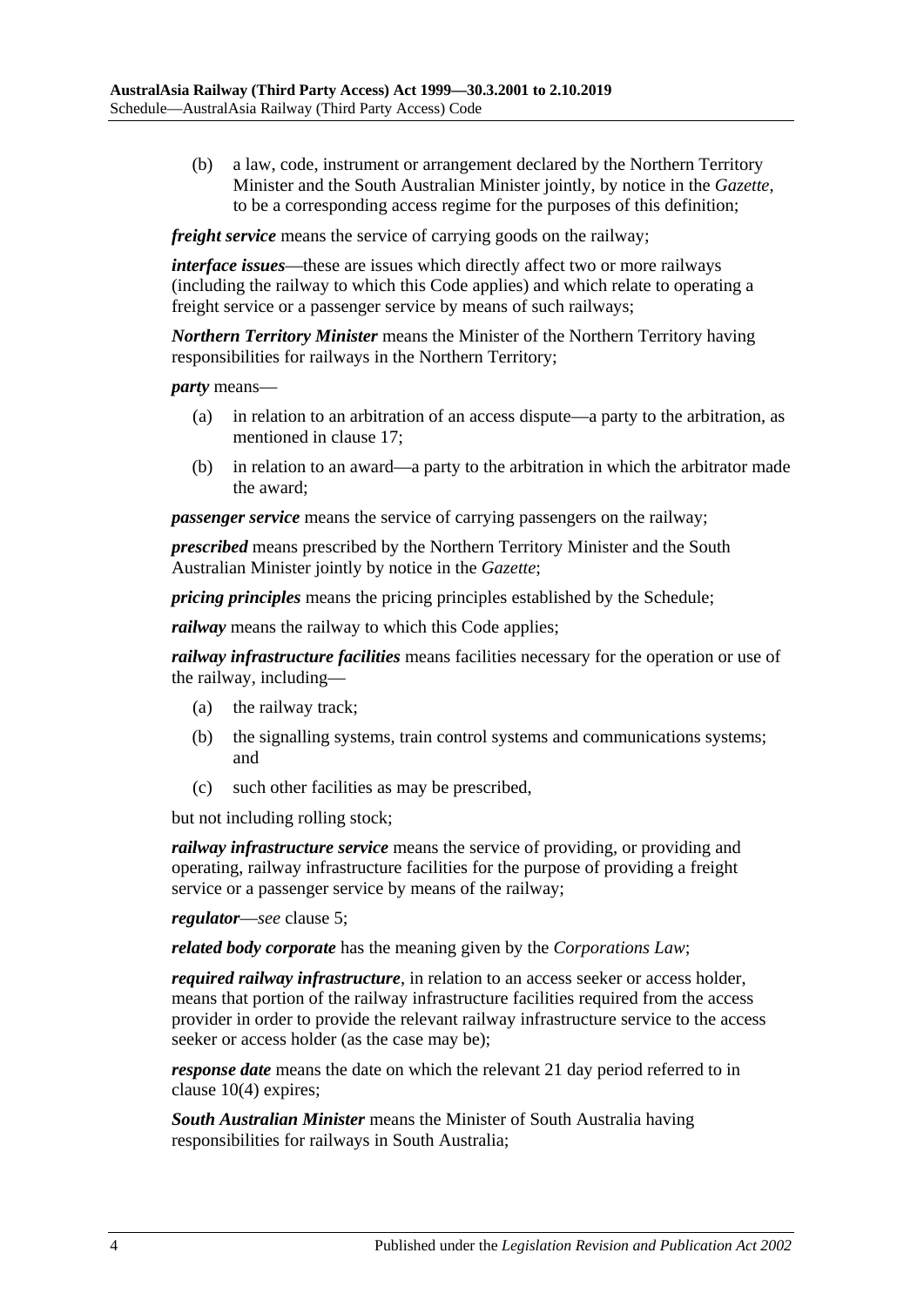*Supreme Court* means the Supreme Court of the Northern Territory or the Supreme Court of South Australia.

- (2) A reference in this Code to an arbitrator includes, in a case where there are 2 or more arbitrators, a reference to the arbitrators.
- (3) A reference in this Code to a person seeking access to a railway infrastructure service includes a reference to a person seeking access on behalf of another person or other persons.
- (4) For the purposes of the pricing principles, an effective constraint will be taken to exist when it is likely that a supplier (or the threat of entry by a potential supplier) of transportation services by a mode other than rail (supplier A) will prevent another supplier of the same or similar transportation services by rail (supplier B) from sustaining prices materially above supplier B's long term efficient costs of supply without offering materially more in return.
- (5) The following provisions apply with respect to the prescription of any facilities under paragraph (c) of the definition of *railway infrastructure facilities* in subclause (1):
	- (a) the Ministers must not prescribe a facility without first consulting with the regulator; and
	- (b) the prescription of a facility must be consistent with the criteria set out in Clause  $6(3)(a)$  of the Competition Principles Agreement referred to in the *Trade Practices Act 1974* of the Commonwealth.

#### **4—Joint ventures**

- (1) If the access provider or access seeker consists of the participants in a joint venture, the participants are jointly and severally liable to the obligations under this Code.
- (2) The participants in the joint venture may, from time to time, give the regulator written notice of an authorised representative (who may, but need not, be a participant in the joint venture).
- (3) A notice given by or to the authorised representative is taken to have been given by or to all participants in the joint venture.
- (4) If no representative is currently nominated under this clause, a notice given to any one of the participants in the joint venture is taken to have been given to all.
- (5) If this Code requires or permits something to be done by the participants, the thing may be done by one or more of the participants on behalf of them all.
- (6) If a provision of this Code refers to the participants doing something, the provision applies as if the provision referred to one or more of the participants doing that thing on behalf of the participants.
- (7) A joint venture includes a partnership.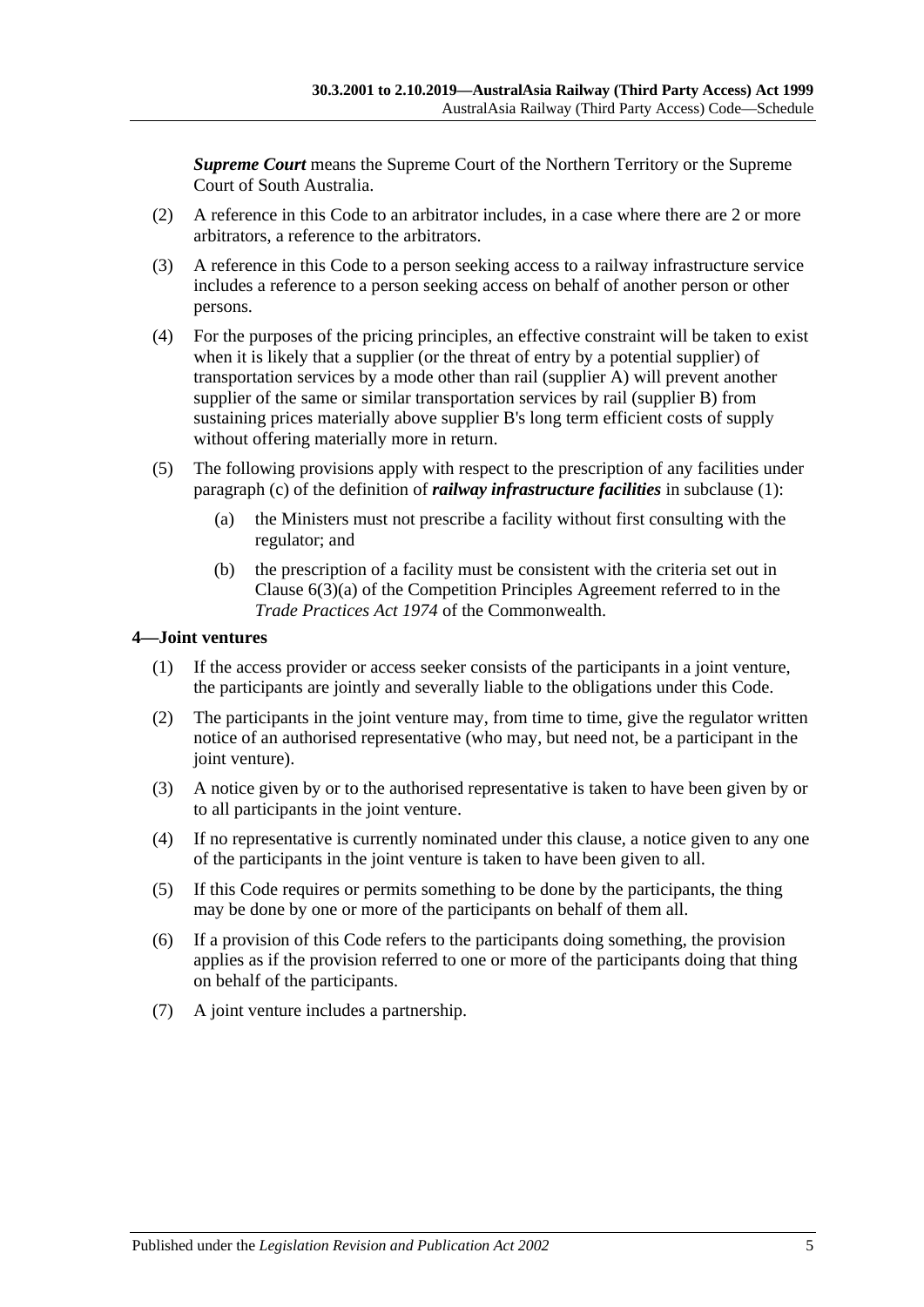# *Division 2—The regulator*

## **5—The regulator**

The South Australian Independent Industry Regulator established under the *[Independent Industry Regulator Act](http://www.legislation.sa.gov.au/index.aspx?action=legref&type=act&legtitle=Independent%20Industry%20Regulator%20Act%201999) 1999* of South Australia is the regulator under this Code (and may exercise and perform the powers and functions of the regulator under this Code for the purposes of both the law of the Northern Territory and the law of South Australia).

## **6—Powers and functions of regulator**

- (1) The following functions are assigned to the regulator:
	- (a) to monitor and enforce compliance with this Code; and
	- (b) such other functions as are contemplated for the regulator under this Code.
- (2) The regulator has such powers as are necessary to enable him or her to carry out the functions assigned to the regulator under this Code.

#### **7—Regulator to report to Ministers**

The regulator must, on or before 30 September in every year, forward to the Northern Territory Minister and the South Australian Minister a report of the work carried out by the regulator under this Code for the financial year ending on the preceding 30 June.

#### **8—Public consultation**

- (1) The regulator must undertake a public consultation process whenever the regulator—
	- (a) is undertaking a review under clause 50; or
	- (b) is considering the adoption of a guideline, or the adoption of a variation to a guideline, under this Code.
- (2) A public consultation process under subclause (1) must provide for—
	- (a) the publication in a newspaper circulating generally in Australia of a notice describing the matter under consideration and inviting interested persons to make submissions in relation to the matter within a period stated in the notice; and
	- (b) the consideration by the regulator of any submissions made in response to an invitation under paragraph (a),

(and may include other consultation processes considered appropriate by the regulator).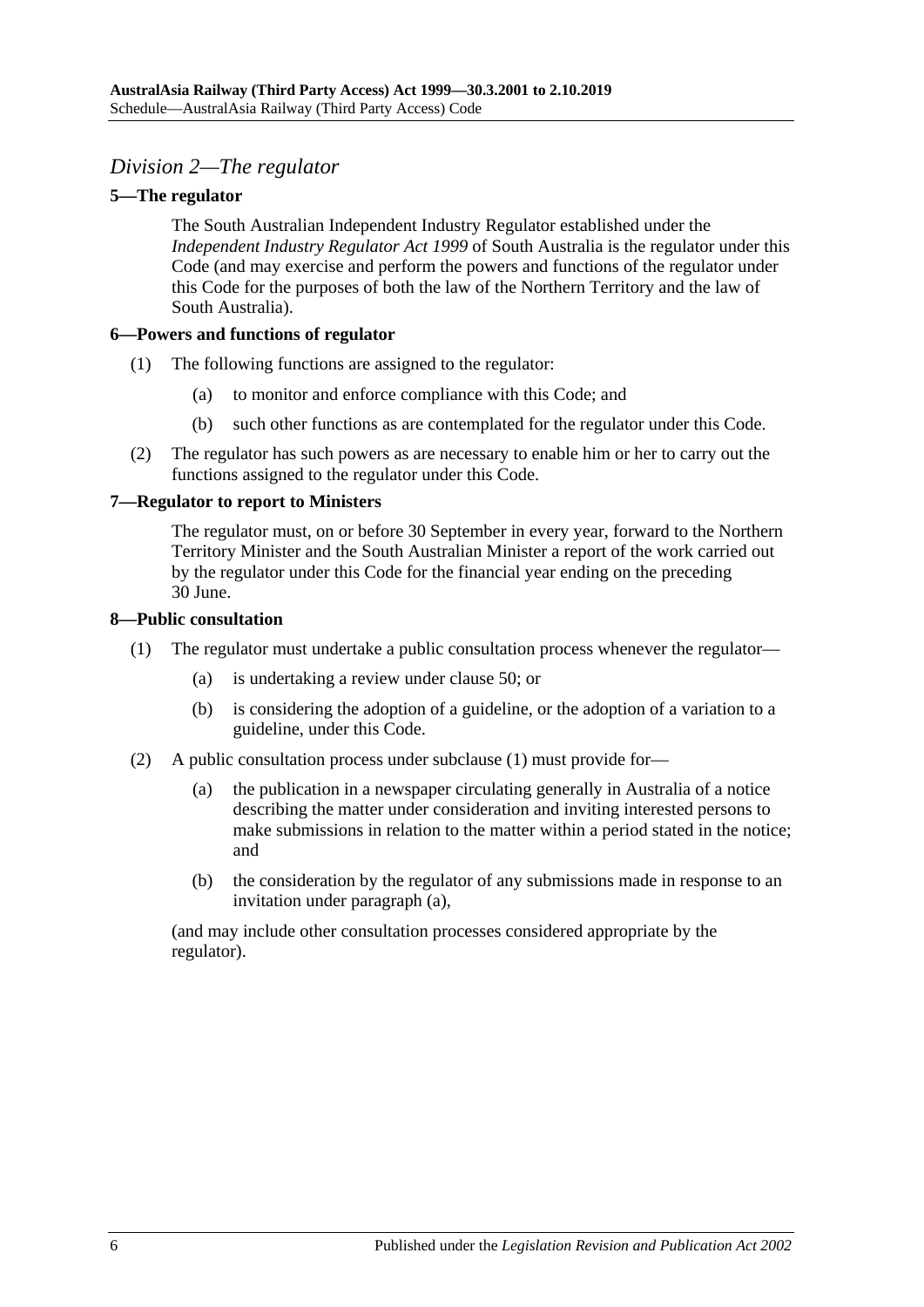# **PART 2—ACCESS TO RAILWAY INFRASTRUCTURE SERVICES**

## *Division 1—Negotiation of access*

#### **9—Obligation of access provider to provide information about access**

- (1) The access provider must, on application of any person, provide the person with information reasonably requested by the person about—
	- (a) the extent to which the access provider's railway infrastructure facilities are currently being used;
	- (b) technical details and requirements of the access provider, such as axle load data, clearance and running speeds;
	- (c) time-path allocation and reallocation policies for the railway;
	- (d) service quality and train management standards; and
	- (e) relevant prices and costs associated with railway infrastructure services provided by the access provider, prepared by the access provider for reference purposes in accordance with guidelines developed and published by the regulator.
- (2) The access provider may make a reasonable charge (to be determined on a basis decided or approved by the regulator) for providing information under this clause.
- (3) The access provider must, for the purposes of subclause  $(1)(c)$  and  $(d)$ , develop and maintain time-path allocation and reallocation policies and service quality and train management standards in accordance with principles contained in guidelines developed and published by the regulator.

#### **10—Access proposal**

- (1) A person (the *access seeker*) who wants access to a railway infrastructure service, or who wants to vary an access contract in a significant way or to a significant extent, may put a written proposal (the *access proposal*) to the access provider setting out—
	- (a) the nature and extent of the required access or variation; and
	- (b) any other information relevant to formulating a response to the access proposal, including information relevant to determining the price to be charged for access or on account of the variation (as the case may be).
- (2) If the implementation of an access proposal would require an expansion or extension of railway infrastructure facilities, the access proposal may include a proposal for the expansion or extension of the infrastructure facilities.
- (2a) An access proposal may involve—
	- (a) a proposal relating to one or more freight services or passenger services and one or more time paths for such services; and
	- (b) a person other than the access seeker who will ultimately require the railway infrastructure services which are the subject of the access request.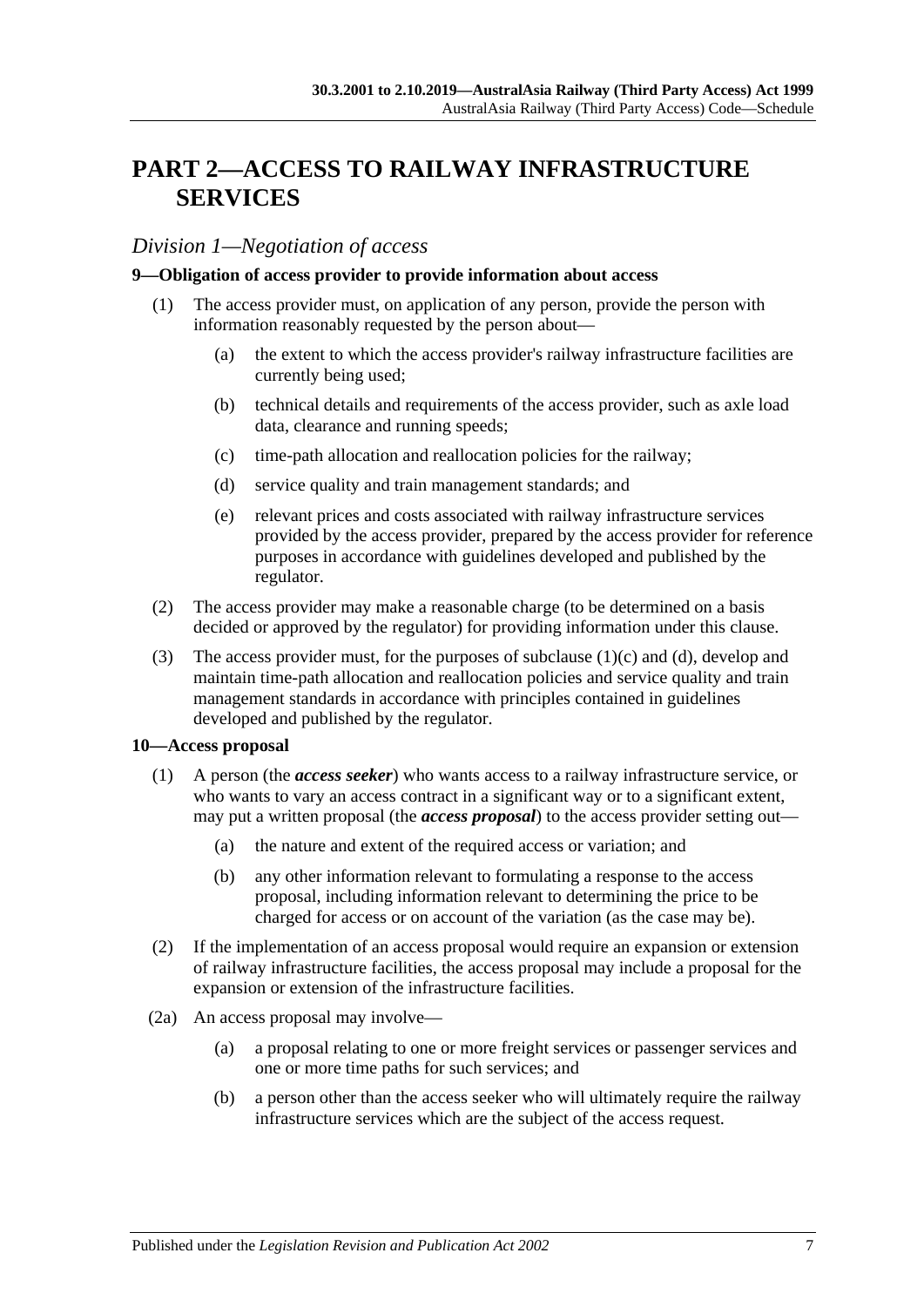- (3) The access provider may, within 21 days after receiving an access proposal, request further information from the access seeker as the access provider may reasonably require to enable the access provider to consider the access proposal.
- (4) The access provider must, within 21 days after receiving an access proposal or if, within that period, the access provider has requested further information under subclause (3), within 21 days after receiving the information—
	- (a) give written notice of the proposal to—
		- (i) the regulator; and
		- (ii) any access holder whose rights under an existing access contract or award would be affected by implementation of the proposal;
	- (b) provide to the access seeker the name and contact details of any access holder whose rights under an existing access contract or award would be affected by implementation of the proposal; and
	- (c) provide to the access seeker an indication (even if only a preliminary indication) of the terms and conditions on which the access provider would be prepared to grant access or to make the variation.
- (5) It is sufficient compliance with subclause  $(4)(a)(ii)$  if a notice indicating that the access provider has received the access proposal, and the name of the access seeker, is published in a newspaper circulating in the Northern Territory and South Australia.
- (5a) A written notice under subclause  $(4)(a)(ii)$  will be limited to providing the name and contact details of the access seeker and technical details concerning the nature and extent of the required access or variation.
- (6) The respondents to the proposal are—
	- (a) the access provider; and
	- (b) any access holder whose rights under an existing access contract or award would be affected by implementation of the proposal.

## **11—Duty to negotiate in good faith**

- (1) The access provider and access seeker must, as soon as practicable after the response date, endeavour to accommodate each others' reasonable requirements and must negotiate in good faith with a view to reaching agreement on whether the access seeker's requirements as set out in the access proposal (or some agreed modification of the requirements) could reasonably be met, and, if so, the terms and conditions for the provision of access for the access seeker.
- (2) The other respondents (if any) whose rights (or prospective rights) would be affected by implementation of the access proposal must also negotiate in good faith with the access seeker with a view to reaching agreement on the provision of access to the access seeker and any consequent variation of their rights (or prospective rights) of access.

## **12—Limitation on access provider's right to contract to provide access**

- (1) The access provider must not enter into an access contract unless—
	- (a) there is no other respondent to the access proposal;
	- (b) all the other respondents to the proposal agree; or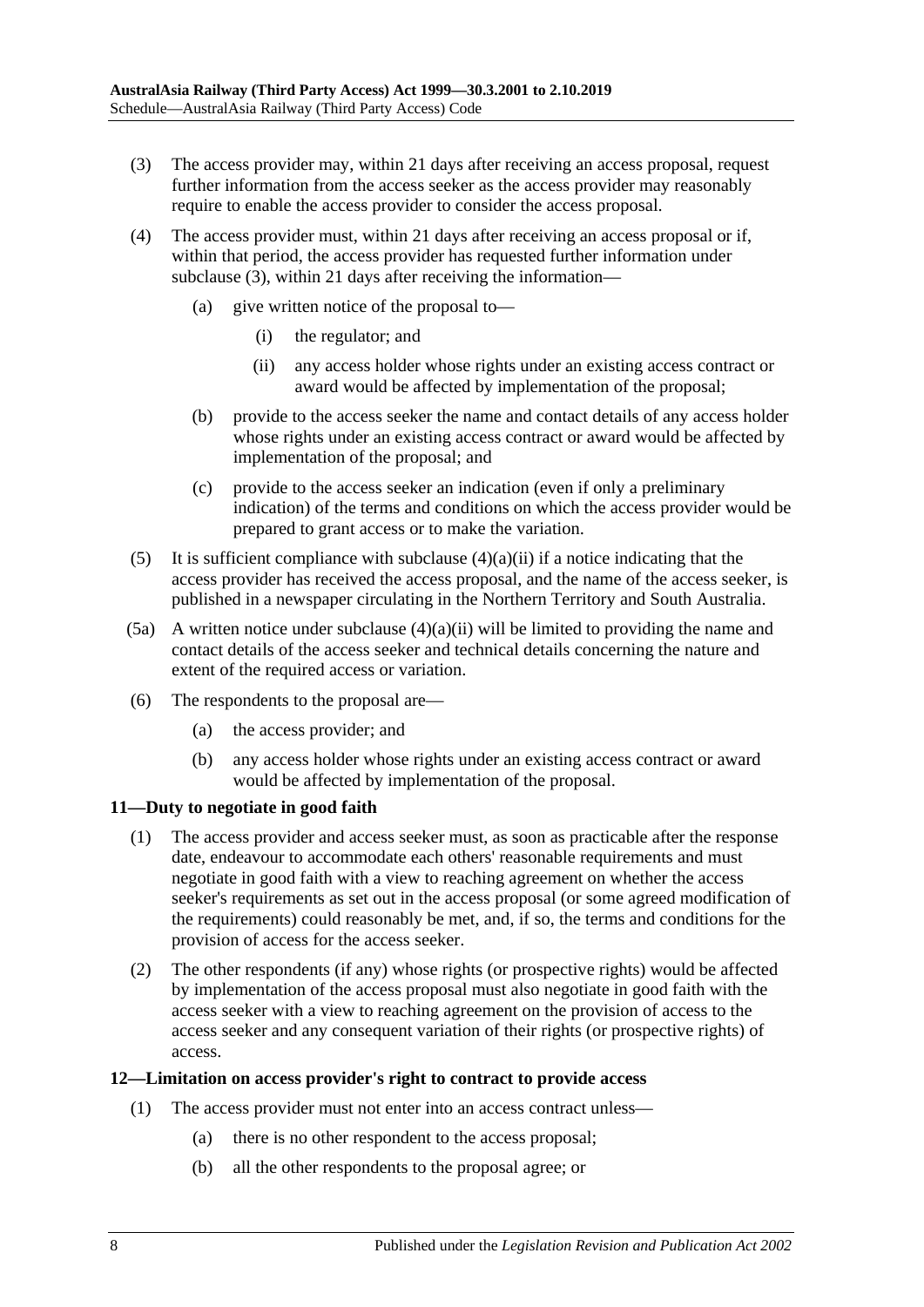- (c) any access dispute in relation to the access proposal is resolved by conciliation in accordance with Division 3 or by arbitration in accordance with Division 4.
- (2) A contract entered into in contravention of this clause is void.

## **12A—Protection of confidential information**

- (1) Information obtained under this Division that—
	- (a) could affect the competitive position of an access seeker or a respondent; or
	- (b) is commercially valuable or sensitive for some other reason,

is to be regarded as confidential information.

- (2) A person who obtains confidential information under this Division must not disclose that information unless—
	- (a) the disclosure is reasonably required for the purposes of this Code;
	- (b) the disclosure is made with the consent of the person who supplied the information;
	- (c) the disclosure is required or allowed by law;
	- (d) the disclosure is required by a court or tribunal constituted by law; or
	- (e) the disclosure is in prescribed circumstances.

Penalty: \$10 000.

- (3) A person who obtains confidential information under this Division must not (unless authorised by the person who supplied the information)—
	- (a) disclose the information to an unauthorised person; or
	- (b) use (or attempt to use) the information for a purpose which is not authorised or contemplated by this Code.

Penalty: \$10 000.

- (4) Subclauses (1), (2) and (3) do not prevent or restrict the disclosure of information to the regulator and the regulator may in any event disclose confidential information if the regulator is of the opinion that the public benefit in making the disclosure outweighs any detriment that might be suffered by a person in consequence of the disclosure.
- (5) A person who obtains confidential information under this Division must not use the information for the purpose of securing an advantage for himself or herself or for some other person in competition to the person who provided the information.

Penalty: \$100 000.

- (6) The access provider must, in connection with the operation of this clause, develop and maintain policies to ensure that confidential information obtained by the access provider under this Division is not—
	- (a) used in any unauthorised way or for an unauthorised purpose; or
	- (b) provided to an unauthorised person.
- (7) The access provider must provide a copy of a policy that applies under subclause (6) to the regulator, and to any other person who requests a copy from the access provider.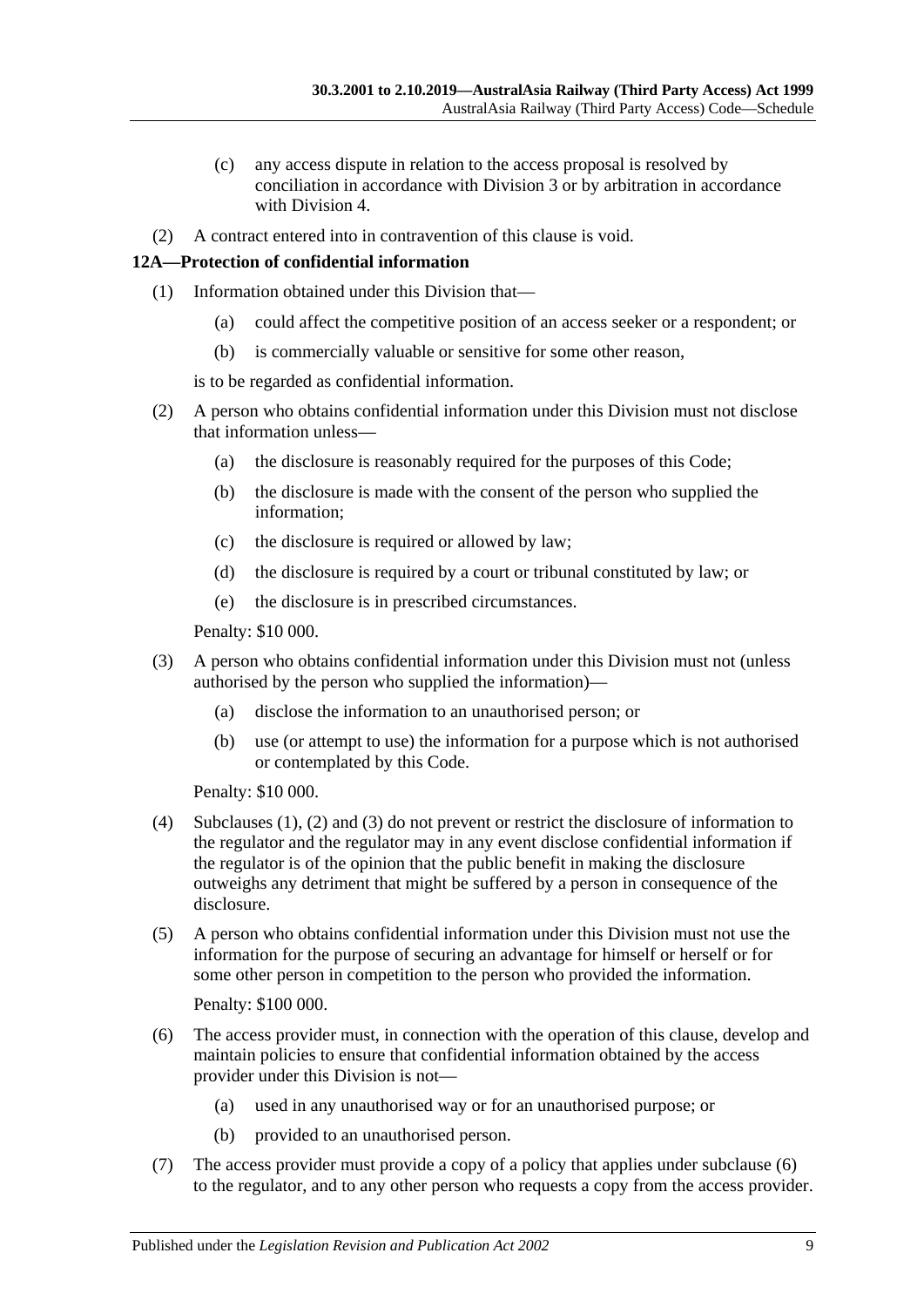(8) In this clause—

*unauthorised person* means a person who is directly involved, on behalf of the access provider, in the promotion or marketing of freight services or passenger services but does not include a person whose involvement is limited to—

- (a) strategic decision making;
- (b) performing general supervisory or executive functions; or
- (c) providing technical, administrative, accounting, service or other support functions.

#### **12B—Referral of issues to regulator**

- (1) An access seeker, the access provider or any other respondent to an access proposal may request the regulator to consider and, if appropriate, to give advice or directions with respect to any matter that has arisen in connection with the operation of this Division in order to facilitate the conduct of negotiations under this Division.
- (2) A person making a request under subclause (1) must comply with any requirement published by the regulator for the purposes of this clause.
- (3) The regulator may decline to consider or act on a request under subclause (1) for any reasonable cause.
- (4) The regulator may, if the regulator thinks fit, give a general direction to the access provider under subclause (1) in respect of a particular matter under this Division.
- (5) A person must not, without reasonable excuse, contravene or fail to comply with a direction given by the regulator under this clause.

Penalty: \$10 000.

(6) This clause does not limit or affect the ability of an access seeker at any time to request that an access dispute be referred to arbitration under Division 2.

## *Division 2—Access disputes and requests for arbitration*

## **13—Access disputes**

An access dispute exists if—

- (a) a respondent to an access proposal, within 30 days after the response date or such other time as may be prescribed, refuses or fails to enter into good faith negotiations with the access seeker;
- (b) the access seeker, after making reasonable attempts to reach agreement with the respondents, fails to obtain an agreement on the access proposal or an agreed modification of the proposal; or
- (c) all parties agree that there is no reasonable prospect of reaching agreement.

## **14—Request for reference of dispute to arbitration**

- (1) An access seeker may, by written notice given to the regulator, request the regulator to refer an access dispute to arbitration.
- (2) A copy of a notice under this clause must be given to all respondents to the access proposal.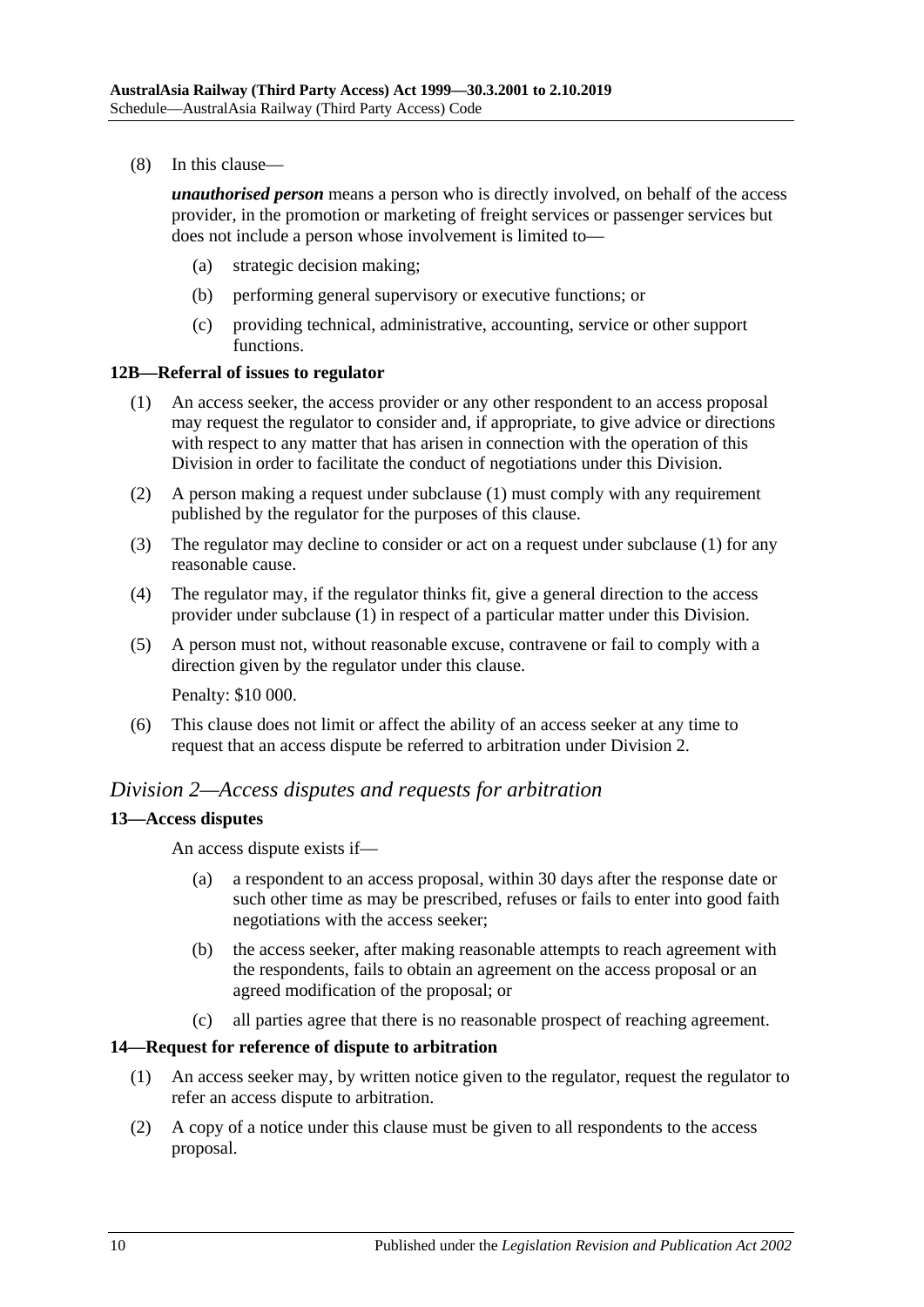# *Division 3—Conciliation and reference to arbitration*

## **15—Conciliation and reference to arbitration**

- (1) On receipt of a request to refer an access dispute to arbitration, the regulator must (subject to this clause)—
	- (a) if the parties to the dispute agree—attempt to settle the dispute by conciliation; or
	- (b) if the parties do not agree or they agree but after making a reasonable attempt to do so the regulator fails to settle the dispute by conciliation—appoint an arbitrator or arbitrators and refer the dispute to them.
- (2) The regulator is not obliged to attempt to settle the dispute by conciliation or refer the dispute to arbitration if, in the regulator's opinion—
	- (a) the subject matter of the dispute is trivial, misconceived or lacking in substance;
	- (b) the access seeker has not provided information reasonably requested by the access provider under clause 10(3);
	- (c) the access seeker has not negotiated in good faith or has resorted to arbitration prematurely or unreasonably; or
	- (d) the regulator is satisfied, on the application of a party to the dispute, that there are good reasons why the dispute should not be referred to arbitration.
- (3) A dispute cannot be referred to arbitration if—
	- (a) the dispute involves only one access seeker and, before the appointment of the arbitrator, the access seeker notifies the regulator that the access seeker does not want to proceed with the arbitration; or
	- (b) the dispute involves 2 or more access seekers and, before the appointment of the arbitrator, all access seekers notify the regulator that they do not want to proceed with the arbitration.

## **16—Arbitrator to be qualified**

- (1) The regulator must keep a list of persons who are suitably qualified to be appointed as arbitrators but may appoint as an arbitrator a person who is not included in the list if the occasion requires.
- (2) An arbitrator must be a person who—
	- (a) is independent of the parties to the dispute;
	- (b) is not subject to the control or direction of the Government of either the Northern Territory or South Australia in any capacity;
	- (c) is properly qualified to act in the resolution of the dispute; and
	- (d) has no direct or indirect interest in the outcome of the dispute.
- (3) Before appointing an arbitrator, the regulator must consult with each of the parties to the dispute and must attempt (but is not bound) to make an appointment that is acceptable to all parties.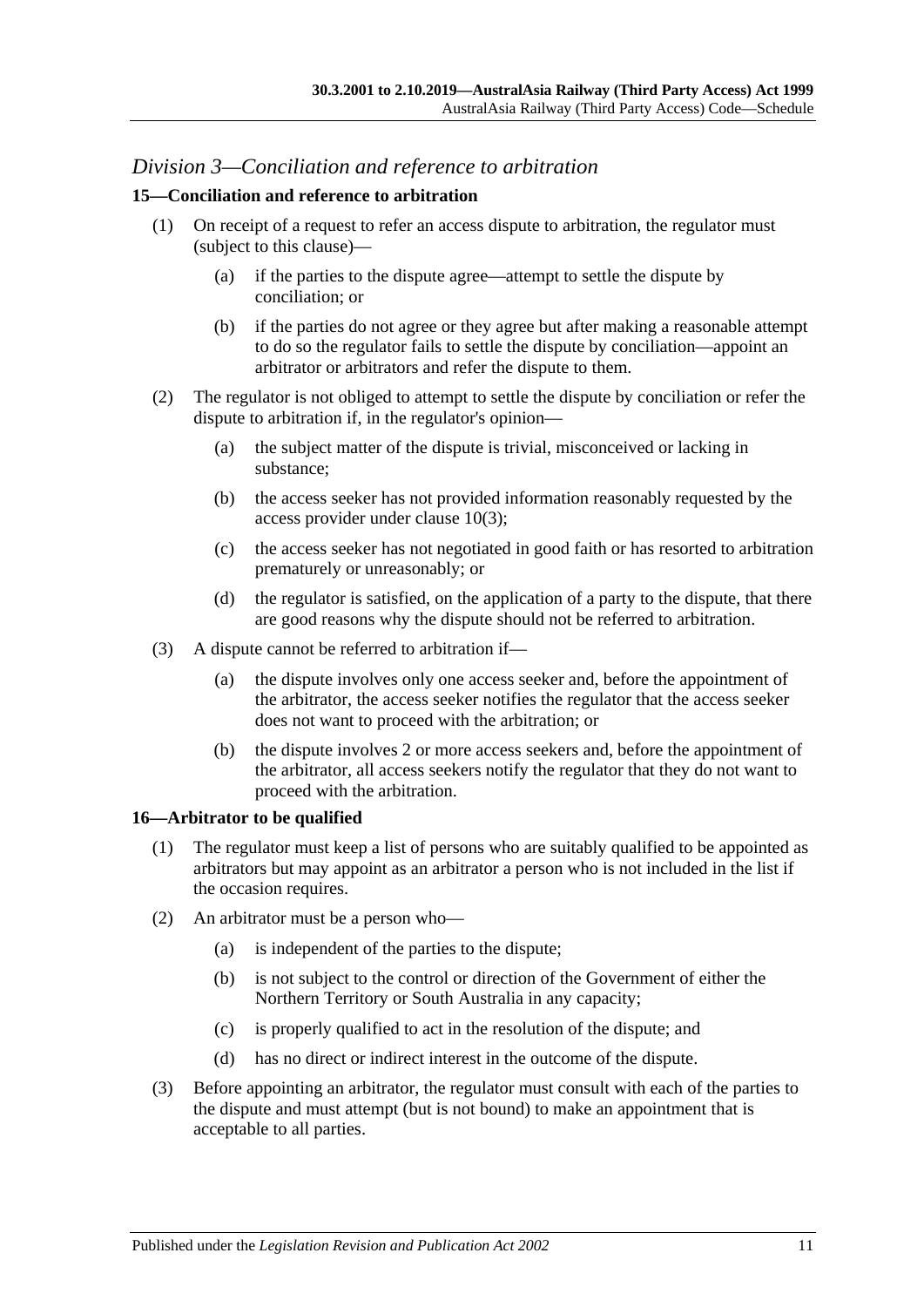- (4) If it appears to the regulator—
	- (a) that a dispute includes, or may include, an interface issue; and
	- (b) that the access seeker is, or may be, involved in a dispute under a corresponding access regime,

then the regulator should, in making an appointment under this clause, endeavour to appoint a person who can also act under the corresponding access regime.

(5) If the regulator is unable to appoint a person under subclause (4) who is able to act under a corresponding access regime, the person appointed under this clause to act as an arbitrator must, in respect of any interface issues involved in a dispute, endeavour to consult with any person appointed to act as an arbitrator under the corresponding access regime.

## *Division 4—Arbitration of access disputes*

#### **17—Parties to arbitration**

- (1) The parties to the arbitration of an access dispute are—
	- (a) the access seeker;
	- (b) the access provider;
	- (c) any other respondent to the access proposal; and
	- (d) any other person who applies in writing to be made a party and is accepted by the arbitrator as having a sufficient interest.
- (2) The regulator may participate in an arbitration under this Part.
- (3) The participation of the regulator may include—
	- (a) providing or calling evidence;
	- (b) making representations on questions arising during the arbitration; and
	- (c) assisting the parties or the arbitrator with any matter (as may be appropriate).

#### **18—Manner in which decisions made**

Where 2 or more arbitrators are appointed to arbitrate an access dispute—

- (a) the regulator must appoint one of the arbitrators to preside;
- (b) any decision to be made in the proceedings may be made by a majority; and
- (c) if the arbitrators are equally divided in opinion, the decision of the presiding arbitrator prevails.

#### **19—Award by arbitrator**

- (1) Unless the arbitrator terminates the arbitration under clause 22, the arbitrator must make a written award on access to the railway infrastructure service by the access seeker.
- (2) The award may deal with any matter relating to access to the service by the access seeker, including matters that were not the basis for notification of the dispute. By way of example, the award may—
	- (a) require the access provider to provide access to the service by the access seeker;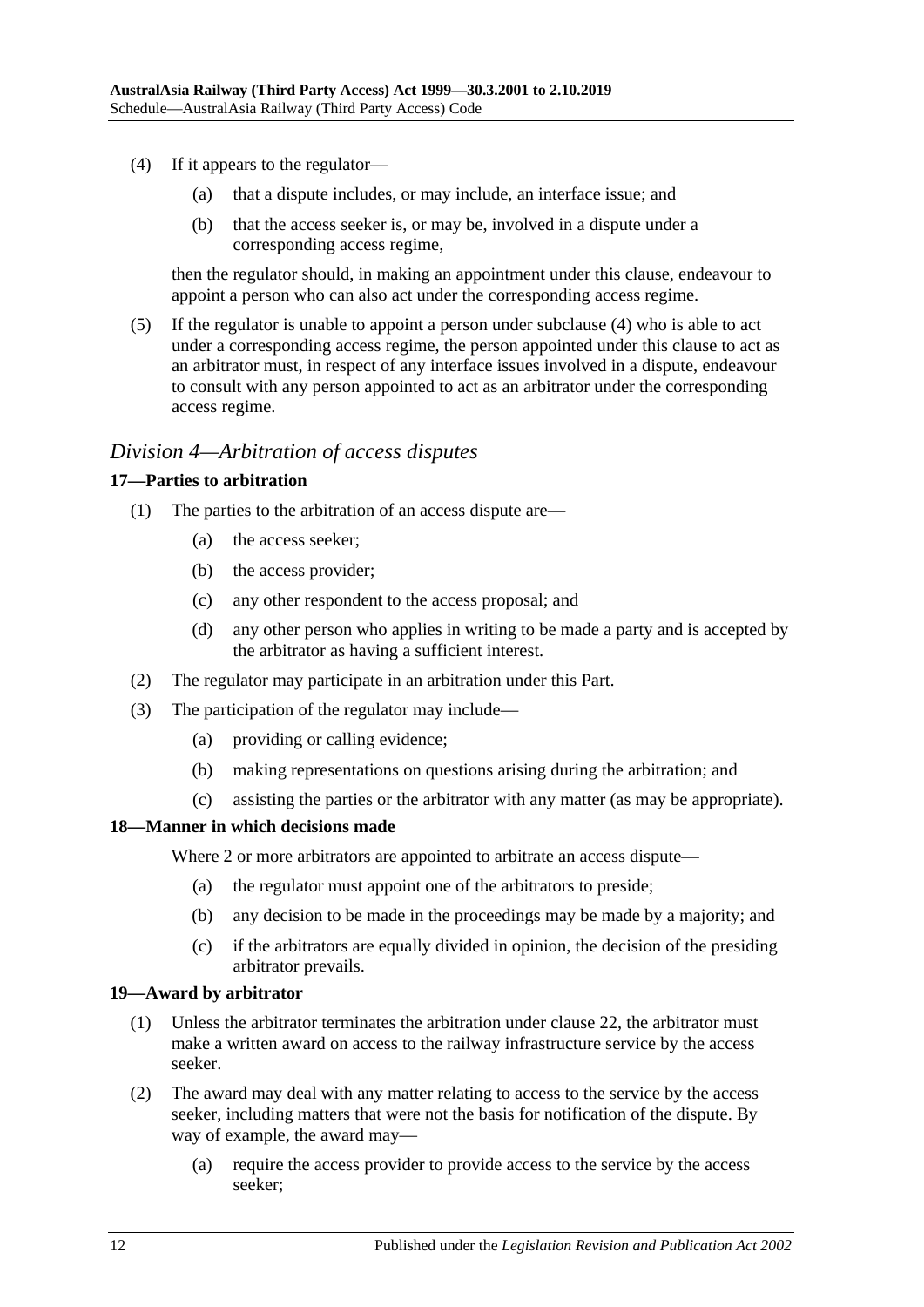- (b) require the access seeker to accept, and pay for, access to the service;
- (c) specify the terms and conditions of the access seeker's access to the service;
- (d) subject to clause 20, require the access provider to expand or extend the railway infrastructure facilities;
- (e) subject to clause 20, specify the extent to which the award overrides an earlier award or access contract.
- (3) The award does not have to require the access provider to provide access to the service by the access seeker.
- (4) Before making an award, the arbitrator must give a draft award to the parties to the arbitration and the regulator and may take into account representations that any of them may make on the proposed award.
- (5) When the arbitrator makes an award, the arbitrator must give the parties to the arbitration and the regulator the arbitrator's reasons for making the award.
- (6) The arbitrator may, in providing a draft award or making an award, do either or both of the following:
	- (a) divide the award into parts and limit distribution of a part in order to protect confidential commercial information from unnecessary publication;
	- (b) impose conditions with respect to the disclosure of confidential commercial information in order to prevent unnecessary publication.
- (7) Despite any other provision, the regulator may disclose confidential commercial information if the regulator is of the opinion that it is in the public interest to do so.

#### **20—Restrictions on access awards**

- (1) The arbitrator cannot—
	- (a) make an award that would—
		- (i) delay the construction of the railway or any part of the railway;
		- (ii) add to the cost of construction of the railway; or
		- (iii) have the effect of requiring the access provider to bear any of the capital cost of any expansion or extension of the railway infrastructure facilities,

unless the access provider agrees; or

- (b) make an award granting access to railway infrastructure facilities where the right of access cannot be satisfied because of a right of access already granted to, and used by, an access holder.
- (2) The arbitrator cannot make an award that would prejudice the rights of an existing access holder under an earlier access contract or award unless—
	- (a) the access holder agrees; or
	- (b) the arbitrator is satisfied that—
		- (i) the access holder's entitlement to access exceeds the entitlement that the access holder actually needs and there is no reasonable likelihood that the access holder will need to use the excess entitlement; and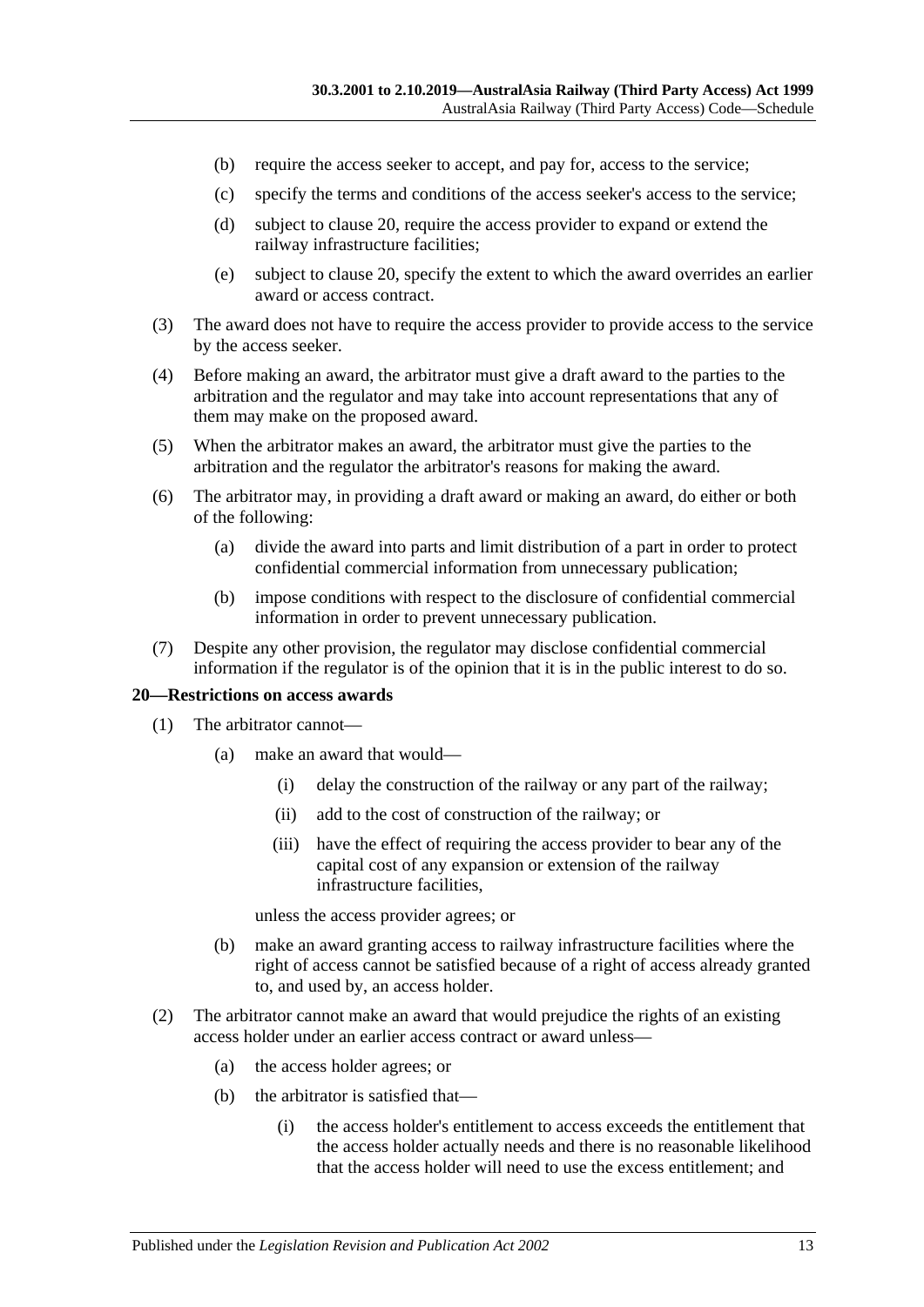- (ii) the access seeker's requirements cannot be satisfactorily met except by transferring the excess entitlement (or some of it) to the access seeker and the access holder is or will be compensated for any loss suffered as a result of the transfer of the excess entitlement (or relevant part) to the access seeker.
- (3) Despite subclause (1), the arbitrator may make an award that would have the effect of requiring the access provider to expand or extend the railway infrastructure facilities, or to permit an expansion or extension of the railway infrastructure facilities, if—
	- (a) the expansion or extension is technically and economically feasible and consistent with the safe and reliable operation of the railway infrastructure facilities;
	- (b) the access provider's legitimate business interests in the railway infrastructure facilities are protected; and
	- (c) the terms and conditions on which access is to be permitted are reasonable taking into account the costs to be borne by the parties and the economic benefits to the parties resulting from the expansion or extension.
- (4) For the purposes of subclause  $(3)(b)$ , it will be considered not to be in the access provider's legitimate business interests to require the access provider to take action that would—
	- (a) result in a breach of—
		- (i) a reasonable financial or other covenant or commitment given by the access provider to a third party; or
		- (ii) a reasonable security obligation of the access provider to a third party; or
	- (b) result in the access provider having to assume an unreasonable financial, business or other risk, liability or detriment associated with the cost of the expansion or extension.
- (5) However, subclause (4)(a) does not apply if it is found that the financial or other covenant or commitment was given, or the security obligation was undertaken, (as the case may be) by the access provider for the purpose of preventing or hindering access to a railway infrastructure service.

## **21—Matters arbitrator must take into account**

- (1) The arbitrator must take the following matters into account in making an award:
	- (a) the legitimate business interests of the access provider, and the access provider's investment in the railway generally;
	- (b) the initial capital cost of the railway infrastructure facilities (including the cost of the rail corridor), the degree of economic risk of the project, and the need for a fair return on the access provider's investment having regard to those costs and that risk;
	- (c) the cost to the access provider of providing access, including any costs of extending the railway infrastructure facilities, but not costs associated with losses arising from increased competition in upstream or downstream markets;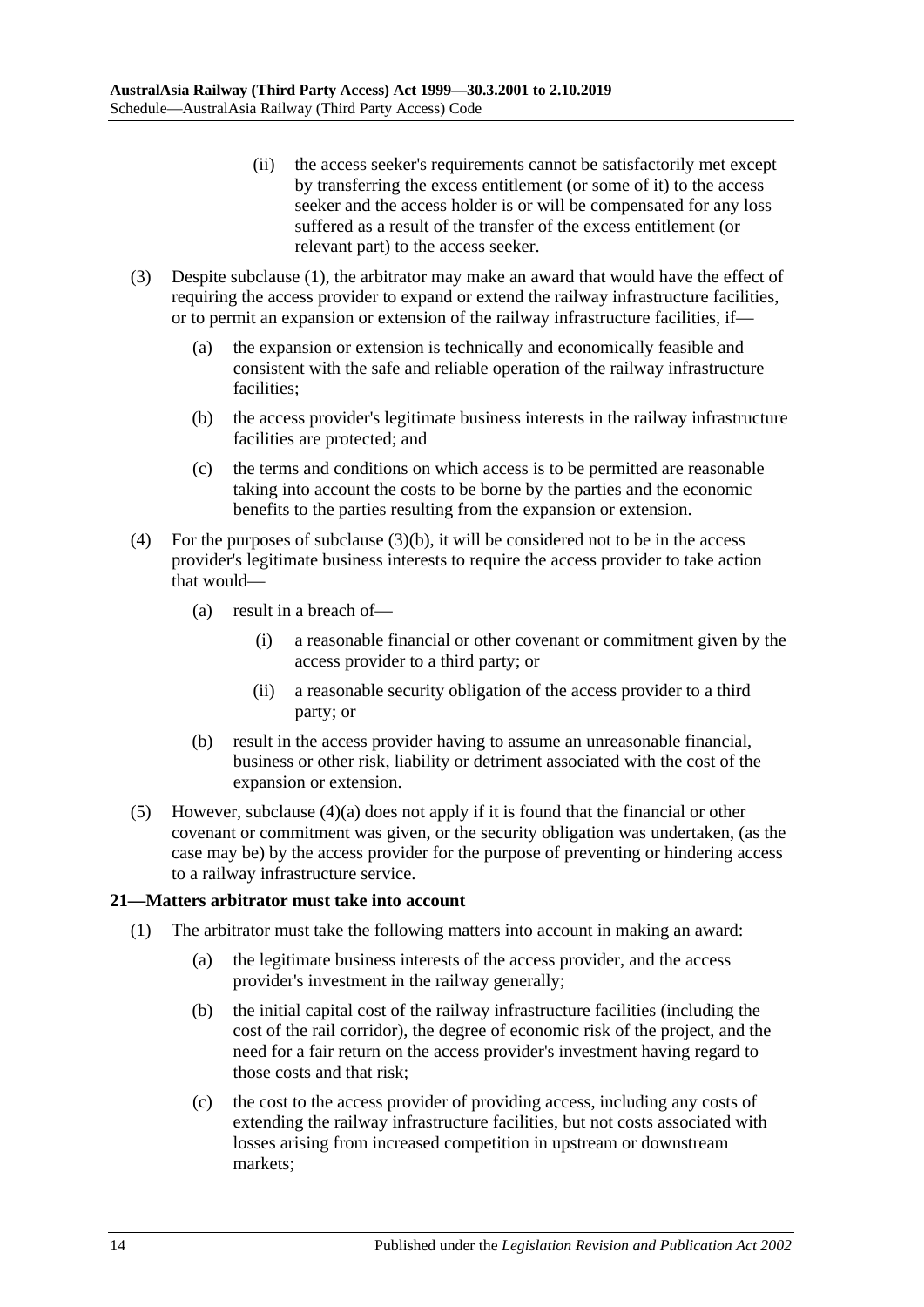- (d) the public interest, including the public interest in having competition in markets;
- (e) the interests of all access holders and other persons who have rights to use the railway infrastructure facilities, including all firm and binding contractual obligations;
- (ea) in relation to an interface issue involving a corresponding access regime—the interests of the access seeker in having efficient access to the railway;
- (f) the pricing principles;
- (g) the economic value to the access provider of extensions to the railway infrastructure facilities, the cost of which is borne by someone else, and any additional investment that the access seeker or access provider has agreed to undertake;
- (h) the operational and technical requirements necessary for the safe and reliable operation of the railway infrastructure facilities;
- (i) the economically efficient operation of the railway infrastructure facilities,

(and may take into account any other matters, not inconsistent with the matters referred to above, that the arbitrator thinks are relevant).

(2) Subclause (1)(b) must be read in a manner that is not inconsistent with the principles set out in clause 6(4)(i) of the Competition Principles Agreement referred to in the *Trade Practices Act 1974* of the Commonwealth.

## **22—Arbitrator may terminate arbitration in certain cases**

- (1) The arbitrator may at any time terminate an arbitration (without making an award) if the arbitrator thinks that—
	- (a) the subject matter of the dispute is trivial, misconceived or lacking in substance;
	- (b) the person seeking arbitration of the dispute has not negotiated in good faith or is acting unreasonably; or
	- (c) the arbitrator is satisfied, on an application of a party to the dispute, that there are good reasons why the arbitration should be terminated.
- (2) The arbitrator may also, at any time, terminate an arbitration (without making an award), with the consent of the parties to the arbitration.
- (3) If the arbitrator terminates an arbitration under subclause (1) without making an award, the arbitrator must give the parties to the arbitration and the regulator the arbitrator's reasons for terminating the arbitration.

# *Division 5—Pricing principles on an arbitration*

## **23—Arbitrated prices for access relating to passenger or freight services**

(1) On an arbitration under this Code, the price that may be charged by the access provider for access to railway infrastructure facilities to enable an access seeker to deliver to its customers a freight service is to be determined by applying the principles and methods of calculation set out in Division 1 in the Schedule to this Code.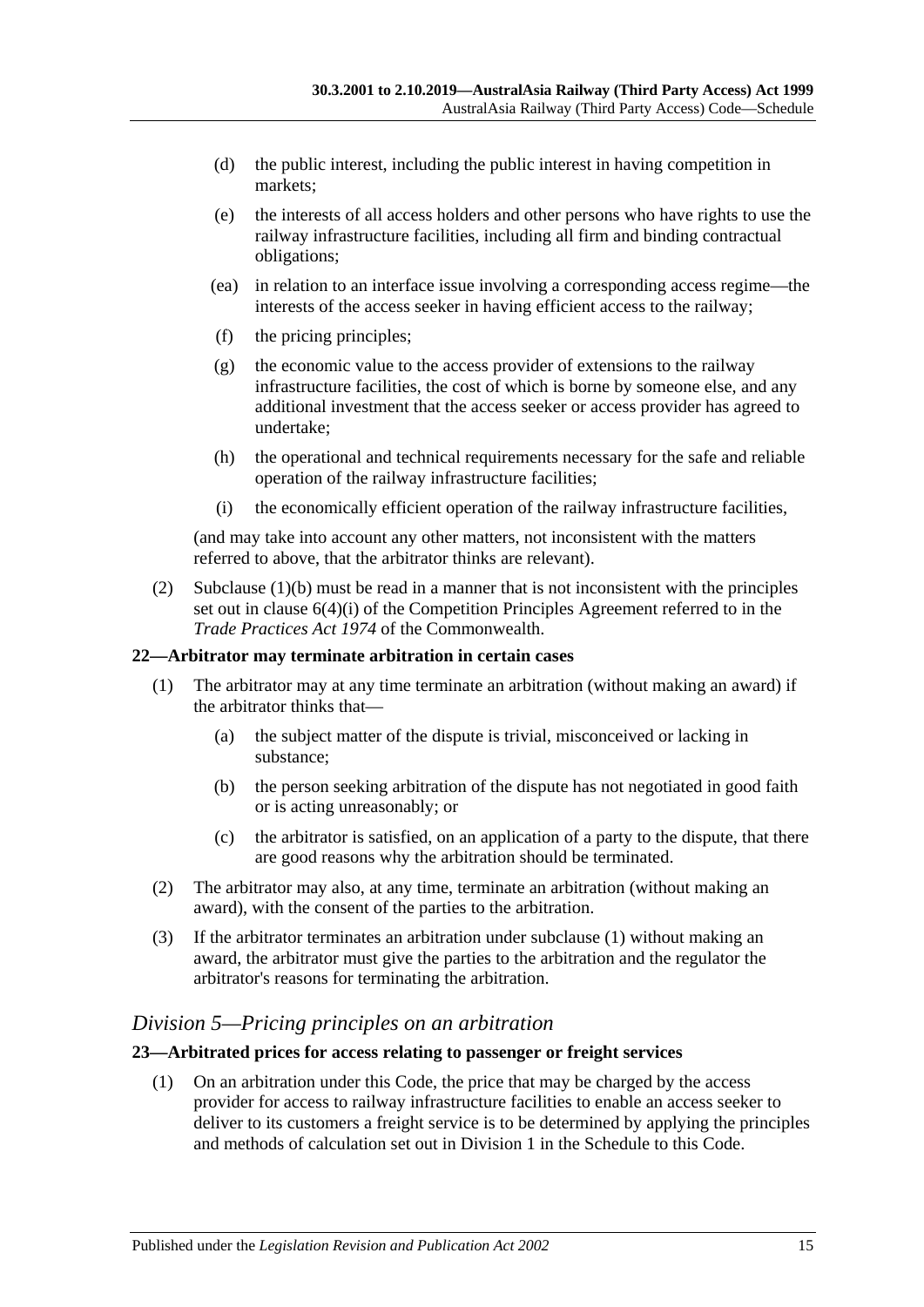(2) On an arbitration under this Code, the price that may be charged by the access provider for access to railway infrastructure facilities to enable an access seeker to deliver to its customers a passenger service is to be determined by applying the principles and methods of calculation set out in Division 2 in the Schedule to this Code.

# *Division 6—Procedure in arbitration*

## **25—Hearing to be in private**

- (1) Subject to subclause (2), an arbitration hearing for an access dispute is to be in private.
- (2) If the parties agree, an arbitration hearing or part of an arbitration hearing may be conducted in public.
- (3) The arbitrator in a hearing that is conducted in private may give written directions as to the persons who may be present.
- (4) In giving directions under subclause (3), the arbitrator must have regard to the wishes of the parties and the need for commercial confidentiality.

## **26—Right to representation**

In an arbitration hearing, a party may appear in person or be represented by someone else.

#### **27—Procedure of arbitrator**

- (1) In an arbitration hearing about an access dispute, the arbitrator—
	- (a) is not bound by technicalities, legal forms or rules of evidence;
	- (b) must act as speedily as a proper consideration of the dispute allows, having regard to the need to carefully and quickly inquire into and investigate the dispute and all matters affecting the merits, and fair settlement, of the dispute; and
	- (c) may inform himself or herself of any matter relevant to the dispute in any way the arbitrator thinks appropriate.
- (2) The arbitrator may determine the periods that are reasonably necessary for the fair and adequate presentation of the respective cases of the parties to an access dispute and may require that the cases be presented within those periods.
- (3) The arbitrator may require evidence or argument to be presented in writing and may decide the matters on which the arbitrator will hear oral evidence or argument.
- (4) The arbitrator may determine that an arbitration hearing is to be conducted by—
	- (a) telephone;
	- (b) closed circuit television; or
	- (c) any other means of communication.

## **28—Particular powers of arbitrator**

- (1) The arbitrator may do any of the following things for the purpose of arbitrating an access dispute:
	- (a) give a direction in the course of, or for the purposes of, an arbitration hearing;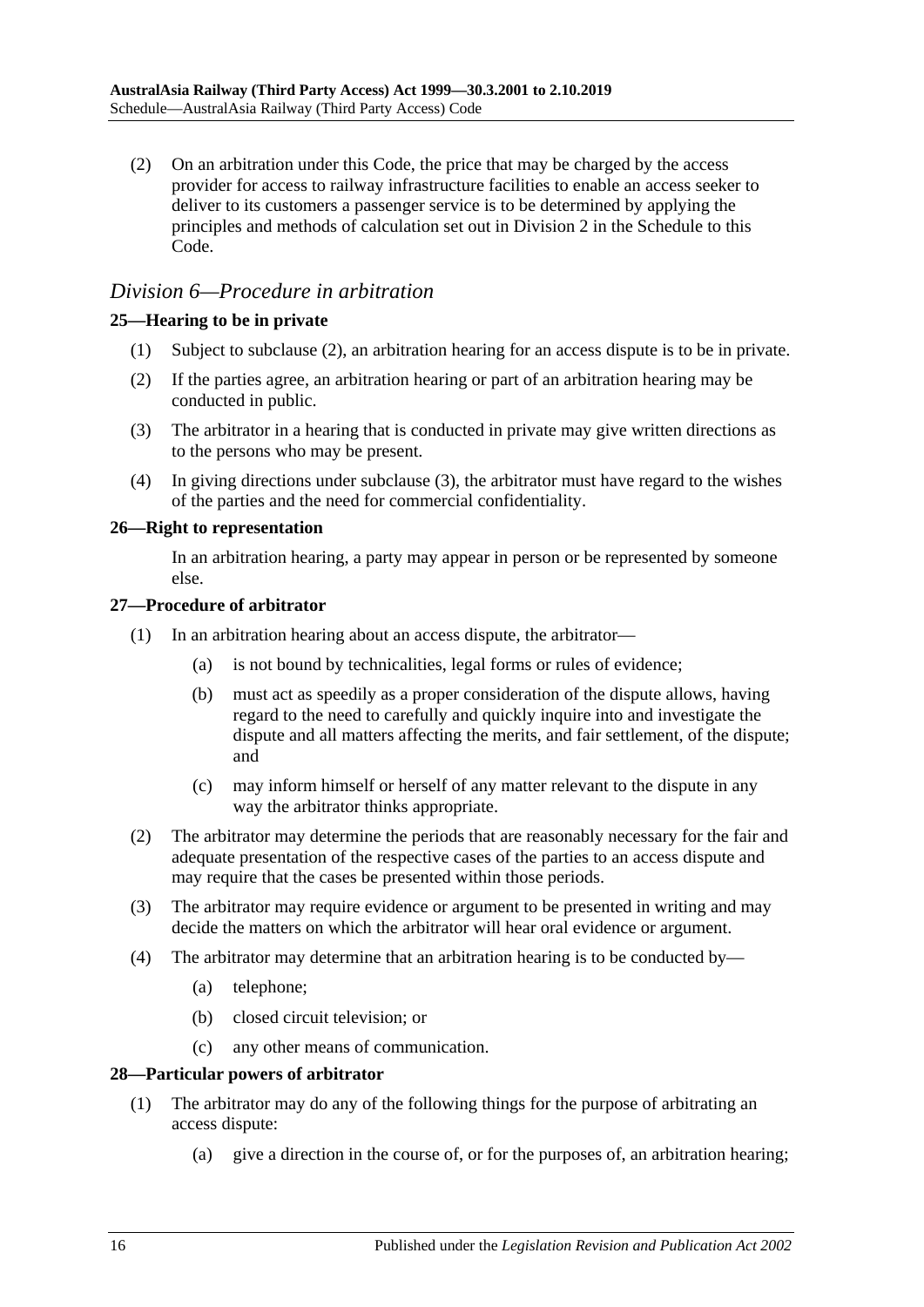- (b) hear and determine the arbitration in the absence of a person who has been summoned or served with a notice to appear;
- (c) sit at any place;
- (d) adjourn to any time and place;
- (e) refer any matter to an expert and accept the expert's report as evidence;
- (f) generally give all such directions, and do all such things, as are necessary or expedient for the speedy hearing and determination of the access dispute.
- (2) A person must not do an act or thing in relation to the arbitration of an access dispute that would be a contempt of court if the arbitrator were a court of record.

Penalty: \$50 000.

- (3) Subclause (1) has effect subject to any other provision of this Code or as prescribed.
- (4) The arbitrator may give an oral or written order to a person not to divulge or communicate to anyone else specified information that was given to the person in the course of an arbitration, unless the person has the arbitrator's permission.
- (5) A person who contravenes an order under subclause (4) is guilty of an offence.

Penalty: \$50 000.

#### **29—Power to take evidence on oath or affirmation**

- (1) The arbitrator may take evidence on oath or affirmation and for that purpose may administer an oath or affirmation.
- (2) The arbitrator may summon a person to appear before the arbitrator to give evidence and to produce such documents (if any) as are referred to in the summons.
- (3) The powers in this clause may be exercised only for the purposes of arbitrating an access dispute.

## **30—Failing to attend as witness**

A person who is served, as prescribed, with a summons to appear as a witness before the arbitrator must not, without reasonable excuse, fail to—

- (a) attend as required by the summons; or
- (b) appear and report himself or herself from day to day unless excused or released from further attendance by the arbitrator.

Penalty: \$50 000.

#### **31—Failing to answer questions etc.**

- (1) A person appearing as a witness before the arbitrator must not, without reasonable excuse, refuse or fail—
	- (a) to be sworn or to make an affirmation;
	- (b) to answer a question that the person is required to answer by the arbitrator; or
	- (c) to produce a document that the person was required to produce by a summons under this Code served on the person as prescribed.

Penalty: \$50 000.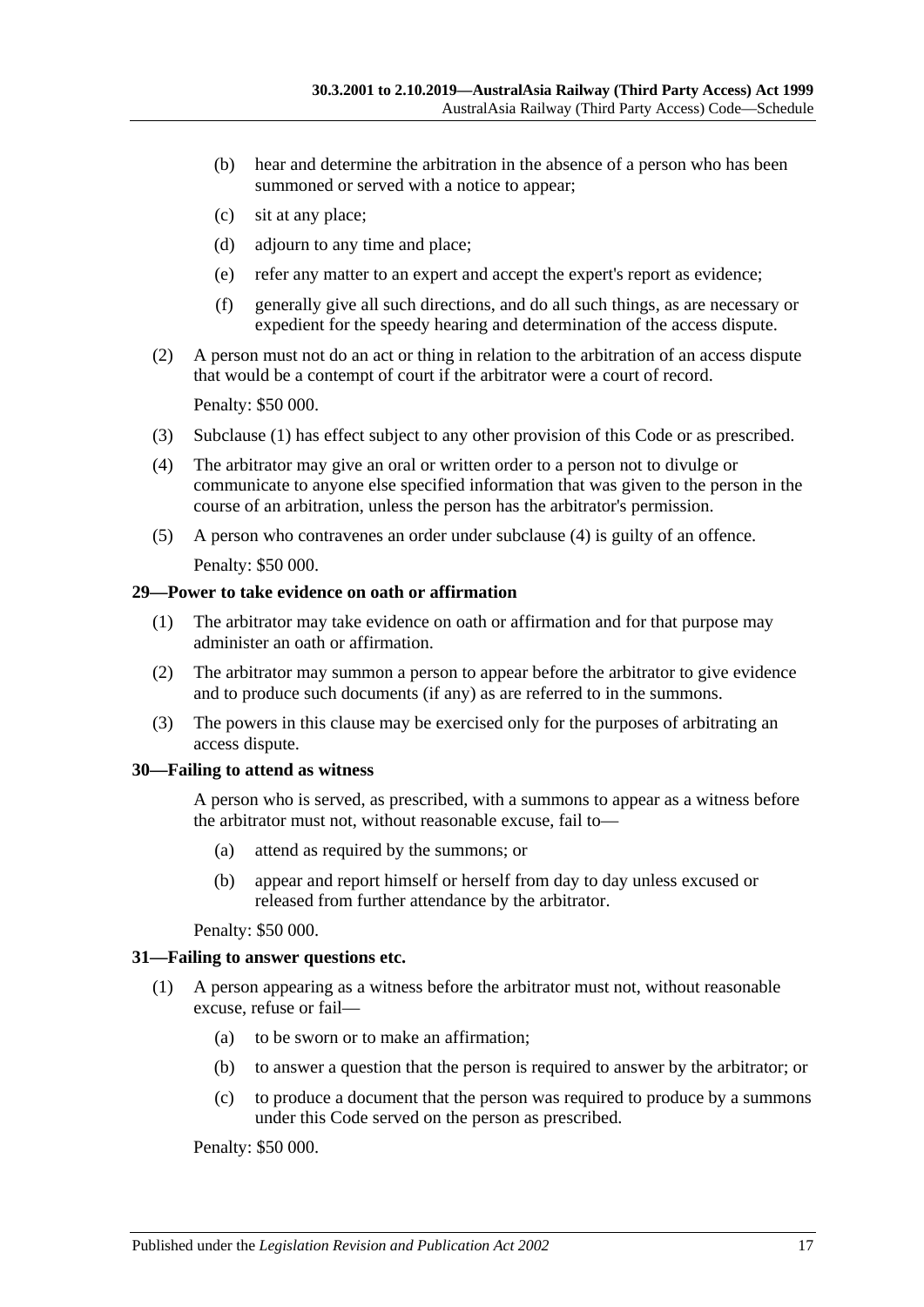- (2) It is a reasonable excuse for the purposes of subclause (1) for an individual to refuse or fail to answer a question or produce a document on the ground that the answer or the production of the document might tend to incriminate the individual or to expose the individual to a penalty.
- (3) Subclause (2) does not limit what is a reasonable excuse for the purposes of subclause  $(1)$ .

## **32—Intimidation etc.**

A person must not—

- (a) threaten, intimidate or coerce another person; or
- (b) cause or procure damage, loss or disadvantage to another person,

because that other person—

- (c) proposes to produce, or has produced, documents to the arbitrator; or
- (d) proposes to appear or has appeared as a witness before the arbitrator.

Penalty: \$100 000.

#### **33—Party may request arbitrator to treat material as confidential**

- (1) A party to an arbitration hearing may—
	- (a) inform the arbitrator that, in the party's opinion, a specified part of a document contains confidential commercial information; and
	- (b) request the arbitrator not to give a copy of that part to another party.
- (2) On receiving a request, the arbitrator must—
	- (a) inform the other party or parties that the request has been made and of the general nature of the matters to which the relevant part of the document relates; and
	- (b) ask the other party or parties whether there is any objection to the arbitrator complying with the request.
- (3) If there is an objection to the arbitrator complying with a request, the party objecting may inform the arbitrator of its objection and of the reasons for it.
- (4) After considering—
	- (a) a request;
	- (b) any objection; and
	- (c) any further submissions that a party has made in relation to the request,

the arbitrator may decide not to give to the other party or parties a copy of so much of the document as contains confidential commercial information that the arbitrator thinks should not be so given.

#### **34—Costs of arbitration**

- (1) The costs of an arbitration (including each party's reasonable costs and expenses) are to be borne by the parties in proportions decided by the arbitrator.
- (2) However, if the access seeker terminates an arbitration or elects not to be bound by an award, the access seeker must bear the costs in their entirety.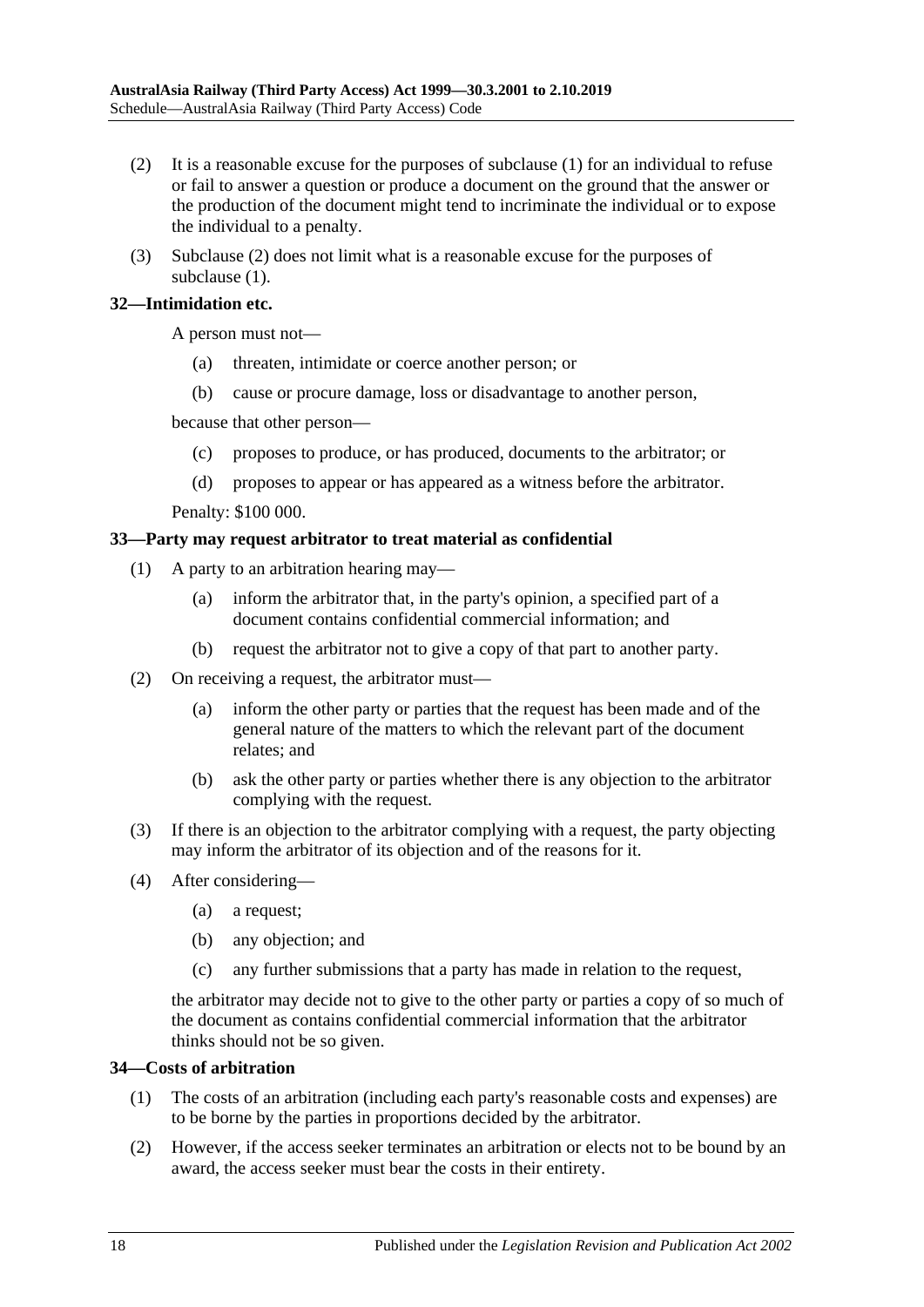(3) The regulator may recover the costs of an arbitration as a debt.

# *Division 7—Effect of awards*

## **35—Operation of award**

- (1) Subject to this clause, an award is binding on the parties to the arbitration in which it is made.
- (2) An award has effect 21 days after it is made unless the access seeker, before that time, elects not to be bound by it.
- (3) An access seeker may, within 7 days after the making of an award, or such further time as the regulator may allow, elect not to be bound by the award by giving written notice of the election to the regulator.
- (4) The regulator must, within 7 days after receiving a notice of election under subclause (3), notify the access provider and the other parties to the arbitration.
- (5) If the access seeker elects not to be bound by an award, the award is rescinded.
- $(6)$  If—
	- (a) an award is rescinded under subclause (5); and
	- (b) the access seeker who elected not to be bound by the award makes a new access proposal under this Code,

the regulator may, on application by the access provider, determine that the new access proposal should not proceed if, in the opinion of the regulator—

- (c) in a case where the new access proposal is the same as, or similar to, the access proposal in relation to which the award was made—the access seeker is acting unreasonably in view of the period of time between the rescission of the award and the making of the new access proposal;
- (d) the access seeker has not acted, or is not acting, in good faith; or
- (e) there is some other good reason why the new access proposal should not proceed.
- (7) A determination of the regulator under subclause (6) will have effect according to its terms.

## *Division 8—Variation or revocation of awards*

## **36—Variation or revocation of award**

- (1) The regulator may vary or revoke an award if all parties to the award agree.
- (2) If the parties are unable to agree on a proposed variation of an award, the regulator may, on the application of one or more of the parties but subject to subclause (3), refer the dispute to arbitration.
- (3) The regulator must not refer the dispute to arbitration if of the opinion that there is no sufficient reason for varying the award.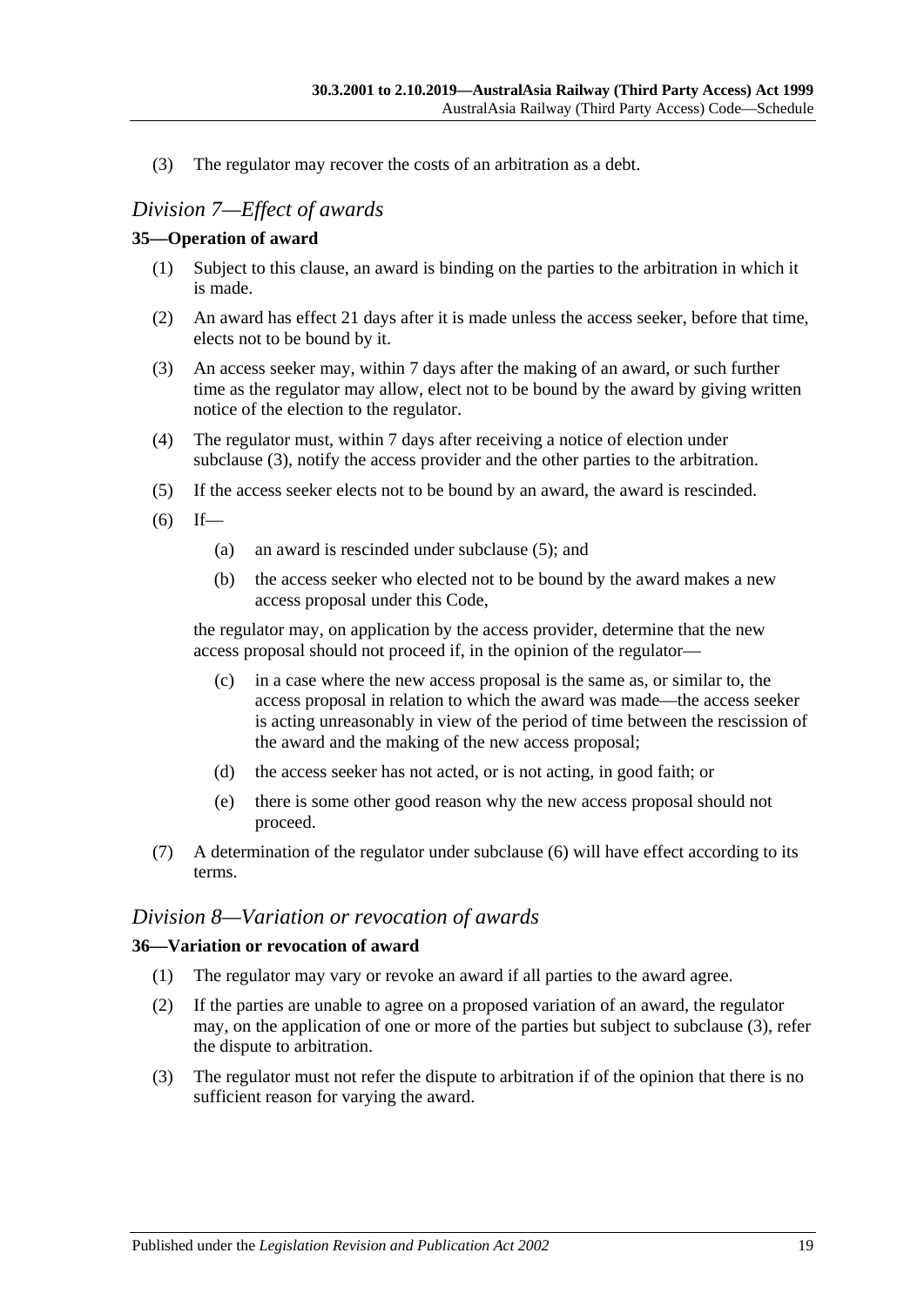- (4) In deciding whether to refer a dispute to arbitration under this clause, the regulator must have regard to—
	- (a) whether there has been a material change in circumstances since the award was made or last varied;
	- (b) the nature of the matters in dispute;
	- (c) the time that has elapsed since the award was made or last varied; and
	- (d) other matters the regulator considers relevant.
- (5) The provisions of this Part about the arbitration of a dispute arising from an access proposal apply, with the necessary modifications, to a dispute about the proposed variation of an award.

## *Division 9—Appeals*

## **37—Appeal to Supreme Court on question of law**

- (1) An appeal lies to the Supreme Court from an award, or a decision not to make an award, on a question of law.
- (2) On an appeal the Court may exercise one or more of the following powers:
	- (a) vary the award or decision;
	- (b) revoke the award or decision;
	- (c) make an award or decision that should have been made in the first instance;
	- (d) remit the matter to the arbitrator for further consideration or re-consideration;
	- (e) make incidental or ancillary orders, including orders for costs.
- (3) An award or decision of an arbitrator cannot be challenged or called into question except by appeal under this clause.
- (4) Unless the Court specifically decides to suspend the operation of an award until the determination of an appeal, an appeal does not suspend the operation of an award.

# **PART 3—HINDERING ACCESS TO RAILWAY INFRASTRUCTURE SERVICES**

#### **38—Prohibition on hindering access to railway infrastructure service**

A person must not engage in conduct for the purpose of preventing or hindering access to a railway infrastructure service by any person who has a right to use that service.

Penalty: \$100 000 and \$10 000 for each day during which the offence continues.

# **PART 4—MONITORING POWERS**

## **39—Regulator's power to obtain information**

- (1) The regulator may, by written notice to the access provider, require the access provider to provide to the regulator, within a period stated in the notice or at stated intervals, specified information or copies of specified documents related to—
	- (a) the provision of railway infrastructure services to which this Code applies; and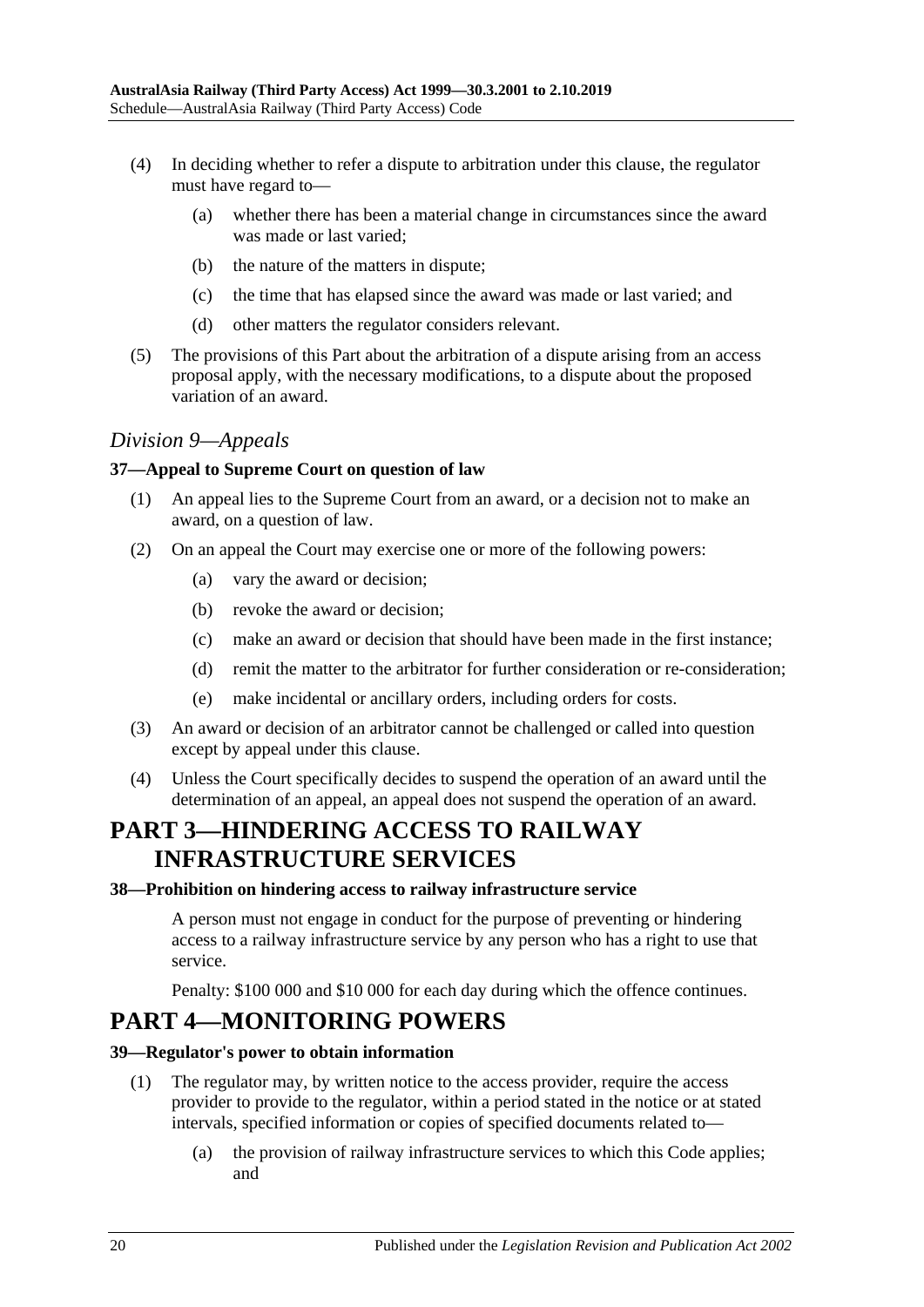- (b) any other activity in relation to the railway engaged in by the access provider or a related body corporate or an associate of the access provider.
- (2) Without limiting subclause (1), the information and documents that may be required extend to financial information and documents relating to the access provider's own use of railway infrastructure facilities.
- (3) A person must not, without reasonable excuse, contravene or fail to comply with a notice under this clause.

Penalty: \$100 000 and \$10 000 for each day during which the offence continues.

#### **40—Confidentiality**

- (1) The regulator must ensure that confidential information obtained under this Part is protected from use or disclosure except—
	- (a) in the performance of the regulator's functions;
	- (b) as required or allowed by law;
	- (c) with the written consent of the person who supplied the information; or
	- (d) in prescribed circumstances.
- (2) However, the regulator may disclose confidential information—
	- (a) if the regulator is of the opinion that it is in the public interest for the regulator so to do; or
	- (b) to an arbitrator, at the arbitrator's request, in the course of an arbitration.
- (2a) The regulator must, before taking action under subclause (2)(a), give the person who supplied the relevant information a reasonable opportunity to make submissions to the regulator in relation to the potential disclosure of the information.
- (3) Clause 33 extends to confidential information and documents supplied to an arbitrator under subclause (2)(b).

#### **41—Duty to report to Ministers**

- (1) The regulator must, at the request of the Northern Territory Minister or the South Australian Minister, report to the Northern Territory Minister or the South Australian Minister, as the case may be, on—
	- (a) the costs and other aspects of the provision of railway infrastructure services; or
	- (b) any aspect of the operation of this Code.
- (2) If the regulator provides a report to a Minister under subclause (1), the regulator must furnish a copy of the report to the other Minister.

# **PART 5—ENFORCEMENT**

#### **42—Injunctive remedies**

- (1) The Supreme Court may grant an injunction—
	- (a) restraining a person from contravening a provision of this Code or a provision of an award; or
	- (b) requiring a person to comply with a provision of this Code or a provision of an award.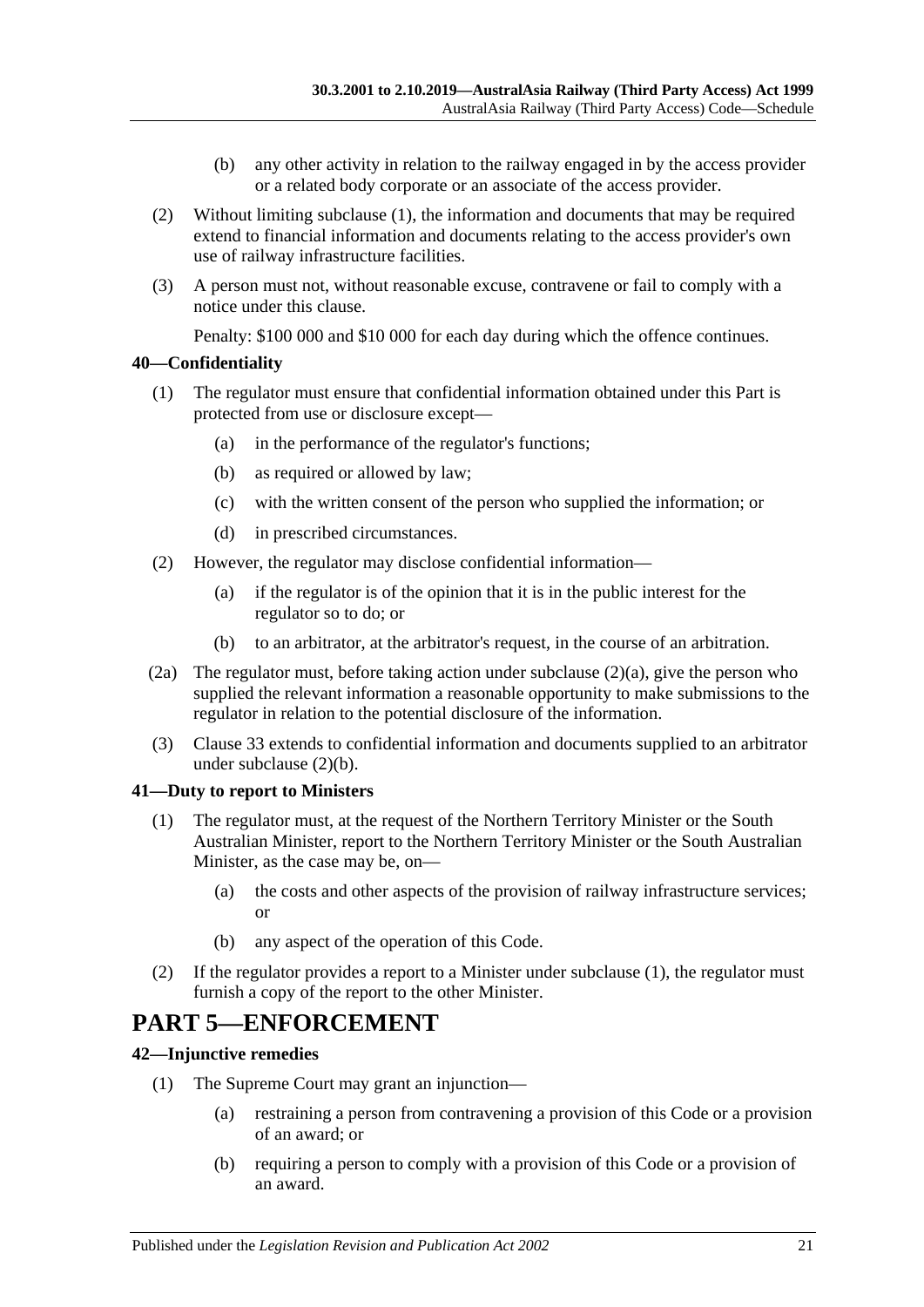- (2) The power of the Court to grant an injunction restraining a contravention of a provision of this Code or an award may be exercised—
	- (a) whether or not the defendant has previously contravened the same provision; and
	- (b) whether or not there is imminent danger of substantial damage to any person.
- (3) The power of the Court to grant an injunction requiring compliance with a provision of this Code or an award may be exercised—
	- (a) whether or not the defendant has previously failed to comply with the provision; and
	- (b) whether or not there is imminent danger of substantial damage to any person.
- (4) The Court may make an interim injunction under this clause.
- (5) An application for an injunction under this clause may be made by—
	- (a) the regulator; or
	- (b) a person with a proper interest in whether the relevant provision is complied with.
- (6) The Court may grant an injunction by consent without inquiry into the merits of the application.
- (7) If the regulator makes an application for an injunction, the Court cannot require the regulator or any other person to give an undertaking as to damages as a condition of granting the injunction.
- (8) The Court may, on application by the regulator or an interested party, discharge or vary an injunction.

## **43—Compensation**

- (1) If a person contravenes a provision of this Code or an award, the Supreme Court may, on application by the regulator or an interested person, order compensation of persons who have suffered loss or damage as a result of the contravention.
- (2) An order may be made under this clause against the person who contravened the provision and others involved in the contravention.
- (3) A person is involved in the contravention if the person—
	- (a) aided, abetted, counselled or procured the contravention;
	- (b) induced the contravention through threats or promises or in some other way;
	- (c) was knowingly concerned in, or a party to, the contravention; or
	- (d) conspired with others to contravene the provision.

#### **44—Enforcement of arbitrator's requirements**

- (1) If a person fails to comply with an order, direction or requirement of an arbitrator under this Code, the arbitrator may certify the failure to the Supreme Court.
- (2) The Court may inquire into the case and make such orders as may be appropriate in the circumstances.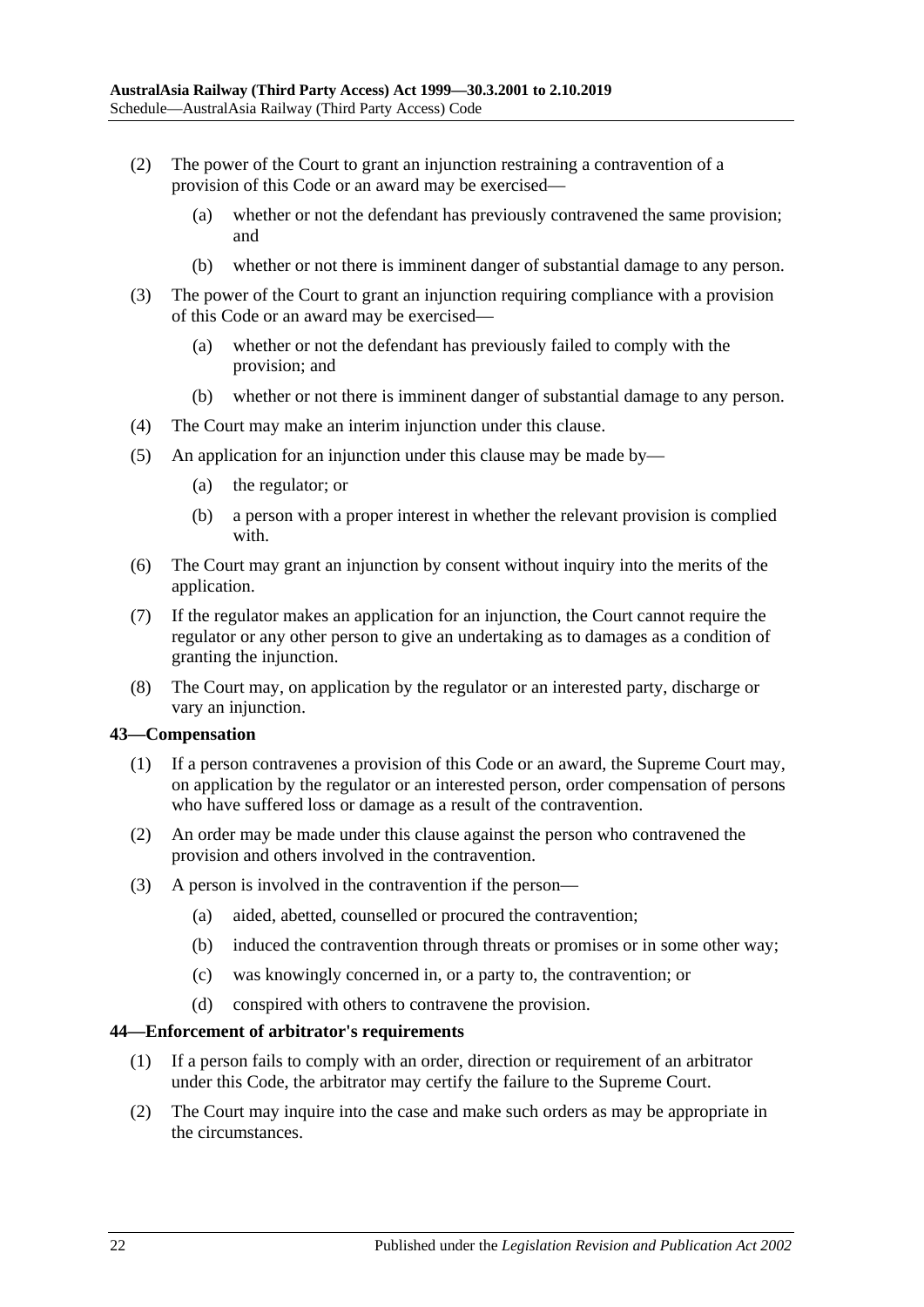#### **45—Access contracts specifically enforceable**

An access contract is specifically enforceable.

# **PART 6—MISCELLANEOUS**

#### **45A—Power to vary guidelines**

- (1) The regulator may, from time to time as the regulator thinks fit, vary or revoke guidelines developed and published by the regulator under this Code, or develop and publish new or substitute guidelines.
- (2) The regulator should, in developing (or varying) guidelines under this Code, take into account interface issues that may arise under a corresponding access regime (insofar as this may be relevant and insofar as this is consistent with, and not in derogation of the operation of, the other provisions of this Code).

#### **46—Segregation of access provider's accounts and records**

- (1) The access provider must keep accounts and records of its business consisting of the provision of railway infrastructure services in relation to the railway so as to give a true and fair view of that business as distinct from other businesses carried on by the access provider or any related body corporate or associate of the access provider.
- (2) The accounts and records must comply with any guidelines developed and published by the regulator and be kept in a way that gives—
	- (a) a comprehensive view of the access provider's legal and equitable rights and liabilities in relation to railway infrastructure services;
	- (b) a true and fair view of—
		- (i) income and expenditure derived from, or relating to, railway infrastructure services; and
		- (ii) assets and liabilities of the access provider's business so far as they relate to railway infrastructure services; and
	- (c) sufficient information to enable the pricing principles to be applied in a reasonable manner.
- (3) The access provider must cause to be kept in a similar way similar accounts and records in relation to the business of any related body corporate or associate of the access provider to whom a railway infrastructure service is provided by the access provider.

#### **47—Removal and replacement of arbitrator**

- (1) The regulator may remove an arbitrator from office if the arbitrator—
	- (a) becomes mentally or physically incapable of carrying out the arbitrator's duties satisfactorily;
	- (b) is convicted of a crime;
	- (c) becomes bankrupt or applies to take the benefit of a law for the benefit of bankrupt or insolvent debtors; or
	- (d) has a direct or indirect interest in the outcome of the dispute or matter under arbitration.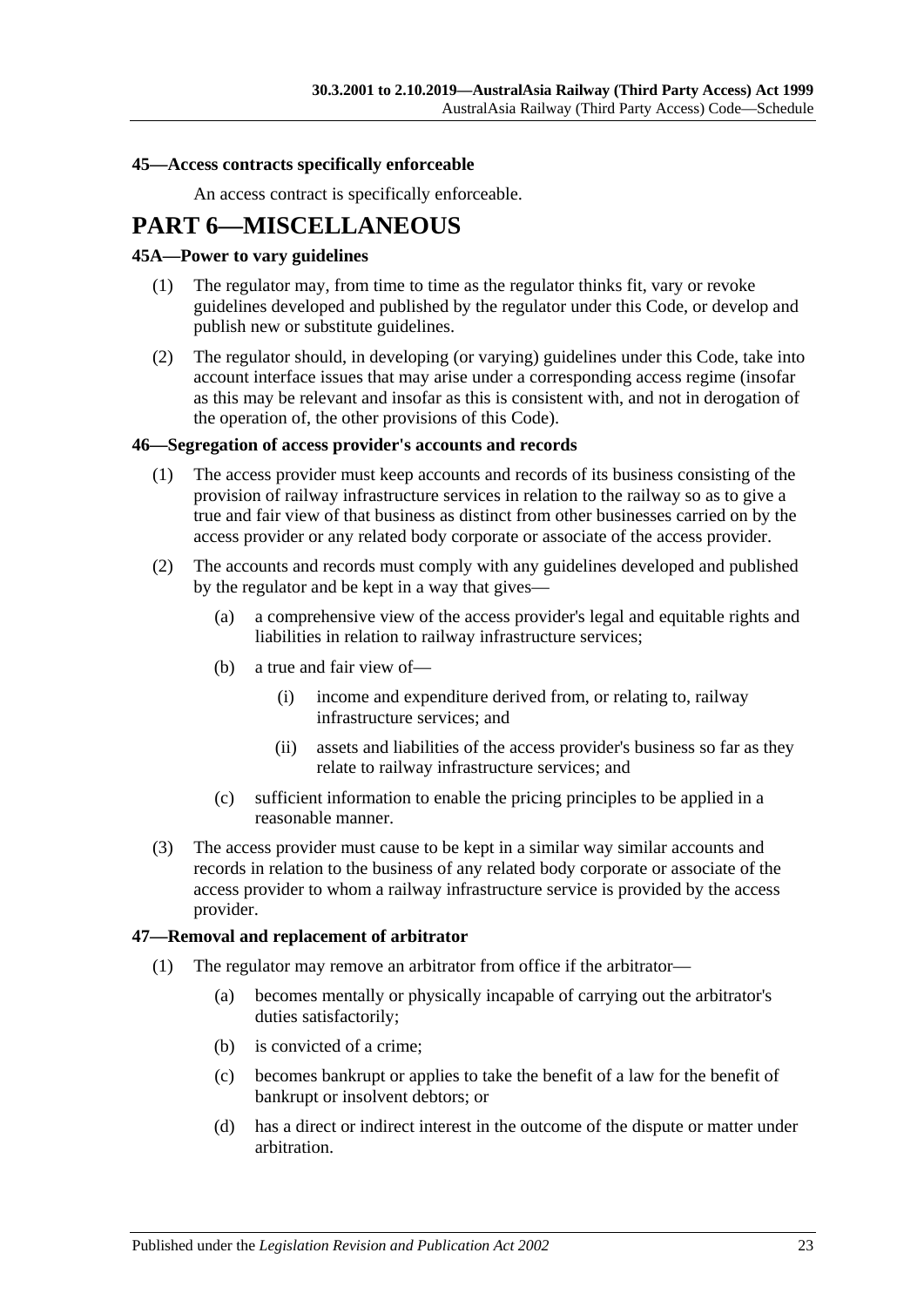(2) If an arbitrator resigns, is removed from office or dies, the regulator may appoint another person to take the place of the arbitrator.

#### *48—Amendment of Code*

- *(1) This Code may be amended by the Northern Territory Minister and the South Australian Minister jointly as prescribed.*
- *(2) This clause expires on 30 June 2001.*

*Note—*

*Clause 48 has expired.*

#### **49—Prescribing of matters for purpose of Code**

- (1) The Northern Territory Minister and the South Australian Minister jointly, by notice in the *Gazette*, may prescribe matters—
	- (a) required or permitted by this Code to be prescribed; or
	- (b) necessary or convenient to be prescribed for carrying out or giving effect to this Code.
- (2) Without limiting the generality of subclause (1), the Ministers may prescribe—
	- (a) amendments to this Code;
	- (b) a date on which clause 48 is to expire;
	- (c) the parts of the railway to which this Code from time to time applies; and
	- (d) provisions about the inspection of registers maintained under this Code (including about fees for such inspections).

#### **50—Review of Code**

- (1) The Northern Territory Minister and South Australian Minister jointly may, at any time, review the operation of this Code but, in any case, must do so—
	- (a) firstly, not later than 30 June in the 3rd year of operations of the railway; and
	- (b) secondly, not later than 12 months before the expiration of the period for which the Commonwealth Minister has specified under section 44N of the *Trade Practices Act 1974* of the Commonwealth that the access regime, of which this Code is a part, is to remain in force.
- (2) To enable the Ministers to perform their function under subclause (1), the regulator must prepare such reports to the Ministers as the Ministers may require.
- (3) The Ministers must, in relation to a review under subclause  $(1)(a)$  or  $(b)$ —

 $(a)$ 

- (i) by notice published in a newspaper circulating generally in Australia, invite interested persons to make submissions in relation to the review within a period stated in the notice; and
- (ii) give consideration to any submissions made in response to an invitation under subparagraph (i); and

 $(b)$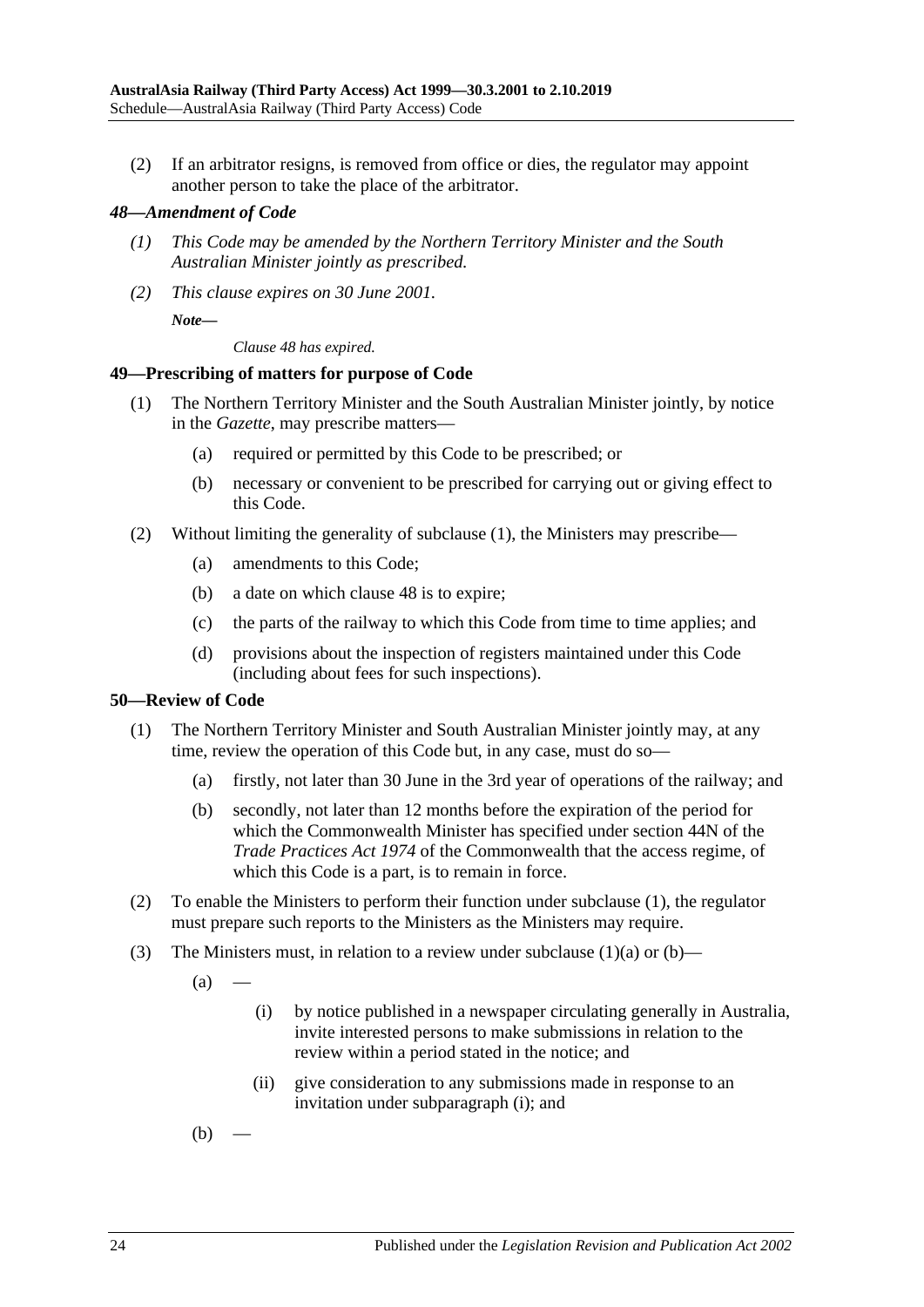- (i) in the case of the Northern Territory Minister—cause a report on the outcome of the review to be laid before the Legislative Assembly of the Northern Territory within 12 sitting days after the completion of the review; and
- (ii) in the case of the South Australian Minister—cause a report on the outcome of the review to be laid before both Houses of the South Australian Parliament within 12 sitting days after the completion of the review.
- (4) The regulator must, at the intervals referred to in subclause (10), review the revenues paid or payable by access holders to the access provider for railway infrastructure services where no sustainable competitive prices exist (*relevant revenues*), being revenues derived under either:
	- (a) awards by arbitrators to the extent the awards involve the application of section 2 of the pricing principles; or
	- (b) access contracts to the extent that the regulator considers sustainable competitive prices did not or do not exist in relation to the transportation of the freight the subject of those access contracts,

and determine whether the relevant revenues paid or payable by such access holders (the *relevant access holders*) for those railway infrastructure services are excessive having regard to the factors referred to in subclause (5).

- (5) In determining whether the relevant revenues are excessive the regulator must have regard to the following:
	- (a) the relevant revenues are to be measured against the costs associated with the required railway infrastructure required by the relevant access holders including an appropriate commercial return on the required railway infrastructure used by the relevant access holders in the circumstances referred to in subclause (4) (the *relevant required railway infrastructure*);
	- (b) the investment in all of the railway infrastructure facilities by the access provider or any other person and all of the revenues earned by the access provider from the provision of railway infrastructure services including, if the access provider, a related body corporate or an associate has conducted transportation services on the railway, revenues at market rates in relation to those services;
	- (c) an appropriate commercial return on the relevant required railway infrastructure, determined having regard to—
		- (i) the appropriate risk premium associated with the construction, development and operation of the railway infrastructure facilities, based on both of the following:
			- (A) the expected risks prevailing as at the date of commencement of construction of the railway by the access provider; and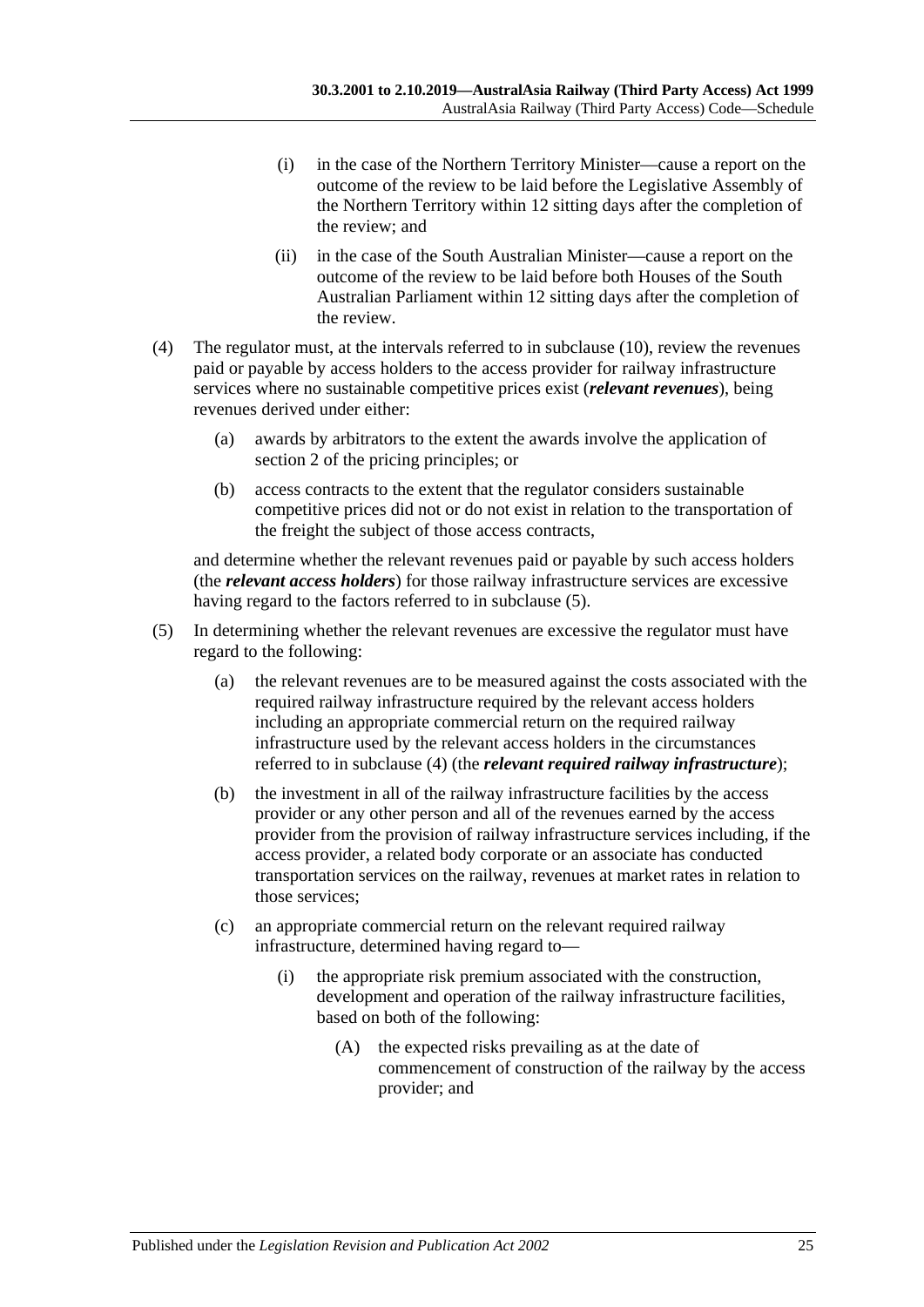- (B) in respect of any expansion or extension of the railway after the date of commencement of construction of the railway by the access provider—the expected risks prevailing as at the date of the commencement of construction of that expansion or extension; and
- (ii) the relevant financial market rates (including the risk free rate for return on investments and the rate of inflation) prevailing at the time of the regulator's review;
- (d) when comparing the relevant revenues to the costs under paragraph (a), the regulator must subtract from those costs an amount determined by the regulator to be the aggregate of—
	- (i) the avoidable costs attributable to the usage of the relevant required railway infrastructure by all other access holders (being avoidable costs of the kind referred to in section 3 of the pricing principles); and
	- (ii) a reasonable contribution to fixed costs of the relevant required railway infrastructure  $(R)$  from all other access holders using that required railway infrastructure, where R has the same meaning as in section  $2(2)(c)$  of the pricing principles.
- (6) The costs to be applied under subclause (5) must be efficient.
- (7) For the purposes of determining expected risks under subclause  $(5)(c)(i)$ , the regulator must have regard to information provided by the access provider with respect to the contents of any financing plan of the access provider.
- (8) If the regulator determines that revenues are excessive under subclause (4)—
	- (a) the regulator must promptly give the access provider written notice of the regulator's determination, including the reasons for his or her determination;
	- (b) within 2 months of receiving the regulator's determination under paragraph (a), the access provider must prepare and submit to the regulator for approval a plan under which the access provider will reduce future relevant revenues so that such revenues are not excessive (having regard to the matters referred to in subclause (5)), when measured over the next regulatory review period (the *remedial plan*);
	- (c) the regulator will consider the remedial plan submitted to it with a view to reaching agreement with the access provider on the terms which are acceptable to the regulator for the remedial plan;
	- (d) if the regulator and the access provider agree on the terms of a remedial plan, the access provider must implement that plan;
	- (e) if the regulator and the access provider are unable to reach agreement on a remedial plan that is acceptable to the regulator within 1 month of receiving the remedial plan, the regulator must make a determination under subclause (9) and the access provider must observe the terms of that determination.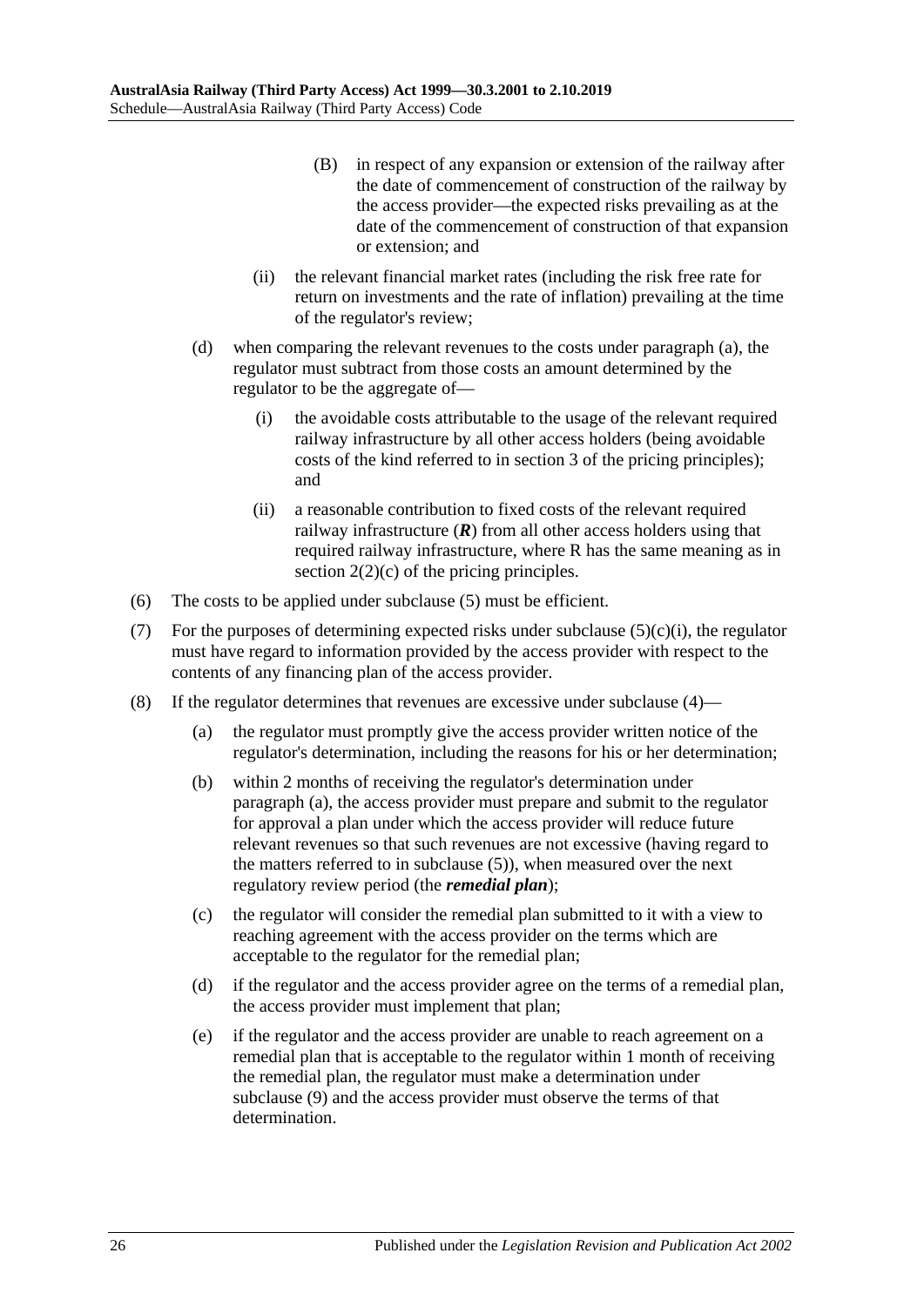- (9) If subclause (8)(e) applies, the regulator will make a determination to regulate prices, and/or to establish conditions relating to prices or price fixing factors in relation to the future provision of railway infrastructure services in any manner the regulator considers appropriate, including—
	- (a) fixing a price or the rate of increase or decrease in a price;
	- (b) fixing a maximum price or rate of increase or decrease in a maximum price;
	- (c) fixing an average price for specified railway infrastructure services or an average rate of increase or decrease in an average price;
	- (d) specifying pricing policies or principles;
	- (e) fixing a maximum revenue in relation to railway infrastructure services,

provided the effect of the determination is limited to reducing revenues of the type referred to in paragraphs (a) and (b) of subclause (4) derived from railway infrastructure services so that the total of such revenues so derived do not result in excessive revenues (having regard to the matters referred to in subclause (5)), when measured over the next regulatory review period.

- (10) The regulator's reviews under subclause (4) are to be conducted in relation to the following periods:
	- (a) the first review must be in respect of the period ending on 30 June in the 10th year of operations of the railway;
	- (b) the second review must be in respect of the 5 year period commencing immediately after the end of the period of the first review; and
	- (c) the third and subsequent reviews must be in respect of successive 5 year periods.

# **SCHEDULE**

## **Access Pricing Principles**

## *Division 1—Access pricing in connection with freight services*

## **1—Sustainable competitive prices**

- (1) The access price payable to the access provider by an access seeker for a railway infrastructure service provided to enable the access seeker to deliver a freight service will be determined by the arbitrator and will depend on whether there is—
	- (a) a sustainable competitive price (as to which see subsections (2) to (6)); or
	- (b) no sustainable competitive price (as to which see section 2).
- (2) A sustainable competitive price will exist in relation to the transportation of a particular type of freight where it can be demonstrated that—
	- (a) there are no regulatory, technical or other practical impediments to transport of the freight by a mode of transport other than the railway or combination of such alternative modes; and
	- (b) the availability or potential availability of modes of transport other than the railway is an effective constraint on the price of transporting such freight on the railway having regard to the following factors: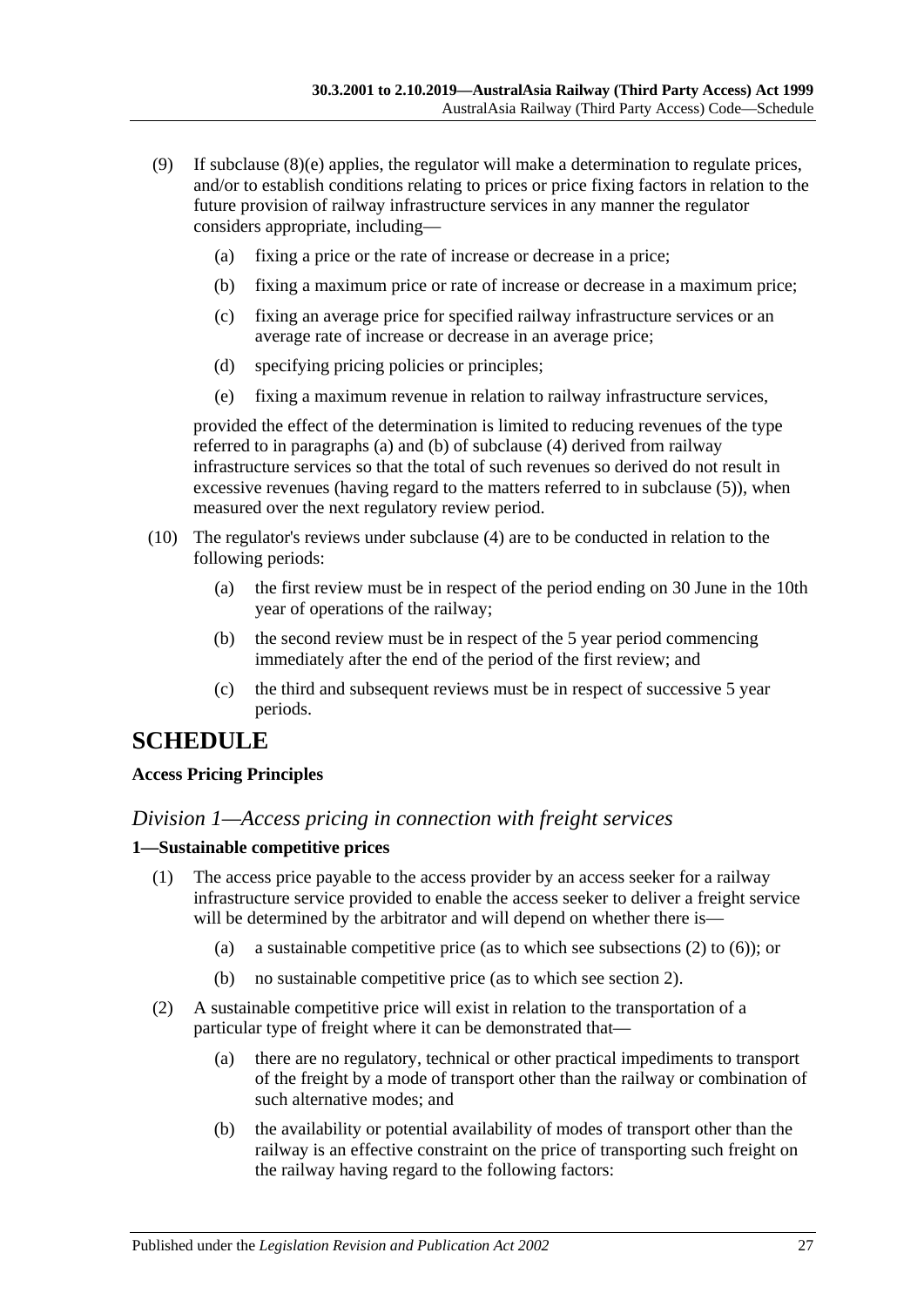- (i) the number and size of participants in the market;
- (ii) the type and volume of freight involved and any unequal backhaul loadings;
- (iii) whether there are any regulatory, technical or other practical barriers to entry;
- (iv) the extent of product differentiation in the market, including the differences in the ancillary services and convenience offered by different modes of transport;
- (v) the dynamic characteristics of the market including any fluctuations in demand for transportation services;
- (vi) the costs and service characteristics of transporting freight by different modes of transport (including the time for delivery of the freight, rail rolling stock or other vehicle axle loadings, length and speed of trains, and any infrastructure upgrade requirements);
- (vii) contractual terms (such as duration and frequency of service, whether for a specific volume or at call);
- (viii) congestion and bottleneck inefficiencies caused by constraining points on the road, railway or other relevant infrastructure;
- (ix) the safety requirements the different modes of transport are required to meet;
- (x) the direct and indirect costs of environmental impacts of the different modes of transport; and
- (xi) any other relevant matters.
- (3) Where there is a sustainable competitive price, the access price (*AP*) payable to the access provider by an access seeker for the railway infrastructure service will be a price determined by the arbitrator which is—
	- (a) not more than the ceiling price for the provision of the railway infrastructure service (*see* subsection (4)); and
	- (b) not less than the floor price for the provision of the railway infrastructure service (*see* subsection (5)),

but subject to these qualifications the price so determined will be calculated in accordance with subsection (6).

- (4) The ceiling price is to be an amount equal to the costs associated with the operation of the required railway infrastructure needed by the access seeker for the provision of the freight service involving the transportation of freight on the railway between one point (point A) and another point (point B), calculated assuming the access seeker is the sole user of that required railway infrastructure and calculated in a manner consistent with section  $2(2)(d)$  and  $(7)(a)$ .
- (5) The floor price is to be calculated in accordance with section 3.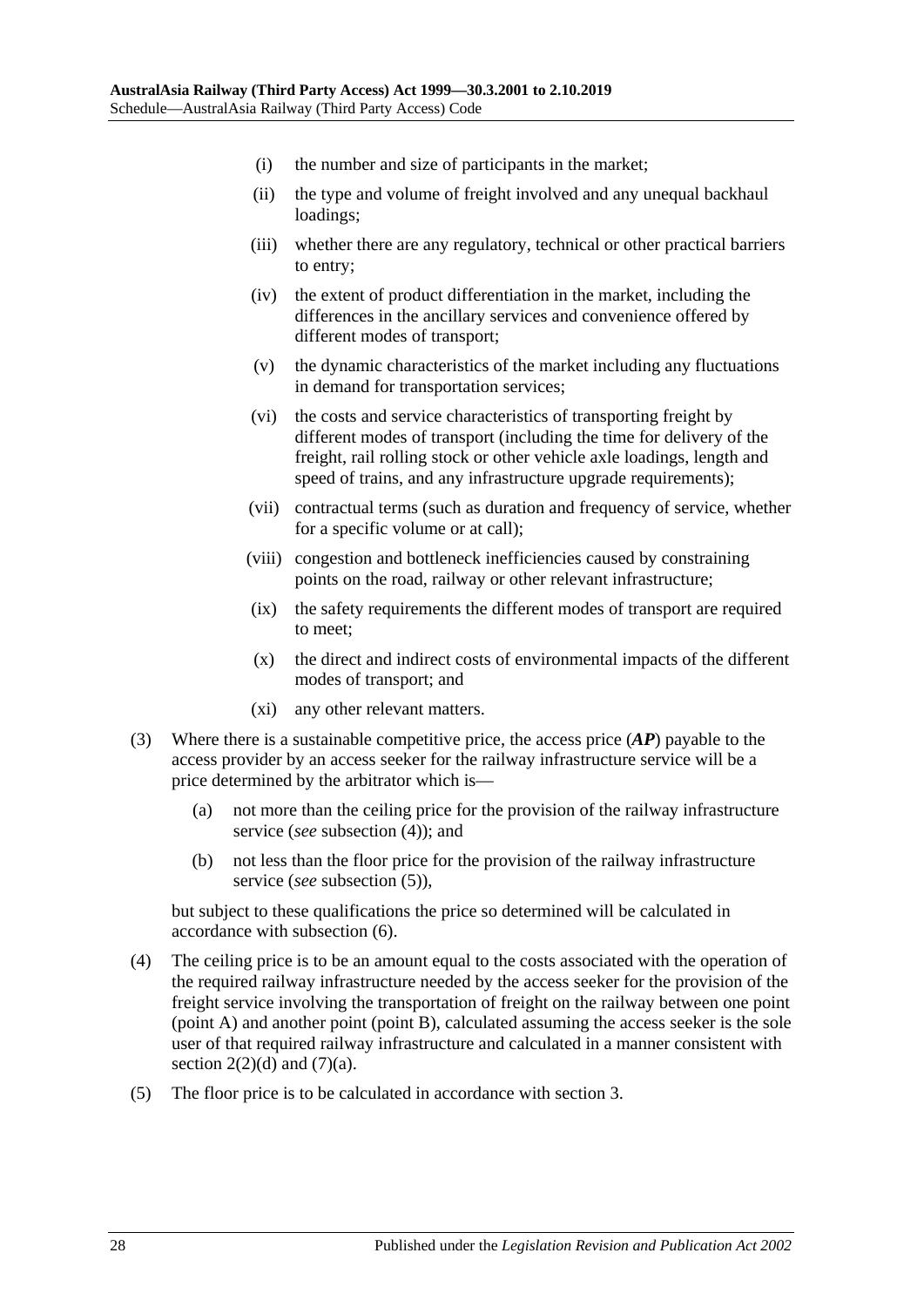(6) Subject to subsections (4) and (5), the access price payable where there is a sustainable competitive price is to be an amount calculated in accordance with the following formula:

 $AP = CRLP_{AB} - IC_{AR}$ 

Where—

*AP* is the access price payable by the access seeker to the access provider for the railway infrastructure service used by the access seeker to provide a freight service to its customers involving the transportation of freight on the railway between one point (point A) and another point (point B);

*CRLPAB* is the competitive rail-linehaul price, being the maximum competitive price that the access provider could charge for the transport of freight between one point (point A) and another point (point B) on the railway having regard to the nature of the railway infrastructure service being sought and—

- (a) the prices charged (on the basis of long term efficient costs of supply) for transporting on the railway the same or similar freight where some other mode of transport (or a combination of modes) provide an effective constraint on prices, taking into account, and where appropriate removing the effect of, any differences in—
	- (i) the type and volume of freight product involved;
	- (ii) cost or service characteristics (such as the time for delivery of the freight, rolling stock axle loadings, train length and train speed);
	- (iii) contractual terms (such as the duration and frequency of the access contract and whether the contract involves a take-or-pay obligation for specific volumes of freight or some other risk allocation arrangement);
	- (iv) the amount of freight and the prices charged in each direction; and
	- (v) the origin and the ultimate destination of the freight; and
- (b) the prices charged (on the basis of long term efficient costs of supply) for the use of alternative modes of transport (for example, by road, sea, air or some other mode of transport or a combination of such means) for transporting the same or similar freight taking into account, and where appropriate removing the effect of, any differences in—
	- (i) any additional handling or transportation costs required in order to compare the total price of delivering the relevant freight product from the linehaul point of pick-up (of the alternative mode of transport) to the final linehaul point of delivery of the freight product, when compared to transporting the freight product from the linehaul point of pick-up to the final linehaul point of delivery via the relevant section of the railway between point A and point B;
	- (ii) the type of freight product involved, including its handling characteristics and the volumes of the freight product to be hauled and the contributions, if any, required to upgrade necessary infrastructure;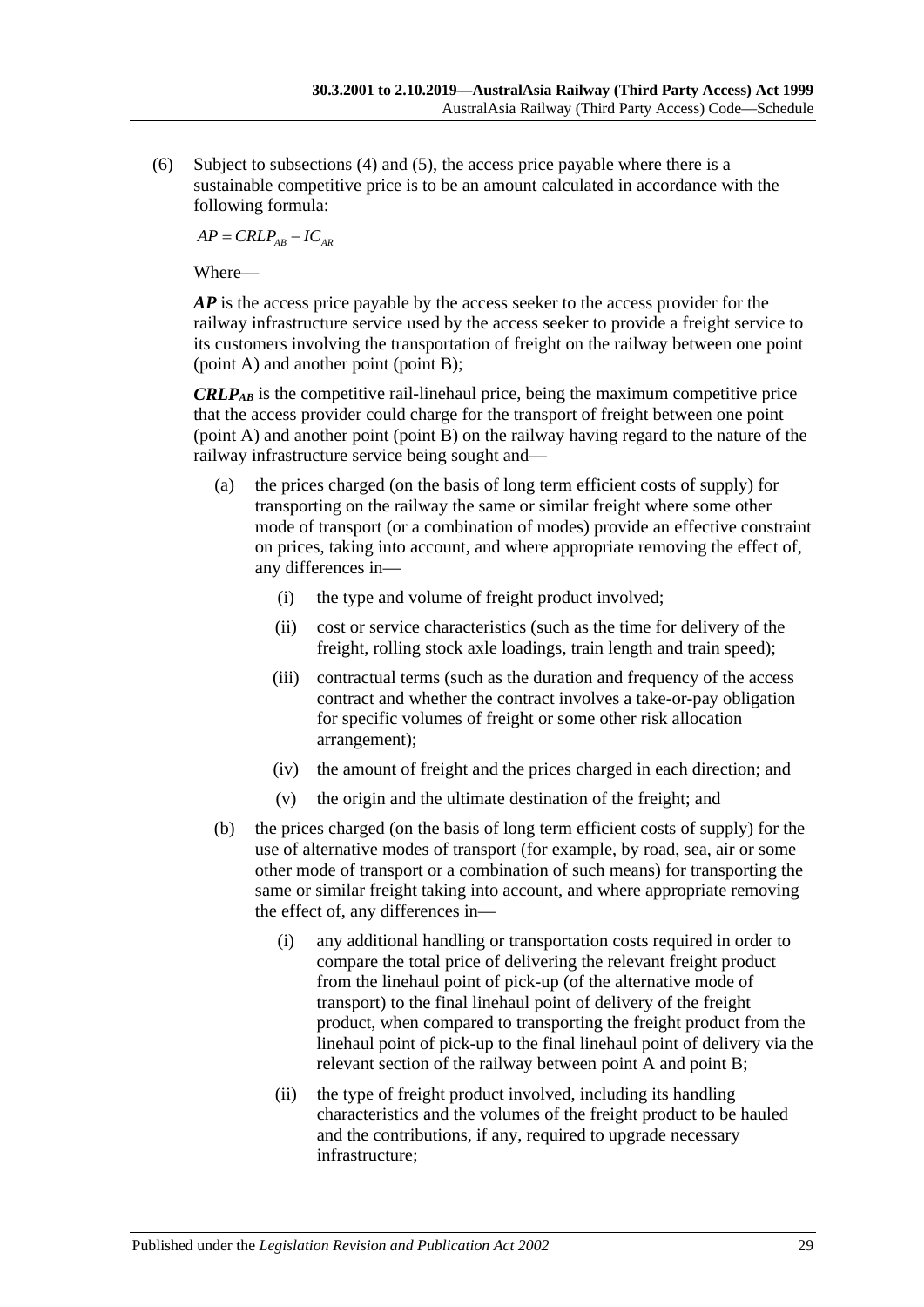- (iii) contractual terms (such as the duration and frequency of the service relating to the delivery of freight and whether the contract for the delivery of freight involves a take-or-pay obligation for specific volumes of freight or some other risk allocation arrangement);
- (iv) the amount of freight and the prices charged in each direction; and
- (v) the origin and ultimate destination of the freight; and

*ICAR* is the incremental cost (above-rail) of providing the relevant freight service (including, if the relevant freight service is not provided, an estimate of that cost) involving the transport of freight between point A and point B on the railway of whichever of the following entities that conducts freight services:

- (a) the access provider;
- (b) if the access provider does not conduct freight services, a related body corporate or an associate of the access provider;
- (c) if neither the access provider nor a related body corporate or an associate of the access provider conduct any freight services, an operator of freight services operating in accordance with good railway industry practice,

(the relevant entity being referred to as the designated service provider), such costs to be calculated having regard to the total above-rail incremental costs, being the costs the designated service provider would avoid if it did not provide the freight service, including—

- (d) operating costs, being the on-going operational costs of providing the freight service, including the labour and material costs that are causally related to the provision of the freight service, including
	- train crew labour costs;
	- rollingstock maintenance costs;
	- fuel costs; and
	- terminal handling costs;
- (e) administrative costs; and
- (f) an appropriate allowance for capital costs, which reflects the opportunity costs of the relevant above-rail assets of the designated service provider where they exist or otherwise the acquisition cost of the relevant above-rail assets (which may not be new assets), comprising both depreciation and return on assets, determined in accordance with guidelines developed and published by the regulator.
- (7) The guidelines referred to in paragraph (f) above must—
	- (a) adopt an approach for valuing capital assets; and
	- (b) provide guidance on the timeframes within which the regulator considers costs could be avoided,

(and may include other provisions considered appropriate by the regulator).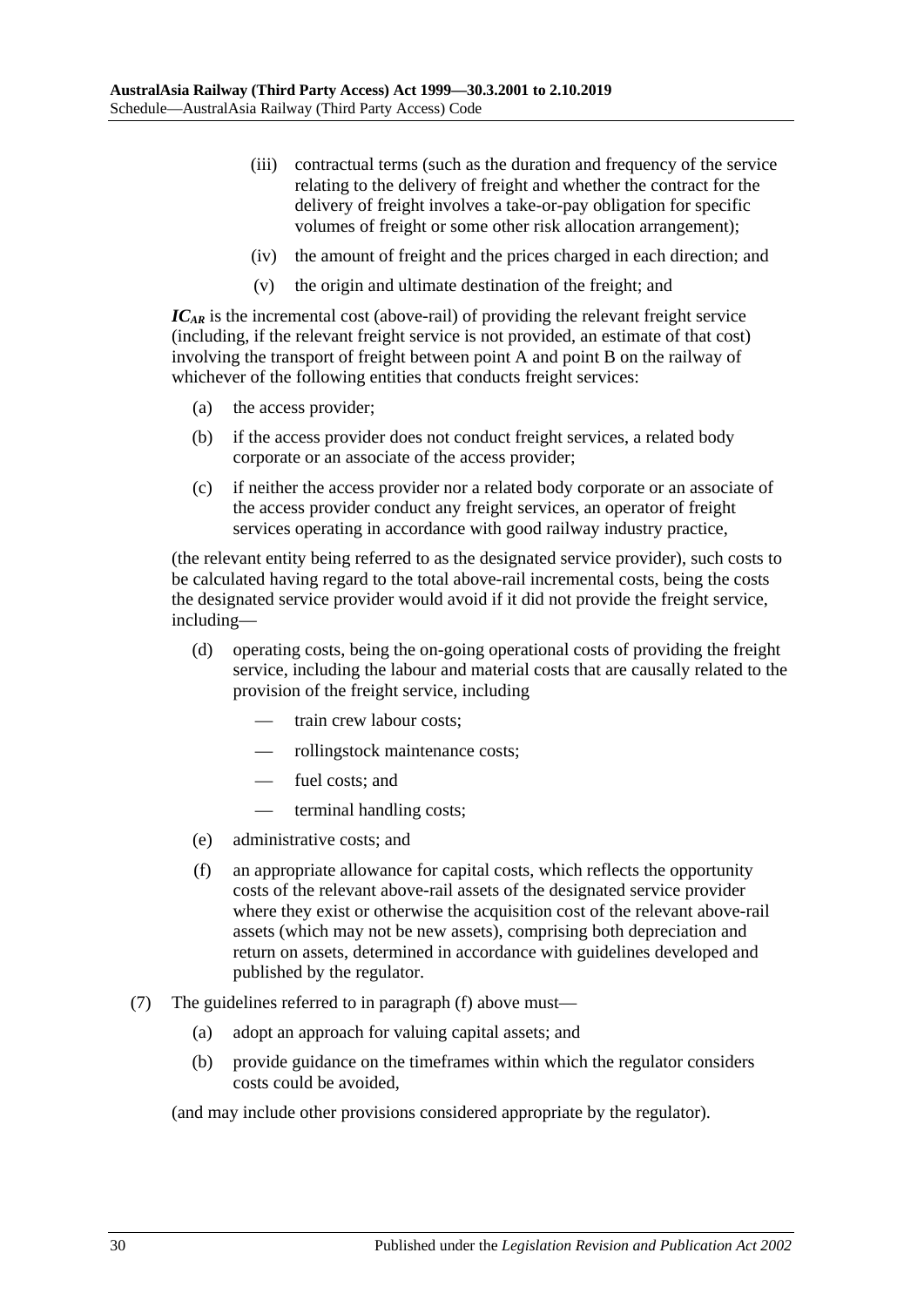#### **2—No sustainable competitive prices**

- (1) Where there is not a sustainable competitive price, the access price payable to the access provider by an access seeker for a railway infrastructure service that is provided to enable the access seeker to deliver a freight service will be a reasonable price determined by the arbitrator which is—
	- (a) not more than the ceiling price for the provision of the railway infrastructure service (*see* subsection (2)); and
	- (b) not less than the floor price for the provision of the railway infrastructure service (*see* subsection (4)),

and the price so determined must take into account the matters set out in clause 21 of this Code.

- (2) The ceiling price is to be an amount equal to whichever is the lesser of:
	- (a) the costs associated with the operation of the required railway infrastructure needed by the access seeker for the provision of the freight service involving the transportation of freight on the railway between one point (point A) and another point (point B), calculated assuming the access seeker is the sole user of that required railway infrastructure; and
	- (b) the costs associated with the operation of the required railway infrastructure needed by the access seeker for the provision of the freight service involving the transportation of freight on the railway between one point (point A) and another point (point B), less an amount determined by the arbitrator to be the aggregate of—
		- (i) the avoidable costs attributable to the usage of that required railway infrastructure by all other access holders; and
		- (ii) a reasonable contribution to the fixed costs of that required railway infrastructure (R) from all other access holders using that required railway infrastructure,

#### where—

- (c) R is to be an amount which is not greater than the amount, if any, by which revenues of the access provider attributable to access holders' (other than the access seeker's) usage of the required railway infrastructure required by those access holders exceeds the avoidable costs attributable to those access holders' usage of that required railway infrastructure; and
- (d) the costs are to be on-going costs that are causally related to the relevant required railway infrastructure, including—
	- (i) labour and material costs associated with the operation and maintenance of the required railway infrastructure (including major periodic maintenance);
	- (ii) an appropriate allocation of administrative costs;
	- (iii) an appropriate allocation of capital costs, including both depreciation and a return on assets, determined in accordance with guidelines developed and published by the regulator.
- (3) The costs to be applied in subsection (2) must be forward-looking and efficient.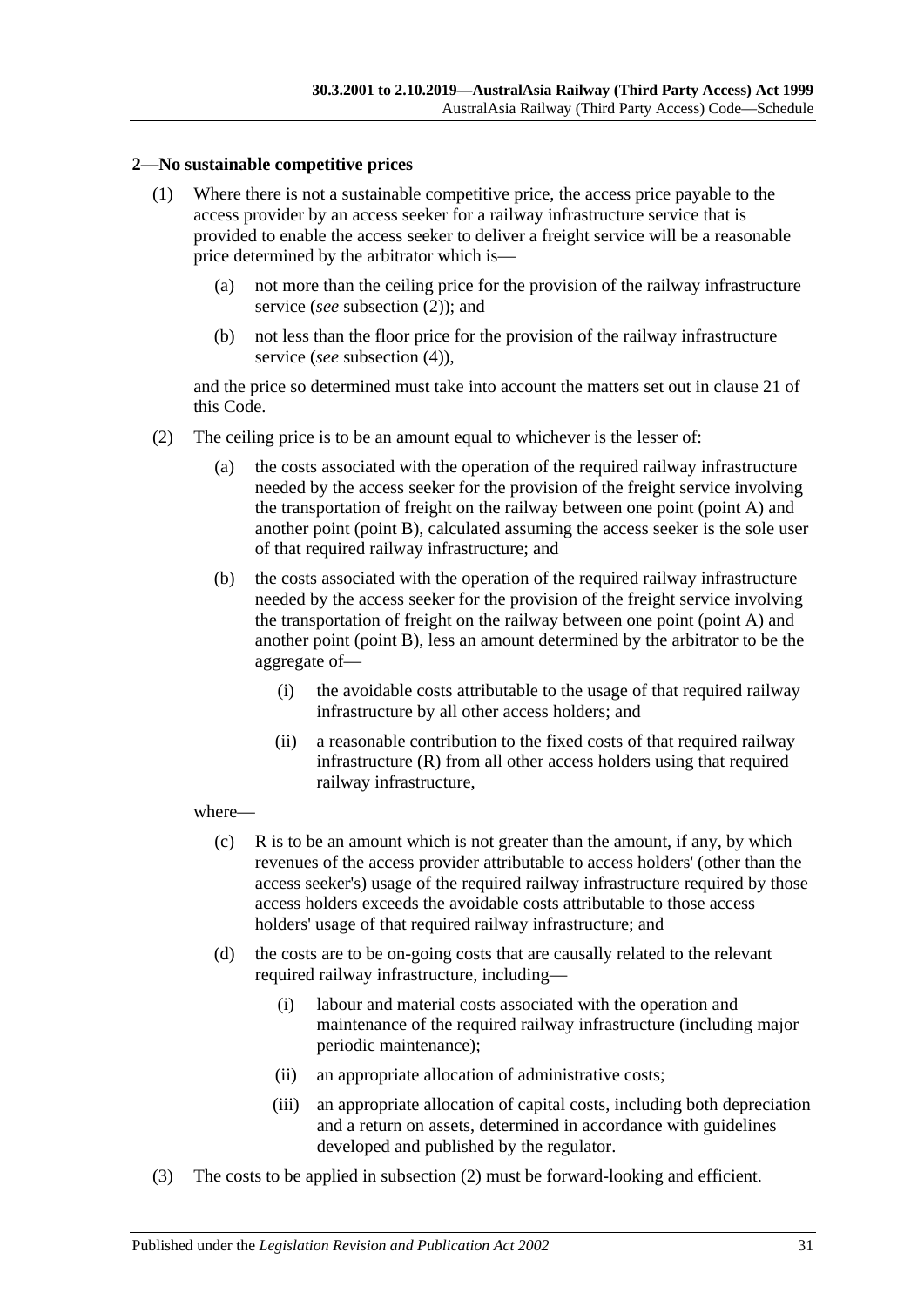- (4) The floor price is to be calculated in accordance with section 3.
- (5) The arbitrator must, in determining a price under this section, have regard to economic efficiency taking into account the prices being charged by the access provider to access holders for the same or similar services (including, if the access provider, a related body corporate or an associate has conducted the same or similar services on the railway, the actual prices charged in relation to those services).
- (6) The regulator must develop and publish guidelines in connection with the operation of this section (in addition to the guidelines specifically required under subsection  $(2)(d)(iii)$ ).
- (7) The guidelines must—
	- (a) subject to subsection (8), adopt an approach for valuing capital assets which reflects the *Depreciated Optimised Replacement Cost* for those assets;
	- (b) provide guidance on the timeframes within which the regulator considers costs could be avoided; and
	- (c) in relation to a return on assets, have regard to—
		- (i) the appropriate risk premium associated with the construction, development and operation of the railway infrastructure facilities, based on both of the following:
			- (A) the expected risks prevailing as at the date of commencement of construction of the railway by the access provider; and
			- (B) in respect of any expansion or extension of the railway after the date of commencement of construction of the railway by the access provider—the expected risks prevailing as at the date of the commencement of construction of that expansion or extension; and
		- (ii) the relevant financial market rates (including the risk free rate for return on investments and the rate of inflation),

(and may include other provisions considered appropriate by the regulator).

- (8) The guidelines may, if the regulator thinks it appropriate to do so, allow an adjustment to the *Depreciated Optimised Replacement Cost* valuation of capital assets under subsection (7)(a) on account of government-contributed assets and other government financial assistance after taking into account any associated liabilities assumed by the access provider, subject to the qualifications that any such adjustment:
	- (a) must not, when used in calculating the ceiling prices specified in sections 1(4) and 2(2), prevent the access provider earning a reasonable risk-adjusted return on the capital invested in the railway (disregarding government-contributed assets and other government financial assistance); and
	- (b) must be made on a pro-rated basis over the entirety of the capital assets comprising the railway infrastructure facilities.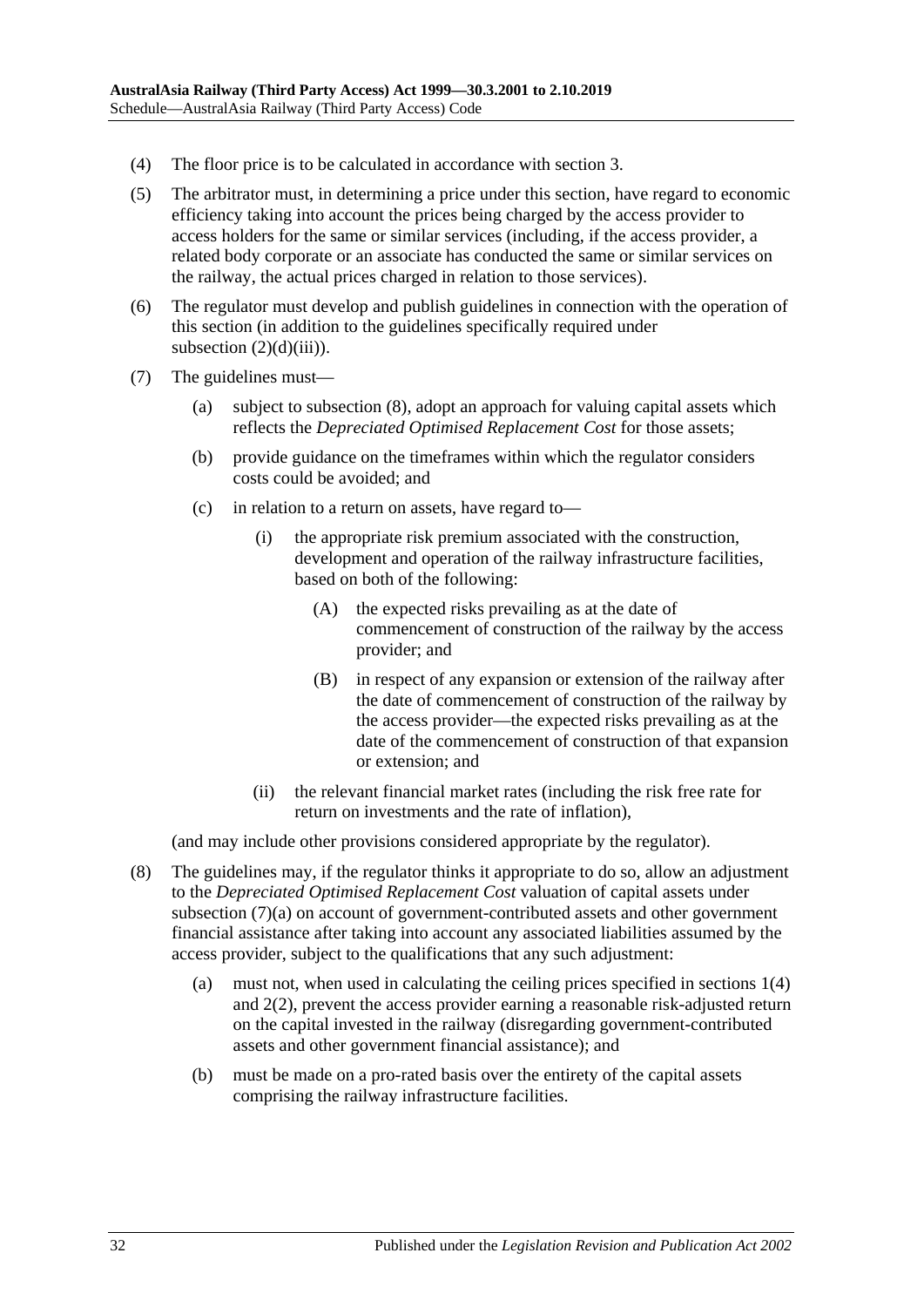#### **3—Access price not below economic cost**

- (1) The access price must not be less than the economic cost of providing the railway infrastructure service, and accordingly the access price calculated in accordance with section 1 or section 2 (as the case may be) must not be less (but may be greater) than an amount which is equal to the avoidable costs (below-rail) associated with the access provider providing access to the required railway infrastructure for the access seeker to deliver the relevant freight service involving the transport of freight between point A and point B on the railway, being:
	- (a) labour and material costs which vary directly with the usage of the access seeker (including major periodic maintenance);
	- (b) administrative costs which vary directly with the usage of the access seeker; and
	- (c) capital costs which vary directly with the usage of the access seeker, including the costs of replacing the required railway infrastructure assets being brought forward by the operation of the freight service (such as wear and tear of the track).
- (2) The costs to be applied in subsection (1) must be forward-looking and efficient.
- (3) The regulator must develop and publish guidelines in connection with the operation of this section.
- (4) The guidelines must—
	- (a) subject to subsection (5), adopt an approach for valuing capital assets which reflects the *Depreciated Optimised Replacement Cost* of those assets;
	- (b) provide guidance on the timeframes within which the regulator considers costs could be avoided; and
	- (c) in relation to a return on assets, have regard to—
		- (i) the appropriate risk premium associated with the construction, development and operation of the railway infrastructure facilities, based on both of the following:
			- (A) the expected risks prevailing as at the date of commencement of construction of the railway by the access provider; and
			- (B) in respect of any expansion or extension of the railway after the date of commencement of construction of the railway by the access provider—the expected risks prevailing as at the date of the commencement of construction of that expansion or extension; and
		- (ii) the relevant financial market rates (including the risk free rate for return on investments and the rate of inflation),

(and may include other provisions considered appropriate by the regulator).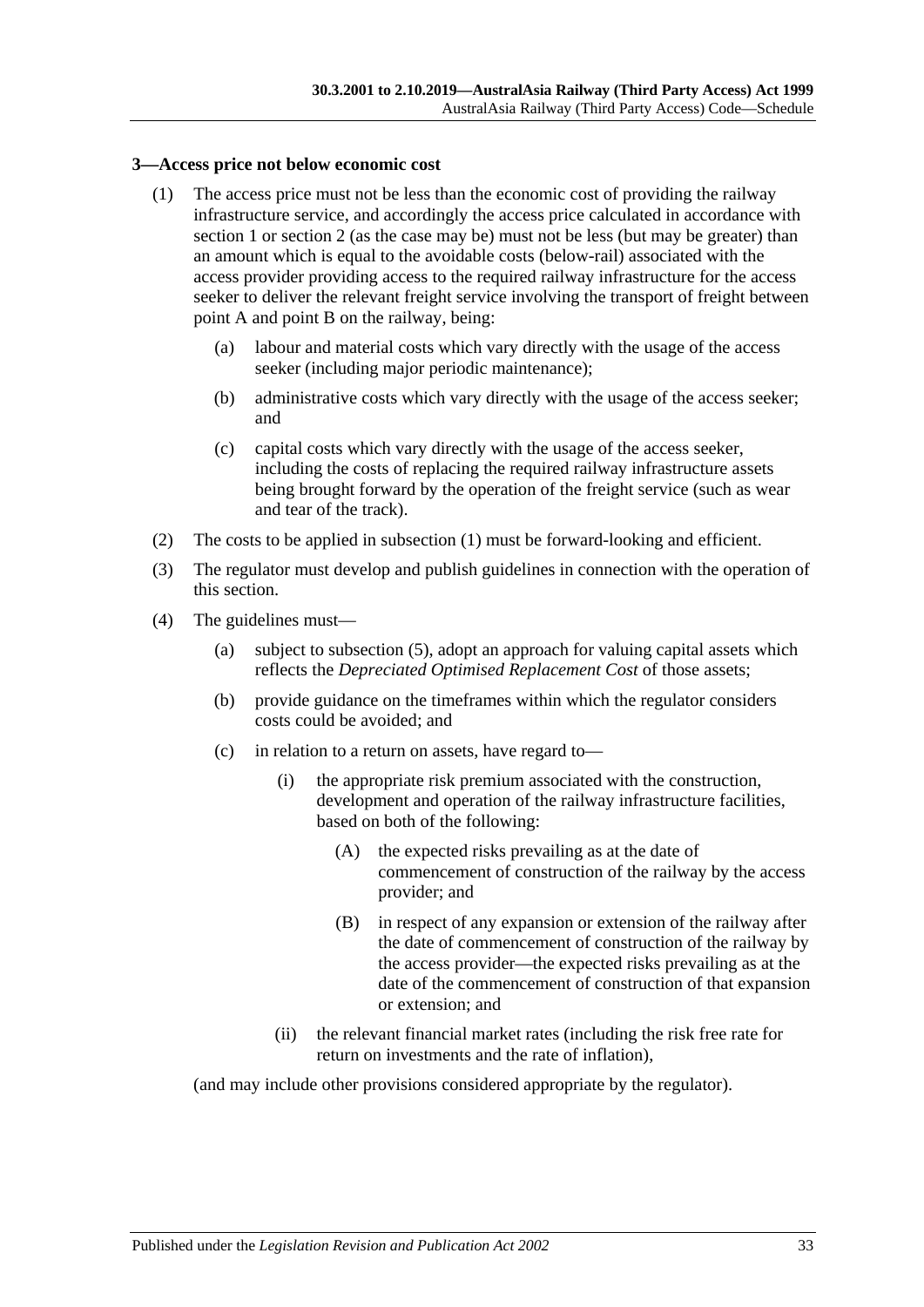- (5) The guidelines may, if the regulator thinks it appropriate to do so, allow an adjustment to the *Depreciated Optimised Replacement Cost* valuation of capital assets under subsection (4)(a) on account of government-contributed assets and other government financial assistance after taking into account any associated liabilities assumed by the access provider, subject to the qualifications that any such adjustment:
	- (a) must not, when used in calculating the floor prices specified in sections 1(5) and 2(4), prevent the access provider earning a reasonable risk-adjusted return on the capital invested in the railway (disregarding government-contributed assets and other government financial assistance); and
	- (b) must be made on a pro-rated basis over the entirety of the capital assets comprising the railway infrastructure facilities.

## *Division 2—Access pricing in connection with passenger services*

## **4—Access pricing for passenger access**

- (1) The access price payable to the access provider by an access seeker for a railway infrastructure service that is provided to enable the access seeker to deliver a passenger service will be a price determined by the arbitrator which is—
	- (a) not more than the ceiling price for the provision of the railway infrastructure service (*see* subsection (2)); and
	- (b) not less than the floor price for the provision of the railway infrastructure service (*see* subsection (3)).
- (2) The ceiling price is to be determined by the arbitrator reflecting the highest price that could fairly be asked by the access provider for the provision of the railway infrastructure service having regard to the principles used to calculate the ceiling price set out in section 2(2).
- (3) The floor price for the provision of railway infrastructure services is to be determined by the arbitrator reflecting the lowest price at which the access provider could provide the railway infrastructure service without incurring a loss, having regard to the principles set out in section 3.

# *Division 3—Worked examples*

## **5—Introduction**

The process an arbitrator should follow is illustrated in Attachment A. Four worked examples are provided in this section to illustrate application of the pricing principles. The first two examples are for services covering freight traffics that are already hauled by the railway (one dealing with freight originating on the railway at Tarcoola and the other dealing with freight originating beyond Tarcoola elsewhere on the interstate rail network). The third and fourth examples are for new freight traffics, with and without a sustainable competitive price respectively.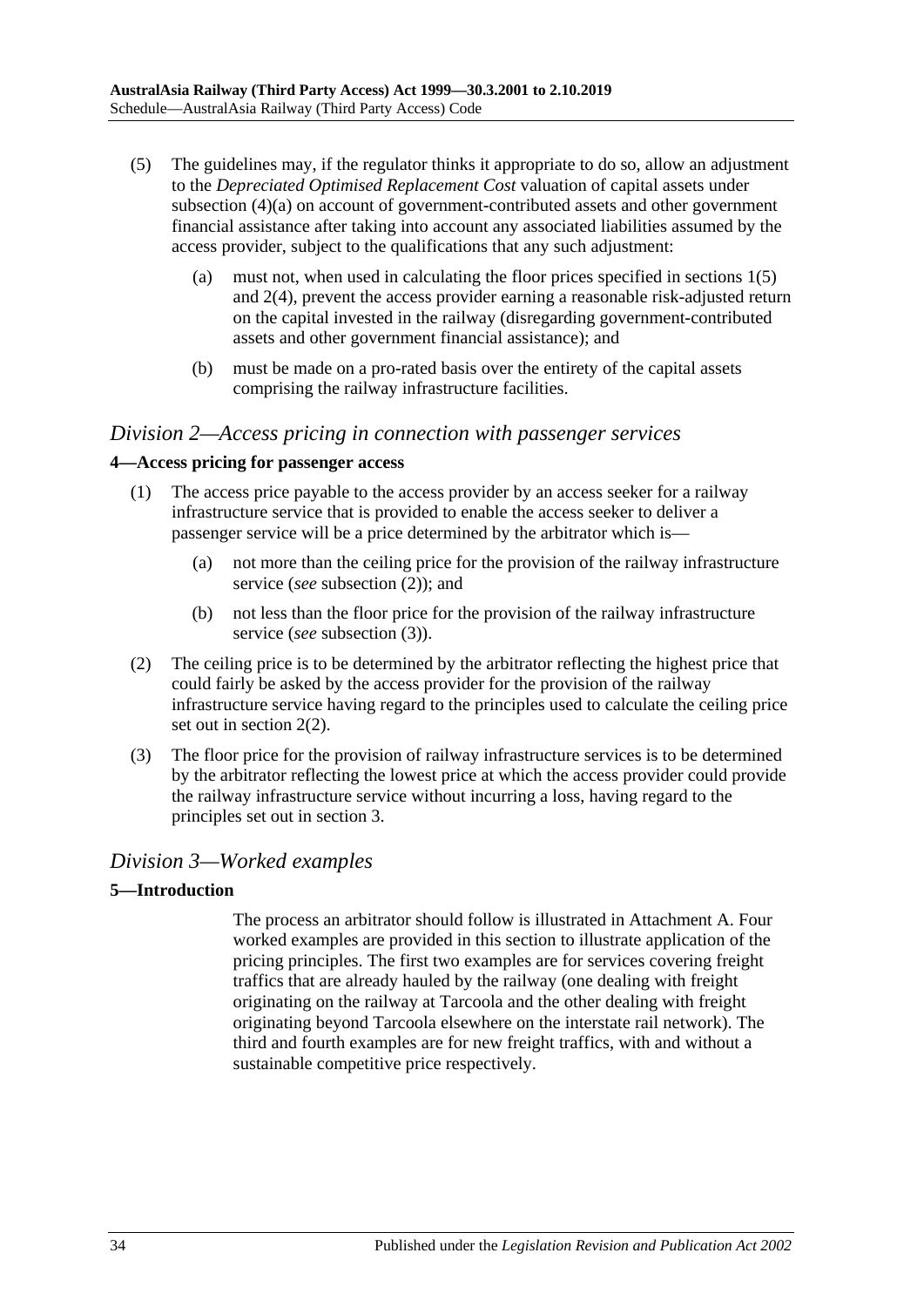# **(1) Example 1—Existing freight traffic (originating at Tarcoola)**

This example assumes that the access proposal relates to the operation of general freight services over the length of the railway (Tarcoola to Darwin), with the freight services (and the freight) having their origin at Tarcoola and their ultimate destination at Darwin. The freight services will be expected to attract existing freight from the incumbent general rail freight operator but also potentially new freight of the same type (either transferred from road or generated).

Following the process illustrated in Attachment A, a number of discrete steps are required:

- (a) *Is there a sustainable competitive price for such a freight service in the corridor?*
	- For general freight services, the road linehaul rate is likely to provide an effective constraint on the pricing of the railway for these services, given the:
		- highly competitive road market; and
		- low switching costs between road and rail.
	- For this example, it is assumed that this threshold test is met.
- (b) *What is the competitive imputation access price*  $(CRLP_{AB} IC_{AR})$  <sup>2</sup>
	- If the railway hauls the same or similar freight in the corridor, the railway's current freight rates will be a strong guide to the competitive rail linehaul price for the service for which access is being sought.
		- Other value-added services provided by the railway may have to be disaggregated from the rail price delivered to the customer (e.g. road pickup and delivery charges).
		- Other adjustments might be required to account for differences in the type of service being operated, for instance:
			- … time of day/peak issues; or
			- … conditions of contract (e.g. long-term freight haulage contract vs. spot rates).
	- Assume for this example, that existing freight of the same or similar type was carried for an average rate of 3.5 cents per net tonne kilometre and that this was considered to be the sustainable competitive rail linehaul price  $(CRLP_{AB})$ .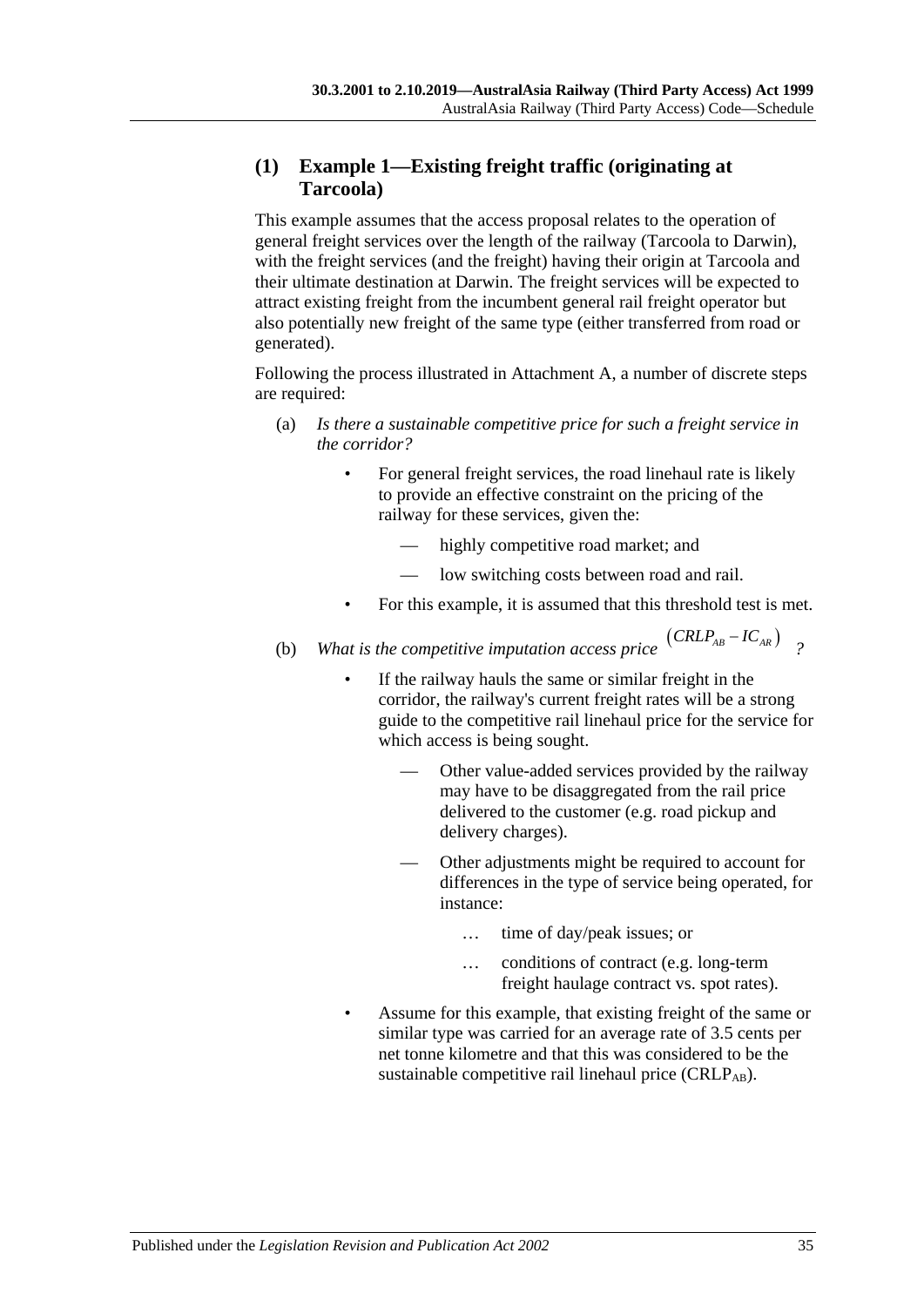- The incremental above rail cost  $(IC_{AR})$  represents the above rail costs which a freight operator would avoid if it did not provide the freight service. If the access provider conducts freight services then it is the access provider's actual costs that are taken into account. If the access provider did not provide freight services, then the costs of any associated entity or of an operator of freight services operating in accordance with good railway industry practice would be taken into account. For this example, it is assumed that the access provider is an integrated freight operator that provides the relevant freight services.
- $IC<sub>AR</sub>$  would be determined with regard to the actual above rail costs of the integrated access provider. Attachment B illustrates an example railway owner's cost structure.
- The competitive imputation access price  $(2.17 \text{ c/ntk})$  is the difference between the competitive rail linehaul price (CRLPAB) of 3.50 c/ntk and the incremental above rail costs  $(IC_{AR})$  of 1.33 c/ntk  $(1.03 + 0.3)$  being the sum of the incremental above rail operating cost and the rollingstock capital charge). Expressed in terms of cents per gross-tonnekilometre<sup>1</sup>, the equivalent competitive imputation access price is 0.99 c/gtk.
	- It was assumed that all costs, except administration/management costs and 50% of the terminal costs would be avoidable with the loss of freight business.
	- If the freight service for which access was being sought would replace the entire above rail business of the access provider, then all above rail costs are likely to be avoidable in which case,  $IC_{AR}$  increases to 1.55 (1.25+0.30) and the access price falls from 2.17 c/ntk to 2.00 c/ntk (0.89 c/gtk).
		- 1 Gross tonne kilometres (i.e. net tonne kilometres plus the tare weight of the rollingstock) is a more common measure of usage for access pricing purposes as it more accurately reflects cost causality for an infrastructure owner than ntk and is generally more easily measured by an independent track owner.
- (c) *What is the ceiling price?*
	- The access proposal is expected to generate 2 billion ntks (or 4.4 billion gtks).
	- Stand-alone operating costs for the freight task are taken to be \$20 million, which is less than operating costs of the total railway of \$24 million allowing for minimum requirements of the access seeker as a stand-alone operation (see Attachment C).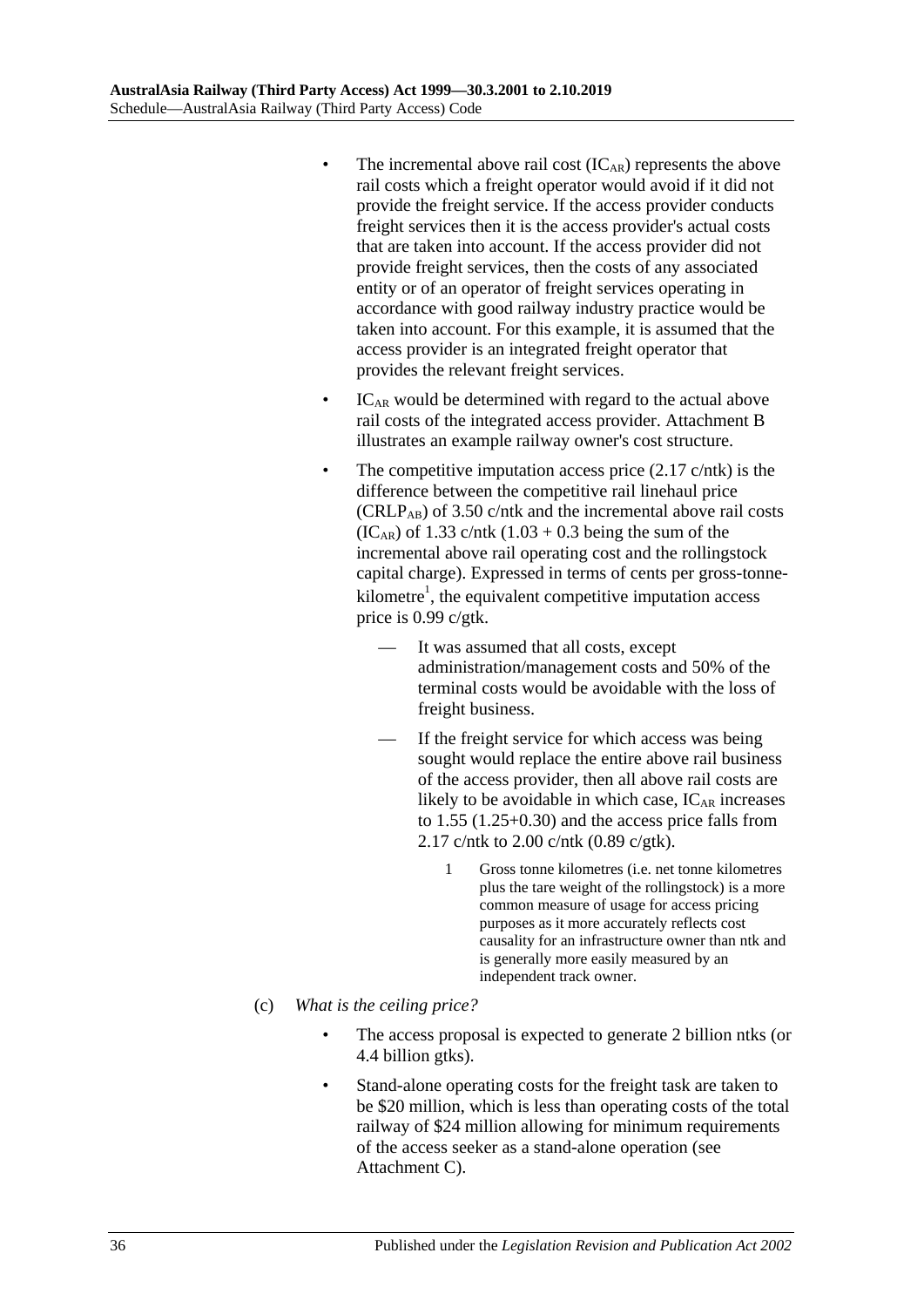- It is assumed that track depreciates with use and a depreciation charge of 0.05c/gtk has been applied (i.e. the usage of the service of 4.4 billion gtk x 0.05c/gtk). Other infrastructure is depreciated on a time basis assuming a 50 year life. The total depreciation charge is \$15.7 million.
- The replacement value of the railway from Tarcoola to Darwin might be \$1500 million, which might correspond to a written-down value of \$1000 million.
	- The interest charge after tax is \$180 million (assuming an allowable rate of return of 18%) which grosses up to \$281.25 million (assuming an effective tax rate of 36%) before tax. Guidelines on the method to be applied in calculating the stand-alone cost will be developed and published by the regulator.
	- Total stand-alone below rail costs of the relevant infrastructure, including operations and maintenance costs, are \$316.95 million as shown in Attachment C.
- The ceiling price for the access proposal would be 15.85c/ntk or 7.20c/gtk (@2.2 ntk:gtk).
- (d) *What is the floor price?*
	- The floor price is the incremental below rail cost, i.e. the below rail costs which could be avoided if it were not for the use of the network by the freight service seeking access.
		- Typically, this will include both maintenance costs and capital consumption costs attributable to the individual service. Some operations (signalling) costs may also be avoided depending on the nature of the train control operations and the nature of the service for which access is being sought. Guidelines on the method to be used to calculate the floor price will be developed and published by the regulator.
		- In Attachment B, the track variable cost, i.e. the component of infrastructure maintenance which varies directly with the usage of the access seeker, is 0.07 c/gtk (\$6m/8800m gtk). In this example there are no directly variable operations (train control) and administration costs.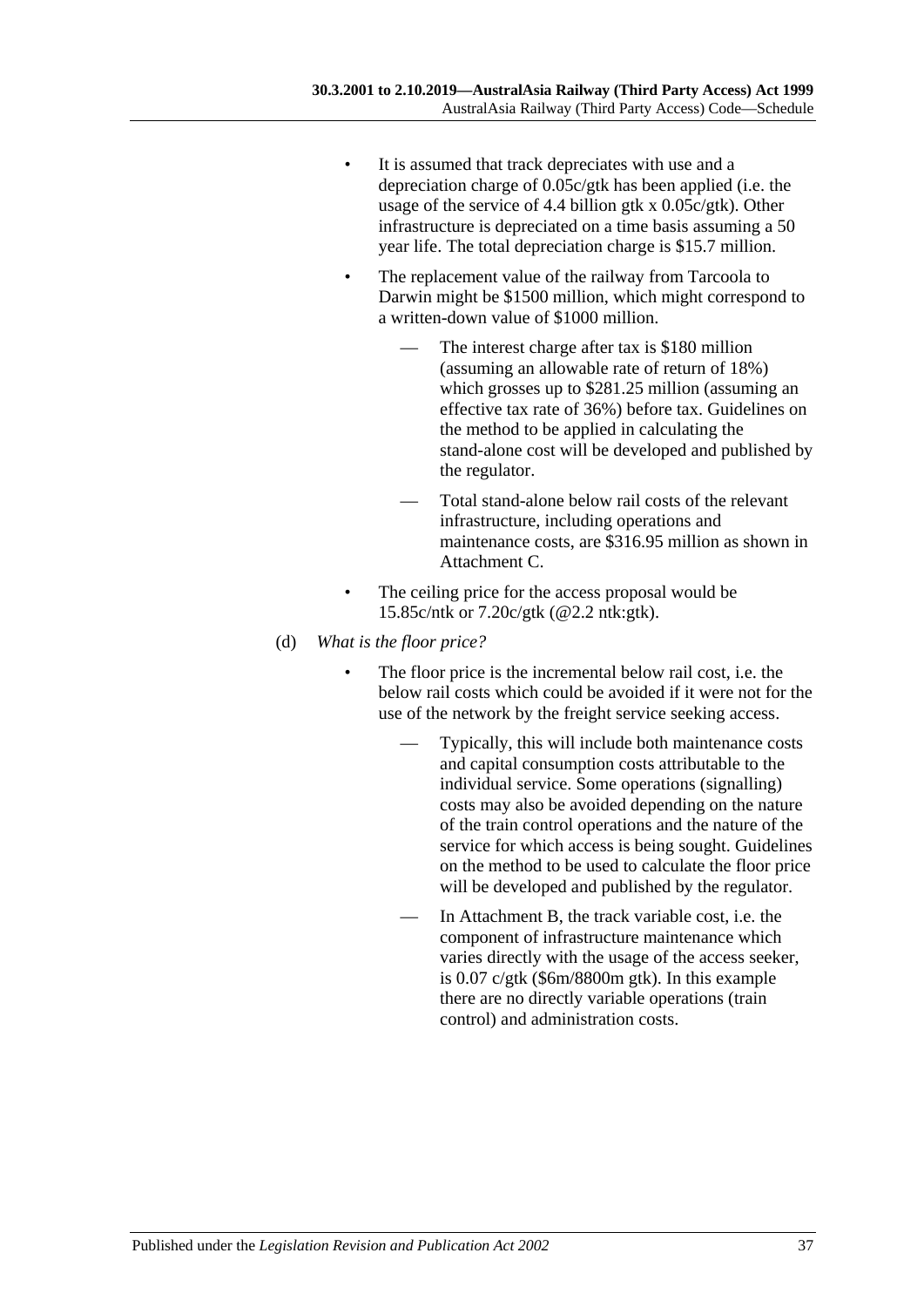- The capital costs which will vary directly as result of the access seeker's usage will relate to components of infrastructure where renewal is typically related to use (as opposed to time). For higher density lines, this will typically include rails, sleepers and ballast. Assuming a track replacement cost of \$500,000 per kilometre (including rails, sleepers and ballast but excluding initial formation works and structures), and an economic life of 1 billion gross tonnes, gives a depreciation charge of 0.05 c/gtk. Assuming an equivalent interest charge, gives a total incremental below rail cost of  $0.17$  c/gtk  $(0.07 + 0.05 + 0.05)$ .
- (e) *What is the final access price?*
	- The final access price is determined as the CIPR price  $(0.99)$  $c/g$ tk) but is to be not less than the floor price (0.17  $c/g$ tk) or more than the ceiling price (7.20c/gtk).

## **(1A) Example 1A - Existing freight traffic (originating beyond Tarcoola elsewhere on the interstate rail network)**

This example assumes that the access proposal relates to the operation of general freight services over the length of the railway (Tarcoola to Darwin), with the freight services (and the freight) having their origin beyond Tarcoola elsewhere on the interstate rail network and having their ultimate destination at Darwin. For the purposes of this example, the freight services (and the freight) will be taken to have their origin in Adelaide. The freight services will attract existing freight from the incumbent general rail freight operator operating services between Adelaide and Darwin but also potentially new freight of the same type (either transferred from road or generated).

Following the process illustrated in Attachment A, a number of discrete steps are required:

- (a) *Is there a sustainable competitive price for such a freight service in the corridor?*
	- For this example, it is assumed that this threshold test is met.
- (b) *What is the competitive imputation access price*  $(CRLP_{AB} IC_{AR})$  <sup>?</sup>
	- The sustainable competitive rail linehaul price for transport of the freight between Tarcoola and Darwin ( $CRLP_{AB}$ ), is a function of the relevant market price (e.g. the transport of freight between Adelaide and Darwin) and the cost of transporting the freight to and from the relevant points on the railway (i.e. Tarcoola and Darwin).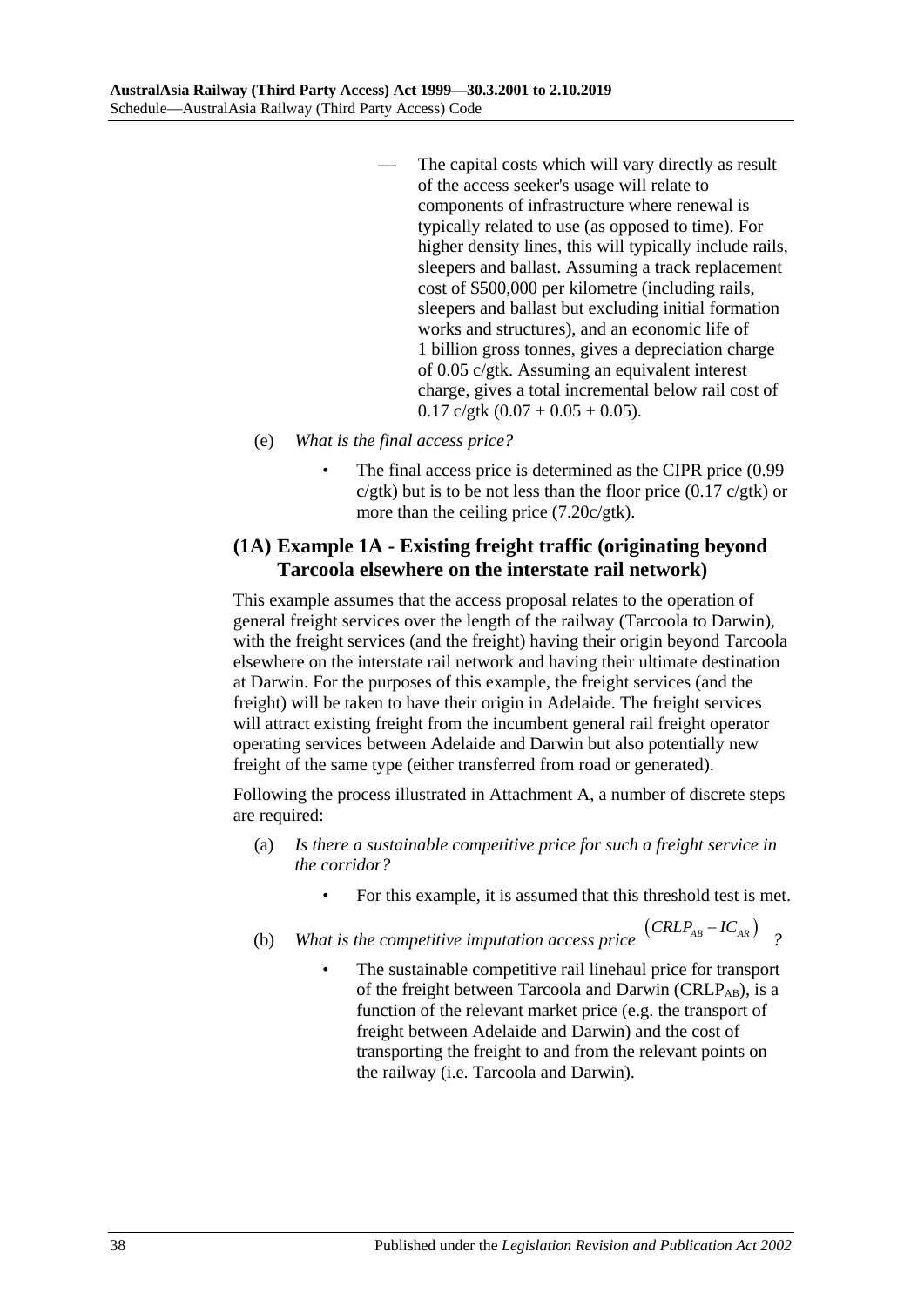- An arbitrator must consider comparable freight services (using the railway and any alternative transport modes, such as road) in order to determine CRLP<sub>AB</sub>. For the purposes of simplification, and for this example only, it is assumed that road is ignored and existing freight of the same or similar type was being carried on the railway by the access provider between Adelaide and Darwin for a rate of 3.5cents per net tonne kilometre and this is the price on which  $CRLP_{AB}$  is based. If the relevant access proposal was to generate 2 billion ntk on the railway (Tarcoola to Darwin in this example) and 3 billion ntk in total between Adelaide and Darwin, the relevant market revenue is \$105 million (3.50c/ntk x 3 billion ntk).
- To determine the *maximum* competitive price (as required by section 1(6) of the pricing principles) for access to the railway between Tarcoola and Darwin, the *lowest* cost of transporting the freight to and from the relevant points on the railway must be calculated. This cost would be assessed by reference to the access provider's own costs of transporting the freight to and from the relevant points on the railway or some other means, whichever cost was lower. For this example, the access provider's avoidable cost of transporting the freight to and from the railway are taken to be the lowest cost.
- If the freight in question originated in say Sydney, the relevant market revenue would be between Sydney and Darwin. CRLP<sub>AB</sub> would be calculated by subtracting from the relevant market revenue the lowest cost of transporting the freight to and from the relevant points on the railway, which might be the access provider's own costs between say Adelaide and Tarcoola and some other (lowest) cost between Sydney and Adelaide.
- The access provider's avoidable cost between Adelaide and Tarcoola is the sum of the above rail train operations cost (assume \$12.9 million, i.e. 1.29c/ntk, as outlined in the calculation of  $IC_{AR}$  below, multiplied by 1 billion ntk) and the below rail access charges payable by the access provider in respect of the use of the railway between Adelaide and Tarcoola (say \$7.1 million).
- $CRLP_{AB}$  is then \$85 million (\$105 million less \$20 million) or 4.25c/ntk (\$85 million/2 billion ntk).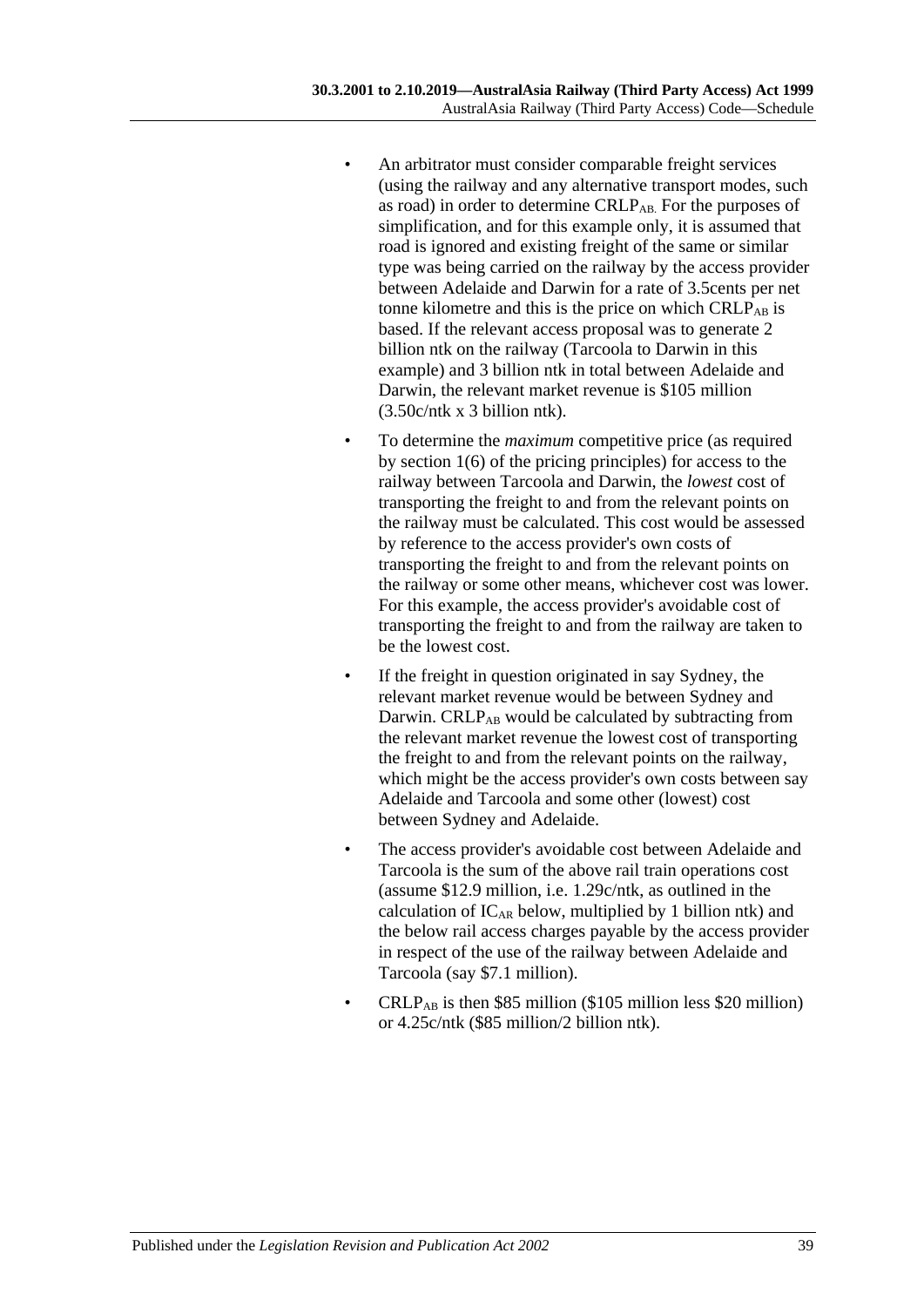- The incremental above rail cost  $(IC_{AR})$  represents the above rail costs which a freight operator would avoid if it did not provide the freight service. If the access provider conducts freight services then it is the access provider's actual costs that are taken into account. If the access provider did not provide freight services, then the costs of any associated entity or of an operator of freight services operating in accordance with good railway industry practice would be taken into account. For this example, it is assumed that the access provider is an integrated freight operator that provides the relevant freight services.
- $IC<sub>AR</sub>$  would be determined with regard to the actual above rail costs of the integrated access provider in operating the freight service between the relevant points on the railway (in this example, between Tarcoola and Darwin). Attachment H illustrates an example of the access provider's cost structure as a railway owner/operator. In this example, the incremental above rail cost  $(IC_{AR})$  would be 1.29c/ntk  $(0.99)$ + 0.3 being the sum of the incremental above rail operating cost and the rollingstock capital charge).
- The competitive imputation access price (2.96c/ntk) is the difference between the competitive rail linehaul price  $(CRLP_{AB})$  of 4.25 $c$ /ntk and the incremental above rail costs  $(IC_{AR})$  of 1.29c/ntk. Expressed in terms of cents per gross-tonne-kilometre the equivalent competitive imputation access price is 1.35c/gtk.
- (c) *What is the ceiling price?*
	- The calculation of the ceiling price is as in Example 1. The stand alone cost for a general freight service of 2 billion ntk on the railway between Tarcoola and Darwin is taken to be 7.20c/gtk.
- (d) *What is the floor price?*
	- The calculation of the floor price is as in Example 1. The floor price is taken to be 0.17c/gtk.
- (e) *What is the final access price?*
	- The final access price is determined as the CIPR price  $(1.35)$  $c/g$ tk) but is to be not less than the floor price  $(0.17 \text{ } c/g$ tk) or more than the ceiling price (7.20 c/gtk).

## **(2) Example 2—New freight traffic—sustainable competitive price**

This example assumes that the access proposal relates to the operation of a new mineral freight service over 300 kms of the railway. Again, following the process illustrated in Attachment A, a number of discrete steps are required:

(a) *Is there a sustainable competitive price for such a freight service in the corridor?*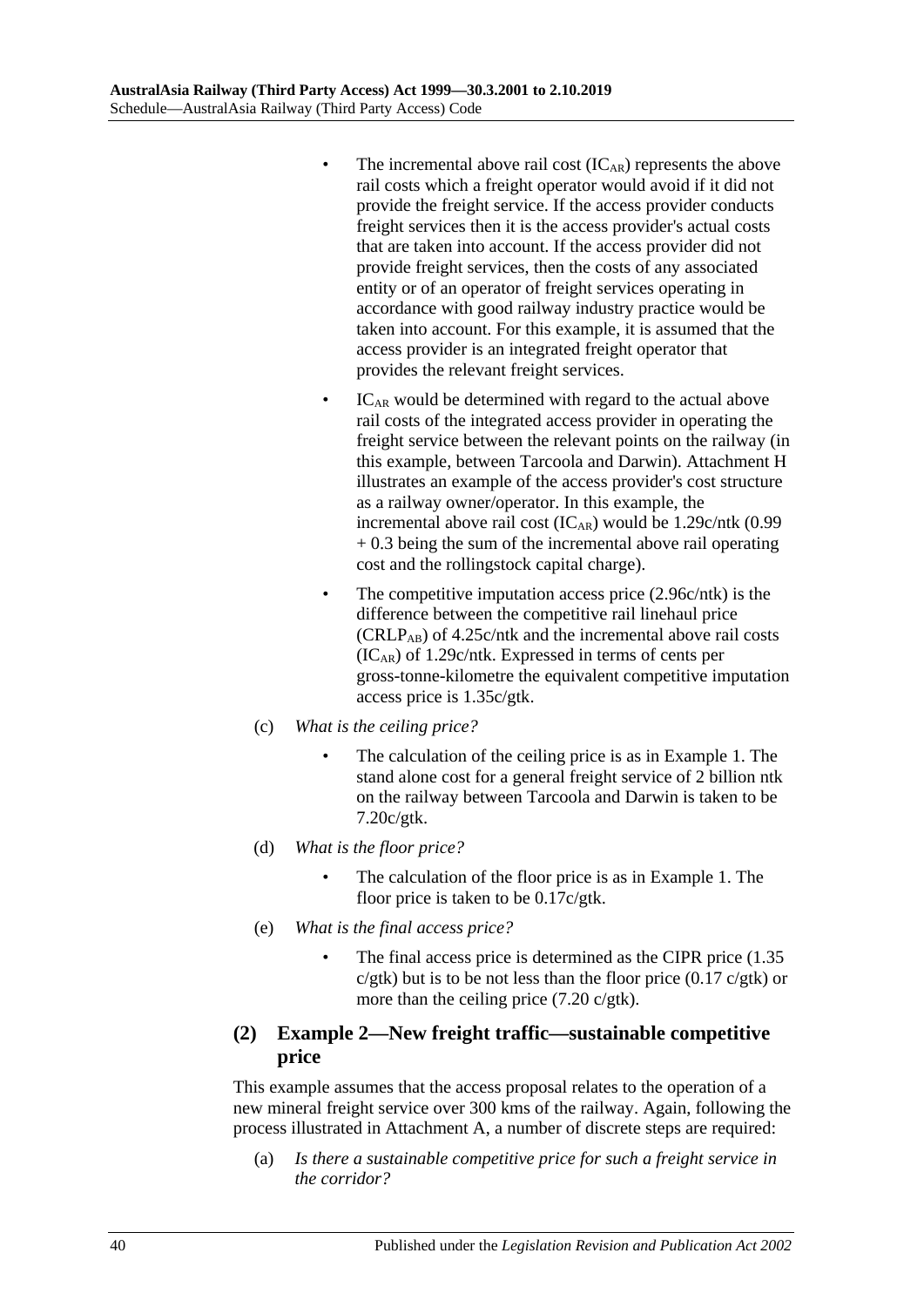- Developments in road transport technologies have meant that road transport is now a viable competitor for the transport of bulk mineral flows in non-urban areas.
	- Various examples now exist in the Northern Territory and Queensland where large volumes of mineral traffic are hauled by road (several hundreds of thousands of tonnes over several hundred kilometres).
	- Where sufficient differences in the characteristics of the haul exist, cost modelling could be undertaken to develop alternative road costs for the freight service for which access has been sought.
		- … The cost of any road upgrades required would need to be factored into the analysis.
		- … The costs would include capital charges for the vehicles over their economic life (which may be the economic life of the mine rather than the engineering life of the vehicles).
- Assume for this example, that the competitive alternative price was determined to be 4.0 cents per net tonne kilometre which was considered to be an effective constraint on the pricing of the railway, having regard to the:
	- relative costs of transport by road and rail; and
	- low switching costs between road and rail.
- (b) *What is the competitive imputation access price*  $(CRLP_{AB} IC_{AR})$  <sup>?</sup>
	- Because it is a new traffic, CRLPAB will be determined with regard to the competitive alternative mode.
		- Rail rates charged to existing customers might however assist the arbitrator in making judgements about adjustments for contract conditions, service quality factors etc.
	- Assume for this example that the CRLP<sub>AB</sub> was  $4.0 \text{ c/ntk}$ .
	- The incremental above rail cost  $(IC_{AR})$  represents the costs that a freight operator would avoid if it did not provide the freight service: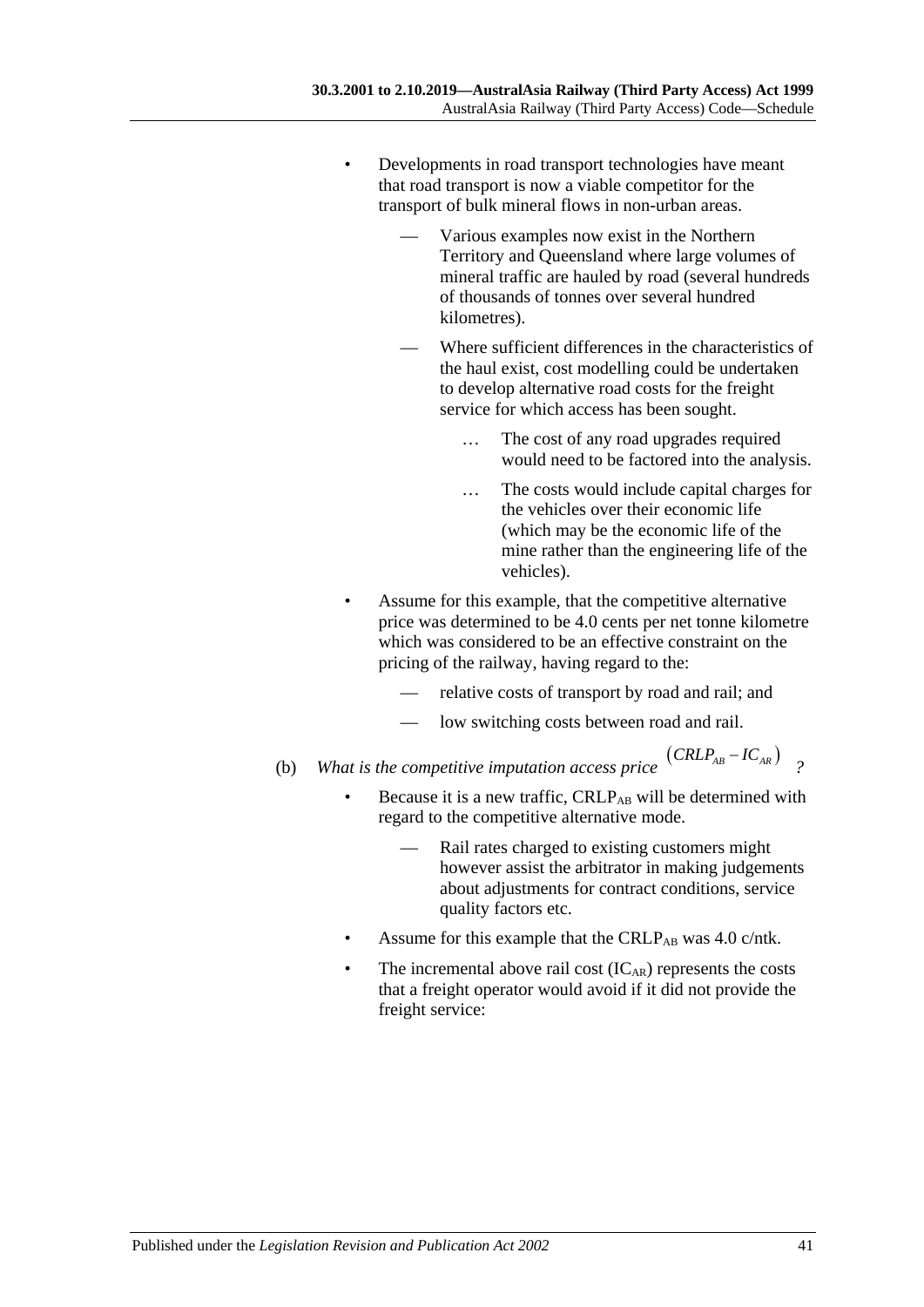- If the access provider conducts freight services then it is the access provider's actual costs that are taken into account. If the access provider did not provide freight services, then the costs of any associated entity or of an operator of freight services operating in accordance with good railway industry practice would be taken into account. For this example, it is assumed that the access provider is an integrated freight operator that provides the relevant freight services.
- In this case,  $IC_{AR}$  would still be based on the integrated access provider's actual costs, but adjusted for the avoidable resources assuming it did not undertake the freight service.
- The avoidable resources required (*i.e.* locomotives, wagons, train hours etc) are valued using a set of unit costs (developed from the railway's accounts). Attachment D provides example unit costs.
- The derivation of  $IC_{AR}$  for the new traffic example is shown in Attachment E. It was assumed that some additional terminal costs would be required (@ \$0.50 per tonne) but no additional shunting or administration/overhead costs would be incurred.
- The competitive imputation access price  $(2.23 \text{ c/ntk})$  is the difference between the competitive rail linehaul price  $(CRLP_{AB})$  of 4.00 c/ntk and the incremental above rail costs  $(IC_{AR})$  of 1.77 c/ntk. Expressed in terms of cents per gross-tonne-kilometre the equivalent competitive imputation access price is 1.24c/gtk (2.23/1.80).
- (c) *What is the ceiling price?*
	- The replacement value of the 300 kms of the railway being used by the new traffic might be \$200 million, which might correspond to a written-down value of \$160 million.
		- The interest charge after tax is \$29 million (assuming an allowable rate of return of 18%) which grosses up to \$45 million (assuming an effective tax rate of 36%) before tax. Guidelines on the method to be applied in calculating the stand-alone cost will be developed and published by the regulator.
		- Total stand-alone below rail costs of the relevant infrastructure, including operations and maintenance costs, are \$47.7 million as shown in Attachment F.
	- If the new traffic was to generate 1 billion ntk, the ceiling price would be 4.77 c/ntk or 2.65 c/gtk ( $@1.8$  ntk:gtk).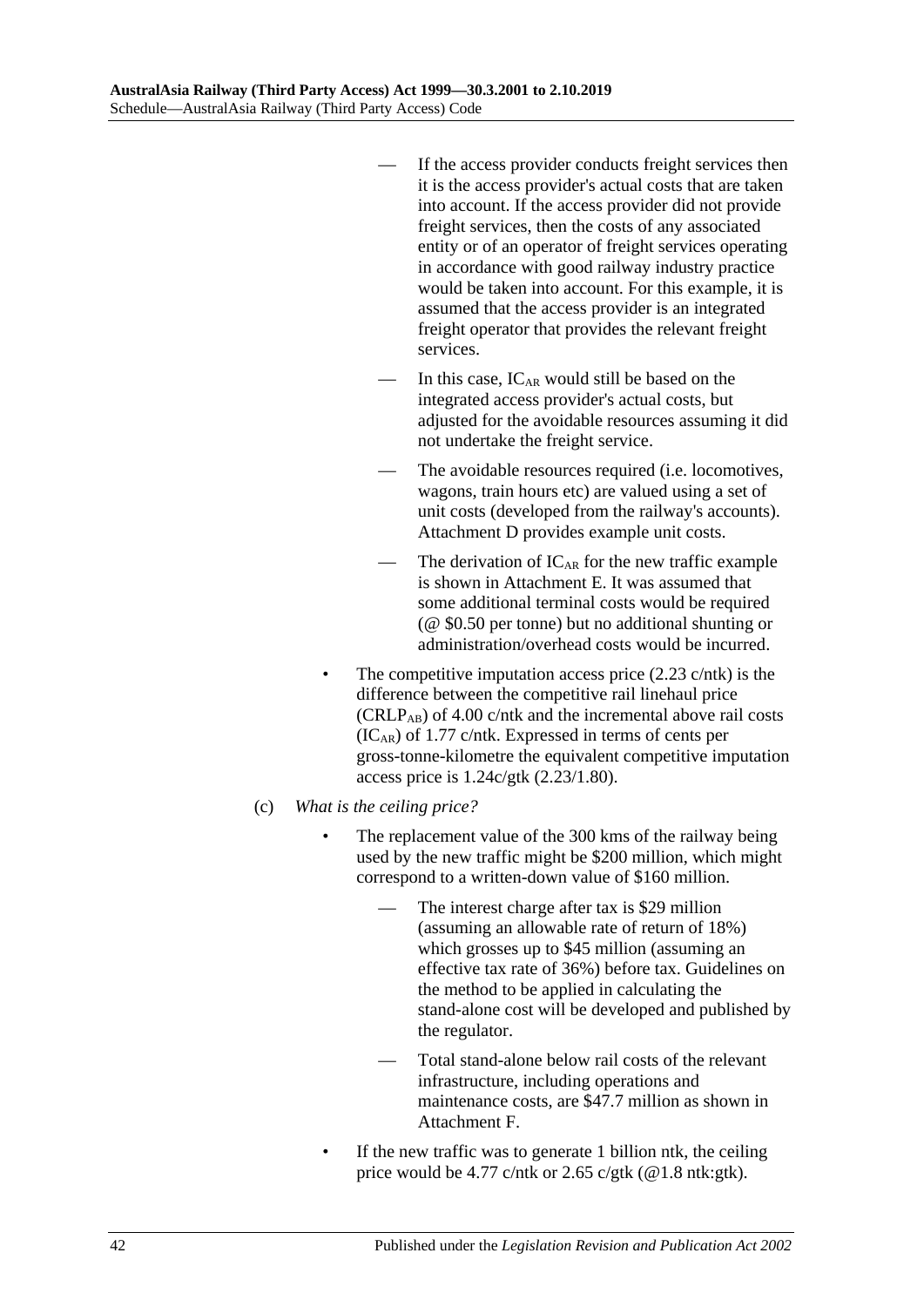- (d) *What is the floor price?*
	- Following the example in the previous section, the floor price is 0.17 c/gtk.
- (e) *What is the final access price?*
	- The final access price is determined as the CIPR price  $(1.24)$  $c/g$ tk) but is to be not less than the floor price  $(0.17 \, c/g$ tk) or more than the ceiling price (2.65 c/gtk).

## **(3) Example 3—New freight traffic—no sustainable competitive price**

This example similarly assumes that the access proposal relates to the operation of a new mineral freight service over 300 kms of the railway. Again, following the process illustrated in Attachment A, a number of discrete steps are required:

- (a) *Is there a sustainable competitive price for such a freight service in the corridor?*
	- Assume for this example, that the competitive alternative was considered not to be a substitutable service and did not provide an effective constraint on the pricing of the railway, i.e. no sustainable competitive price exists.
- (b) *What is the ceiling price?*
	- The replacement value of the 300 kms of the railway being used by the new traffic might be \$200 million, which might correspond to a written-down value of \$160 million.
		- The interest charge after tax is \$29 million (assuming an allowable rate of return of 18%) which grosses up to \$45 million (assuming an effective tax rate of 36%) before tax. Guidelines on the method to be applied in calculating the stand-alone cost will be developed and published by the regulator.
		- Total stand-alone below rail costs of the relevant infrastructure, including operations and maintenance costs, are \$47.7 million as shown in Attachment G.
	- If there are multiple users of the relevant railway infrastructure, the arbitrator may choose to determine an amount R, being a reasonable contribution to shared costs from those other users.
		- The contribution to R from any single access holder would not exceed the amount by which their access revenue exceeds their avoidable costs and would not be less than the additional costs they impose from their use of the relevant railway infrastructure.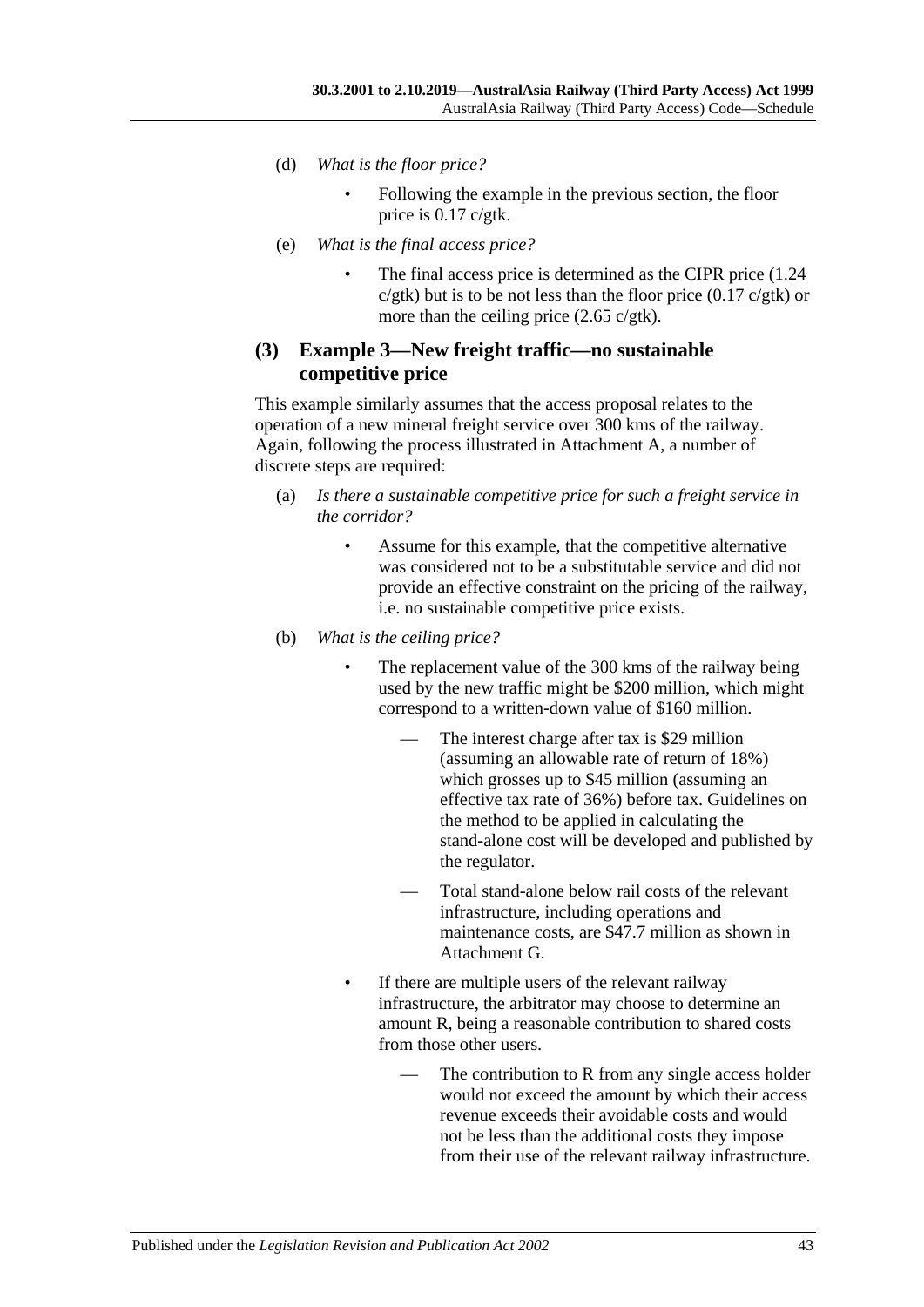- Assume for this example that the arbitrator determined that amount to be \$23.85 million (50% of the stand-alone cost).
- If the new traffic was to generate 1 billion ntk, the ceiling price would be 2.39 c/ntk or 1.33 c/gtk ( $@1.8$  ntk:gtk).
- (c) *What is the floor price?*
	- Following the calculations from the previous example, the incremental below rail cost is 0.17 c/gtk.
- (d) *What is the final access price?*
	- The arbitrator would then set an access price between the ceiling price (of 1.33  $c$ /gtk) and the floor price (of 0.17 c/gtk).
	- When determining the final access price, the arbitrator may take into account a range of factors considered relevant, such as
		- the potential impact on the access provider's legitimate business interests, having regard to the access provider's investment in above-rail rollingstock and infrastructure; and
		- the potential for the new entrant to create additional economic value (as opposed to merely transferring value from the access provider).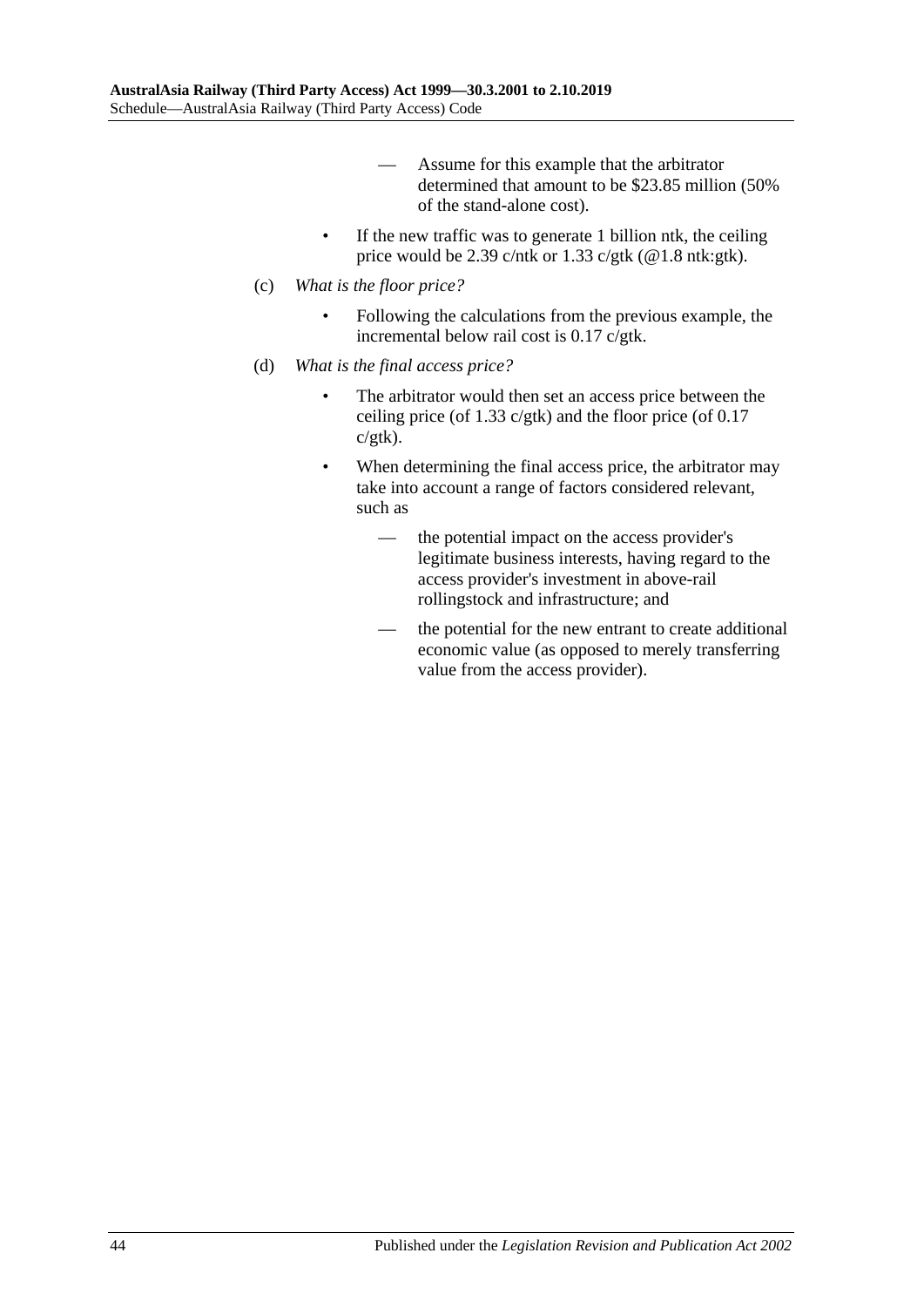

## **ATTACHMENT A. PROCESS FOR DETERMINING THE ARBITRATED ACCESS PRICE**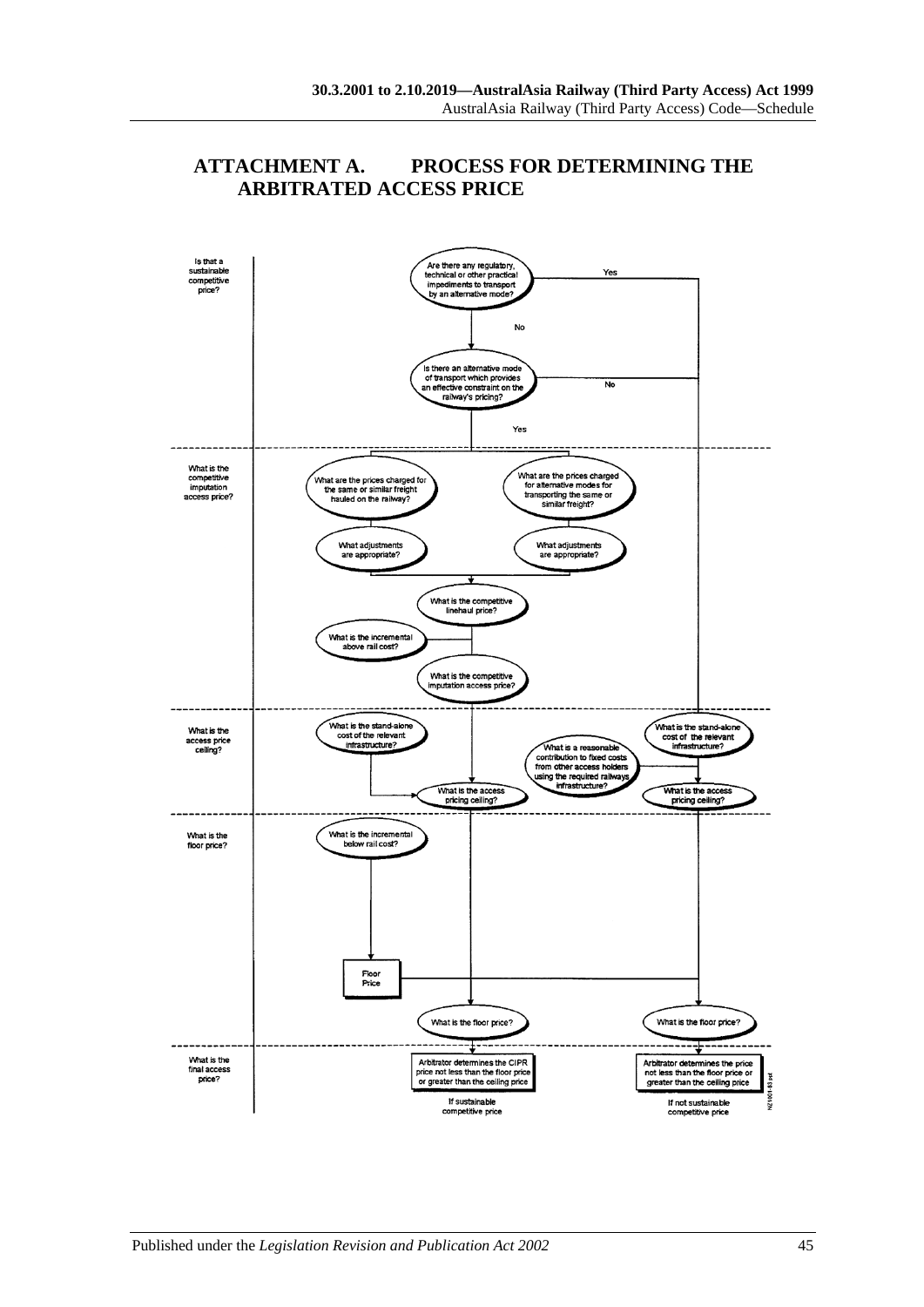# **ATTACHMENT B. RAILWAY OWNER'S COST STRUCTURE (TARCOOLA TO DARWIN)**

| <b>Existing fleet</b>                                                   |               |
|-------------------------------------------------------------------------|---------------|
| Locomotives                                                             | 15            |
| Wagons                                                                  | 600           |
| Trains per week                                                         | 10            |
| Above rail services                                                     | $(\$$ pa $)$  |
| Train crew                                                              | \$6,000,000   |
| Fuel                                                                    | \$16,000,000  |
| Locomotive maintenance                                                  | \$8,000,000   |
| Wagon maintenance                                                       | \$7,000,000   |
| Terminal and shunting operations                                        | \$8,000,000   |
| Administration/management                                               | \$5,000,000   |
| Total above rail services                                               | \$50,000,000  |
| <b>Below rail services</b>                                              |               |
| Train control (Darwin-Tarcoola)                                         | \$1,000,000   |
| Variable infrastructure maintenance (Darwin-Tarcoola)                   | \$6,000,000   |
| Fixed infrastructure maintenance (Darwin-Tarcoola)                      | \$14,000,000  |
| Administration, management                                              | \$3,000,000   |
| Total below rail services                                               | \$24,000,000  |
| <b>Total</b>                                                            | \$74,000,000  |
| Net tonne kilometres                                                    | 4,000,000,000 |
| Gross tonne kilometres                                                  | 8,800,000,000 |
| Above rail operating costs (cents per ntk)                              | 1.25          |
| Incremental above rail operating cost (cents per ntk) <sup>1</sup>      | 1.03          |
| Total operating cost (cents per ntk)                                    | 1.85          |
| Average operating revenue per ntk (CRLP <sub>sp</sub> )                 | 3.50          |
| Total operating revenue                                                 | \$140,000,000 |
| Surplus to common costs, rollingstock capital and track <sup>2</sup>    | \$99,000,000  |
| Surplus to common costs, rollingstock capital and track (cents per ntk) | 2.47          |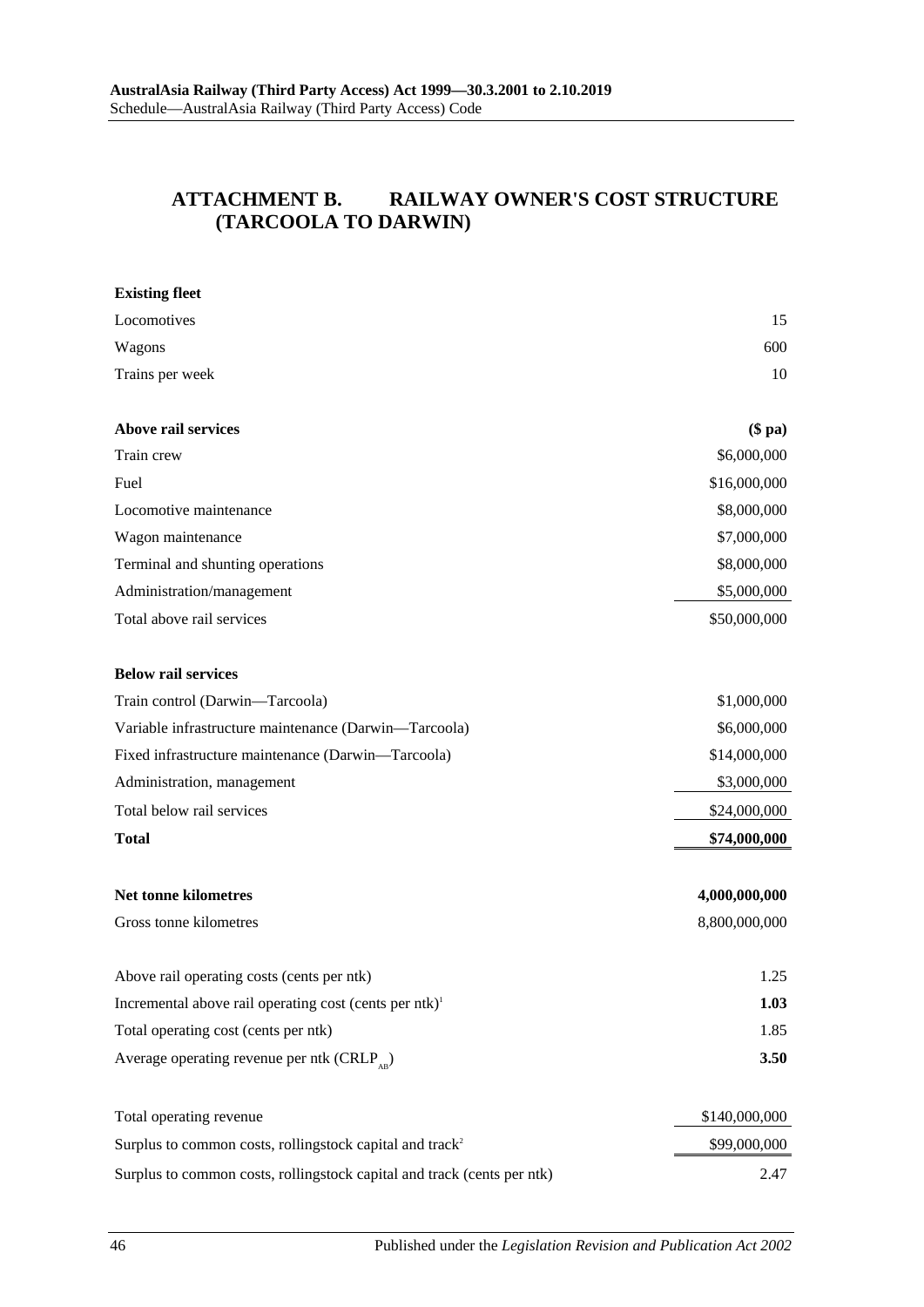| Annual capital charge (per locomotive)                          | \$266,667    |
|-----------------------------------------------------------------|--------------|
| Annual capital charge (per wagon)                               | \$13,333     |
| Annual capital charges for locomotives                          | \$4,000,000  |
| Annual capital charges for wagons                               | \$8,000,000  |
| Total rollingstock capital charge                               | \$12,000,000 |
| Remaining surplus to common costs and track                     | \$87,000,000 |
| Total rollingstock capital charge (cents per ntk)               | 0.30         |
| Incremental Above Rail Cost (IC <sub>AD</sub> ) (cents per ntk) | 1.33         |
| Equivalent access charge (cents per ntk)                        | 2.17         |
| Approximate equivalent gtk charge $(\textcircled{2.2 ntk:gtk})$ | 0.99         |
| Notes:                                                          |              |

- 1. Total above rail cost (\$50m) less admin/management (\$5m) and 50% terminal costs (\$4m) divided by ntk (4b).
- 2. Revenue (\$140m) less incremental above rail costs (\$41m).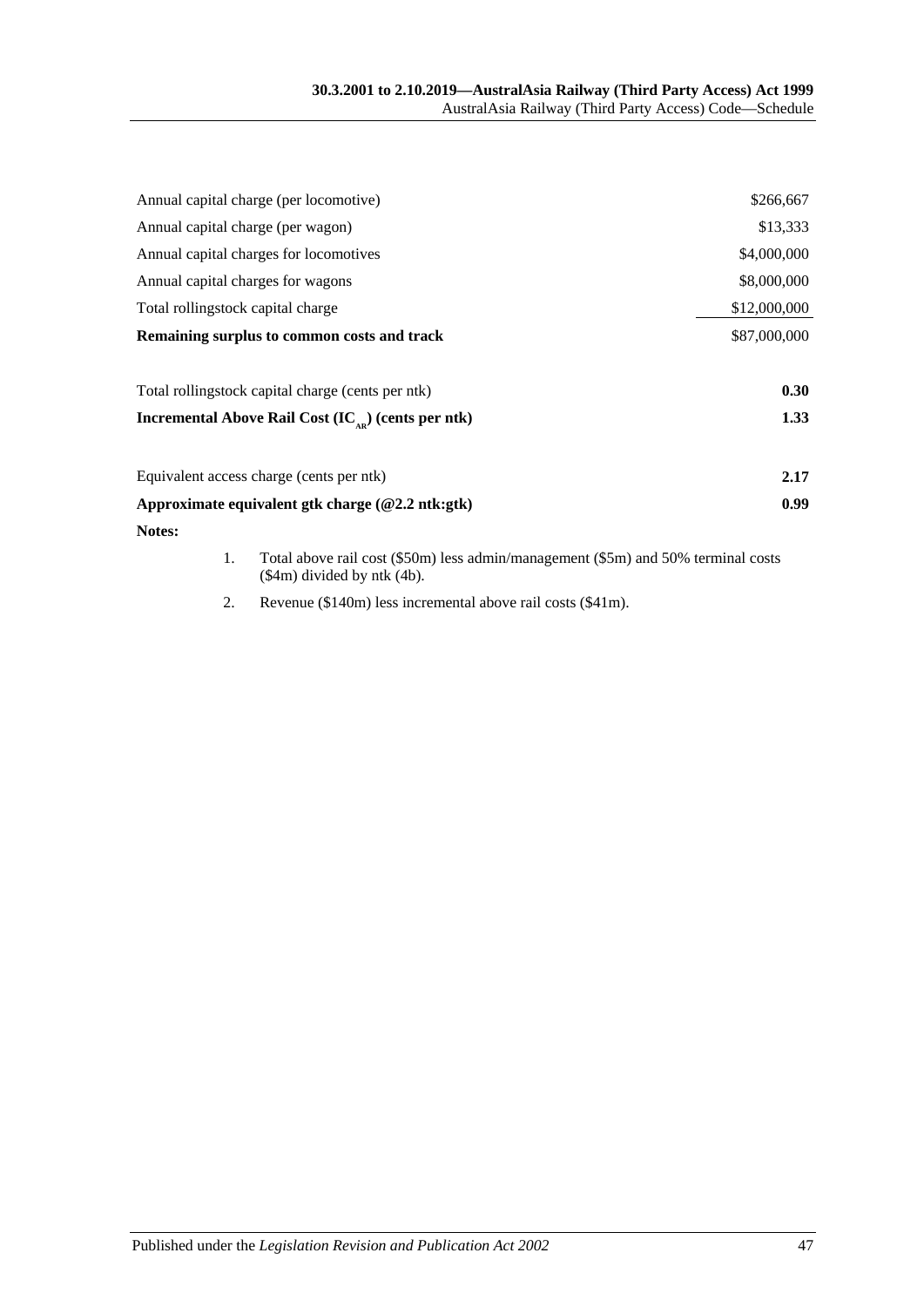# **ATTACHMENT C. CEILING PRICE (COMPETITIVE MARKET)**

|                                                         | <b>Total Railway</b><br>$(\$$ pa $)$ | <b>Stand-alone</b><br>Cost<br>$(\$$ pa $)$ |
|---------------------------------------------------------|--------------------------------------|--------------------------------------------|
| Below rail operations and maintenance                   |                                      |                                            |
| Train control (Darwin-Tarcoola)                         | 1,000,000                            | 1,000,000                                  |
| Track variable (Darwin—Tarcoola)                        | 6,000,000                            | 3,000,000                                  |
| Fixed infrastructure maintenance (Darwin-Tarcoola)      | 14,000,000                           | 14,000,000                                 |
| Administration, management                              | 3,000,000                            | 2,000,000                                  |
| Total below rail services                               | 24,000,000                           | 20,000,000                                 |
| <b>Below rail capital charges</b>                       |                                      |                                            |
| Depreciation—track $(0.05 \text{ c/gtk})$               |                                      | 2,200,000                                  |
| Depreciation—other infrastructure (\$300,000/km@50 yrs) |                                      | 13,500,000                                 |
| Return on investment (\$180m@18%/0.64)                  |                                      | 281,250,000                                |
| Total below rail capital charges                        |                                      | 296,950,000                                |
| <b>Total stand-alone cost</b>                           |                                      | 316,950,000                                |
| <b>Calculation of ceiling price:</b>                    |                                      |                                            |
| Usage (ntk pa)                                          |                                      | 2,000,000,000                              |
| Ceiling price (c/ntk)                                   |                                      | 15.85                                      |
| Ceiling price $(c/gtk@2.2$ ntk:gtk)                     |                                      | 7.20                                       |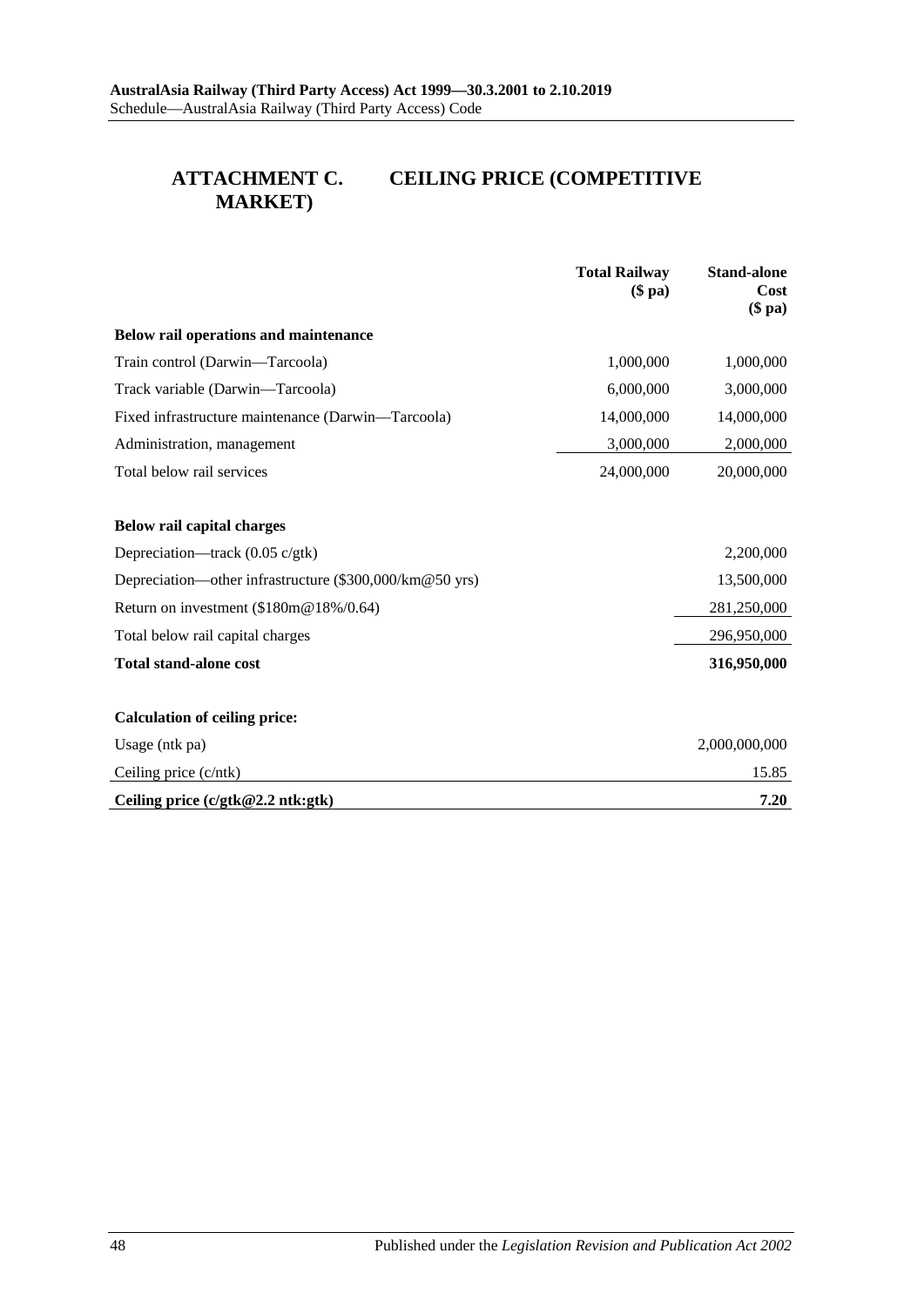# **ATTACHMENT D. RAILWAY OWNER'S UNIT RATES**

| <b>Cost Area</b>                 | <b>Cost Driver</b>                    | Unit rate  |
|----------------------------------|---------------------------------------|------------|
| Train crew                       | train hour                            | \$150.00   |
| Fuel                             | $000$ gtk                             | \$2.50     |
| Locomotive maintenance           | loco kms                              | \$1.50     |
| Wagon maintenance                | 000 wagon kms                         | \$80.00    |
| Train control (Darwin-Tarcoola)  | route kms                             | \$300.00   |
| Track variable                   | $000$ gtk                             | \$0.50     |
| Fixed infrastructure maintenance | track kms                             | \$5,000.00 |
| Administration, management       | % mark up on other<br>operating costs | 8%         |
| Terminal operations              | per tonne                             | \$4.00     |
| Shunting                         | per tonne                             | \$4.00     |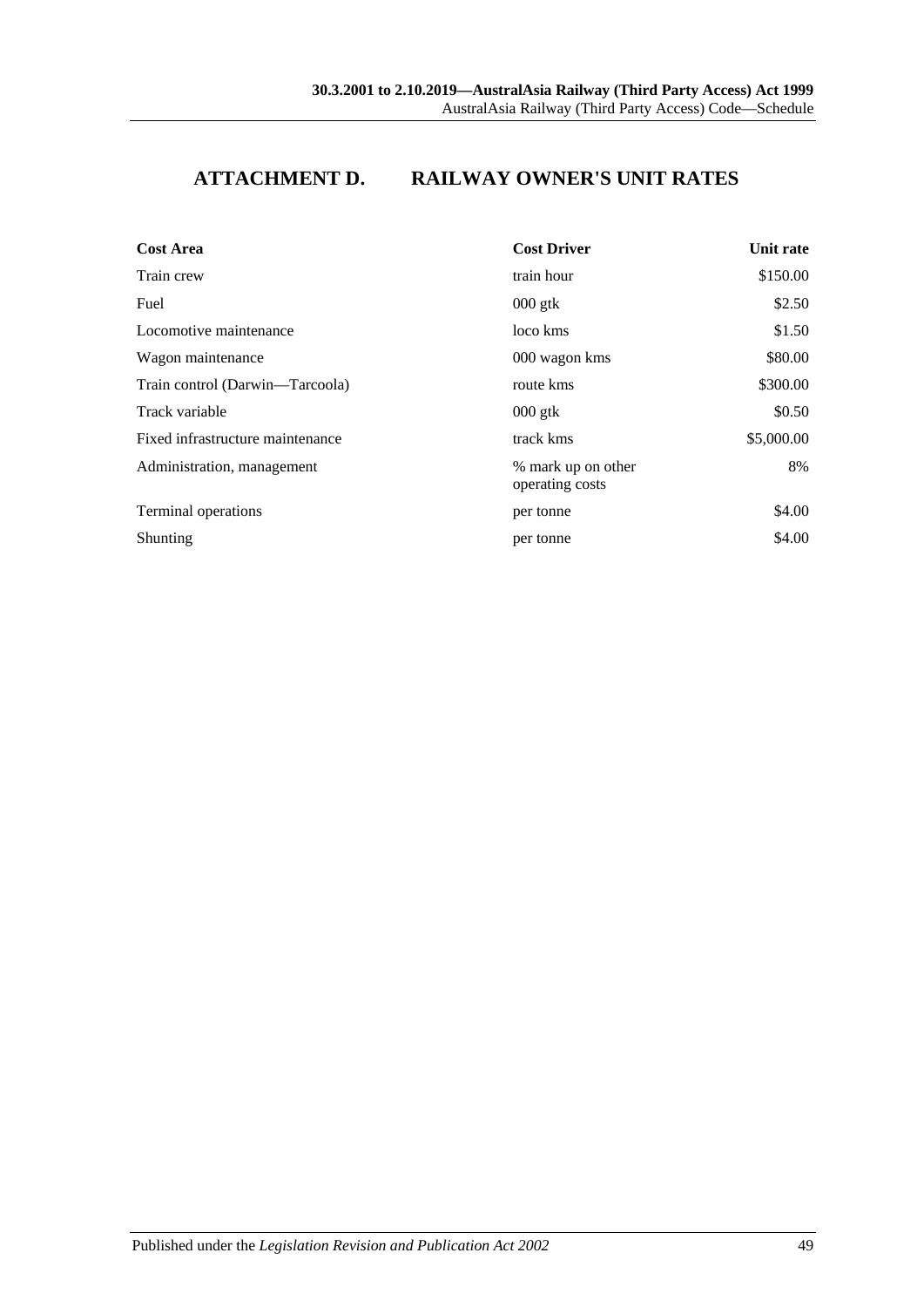# **ATTACHMENT E. NEW TRAFFIC EXAMPLE**

| <b>Operating assumptions</b>                     |             |
|--------------------------------------------------|-------------|
| Freight task (tonnes pa)                         | 2,500,000   |
| Average haul (kms)                               | 300         |
| Net tonne kms pa                                 | 750,000,000 |
| Av. Gross trailing load (per train) <sup>1</sup> | 6,000       |
| Train load (net tonnes per train)                | 4,560       |
| Number of trains pa                              | 548         |
| Locomotives per train                            | 3           |
| Wagons per train                                 | 60          |
| Round-trip cycle time (hrs)                      | 24          |
| Cycles per week                                  | 7           |
| Locomotive fleet requirement                     | 7           |
| Wagon fleet requirement                          | 132         |
| Train hours pa                                   | 13,158      |
| Gross tonne kms pa (000)                         | 1,351,974   |
| Wagon kms pa (000)                               | 19,737      |
| Locomotive kms pa                                | 986,842     |

#### **Incremental above rail costs**

|                                                      | <b>Cost driver</b> | Unit rate | Total cost pa    |
|------------------------------------------------------|--------------------|-----------|------------------|
| Train crew                                           | train hour         | \$150.00  | \$1,973,700      |
| Fuel                                                 | $000$ gtk          | \$2.50    | \$3,379,935      |
| Locomotive maintenance                               | locomotive kms     | \$1.50    | \$1,480,263      |
| Wagon maintenance                                    | 000 wagon kms      | \$80.00   | \$1,578,960      |
| Administration, management                           | % mark up          | 8.0%      | $\theta$         |
| <b>Terminal operations</b>                           | per tonne          | \$0.50    | \$1,249,440      |
| Shunting                                             | per tonne          |           | $\boldsymbol{0}$ |
| Incremental operating costs                          |                    |           | \$9,662,298      |
| Incremental capital charges                          | locomotives        | \$266,667 | \$1,866,669      |
|                                                      | wagons             | \$13,333  | \$1,759,956      |
| Total incremental above rail cost                    |                    |           | \$13,288,923     |
| Incremental above rail cost (c/ntk) $(IC_{\alpha}$ ) |                    |           | 1.77             |
| Incremental above rail cost (c/gtk) (@1.80 ntk:gtk)  |                    |           | 0.98             |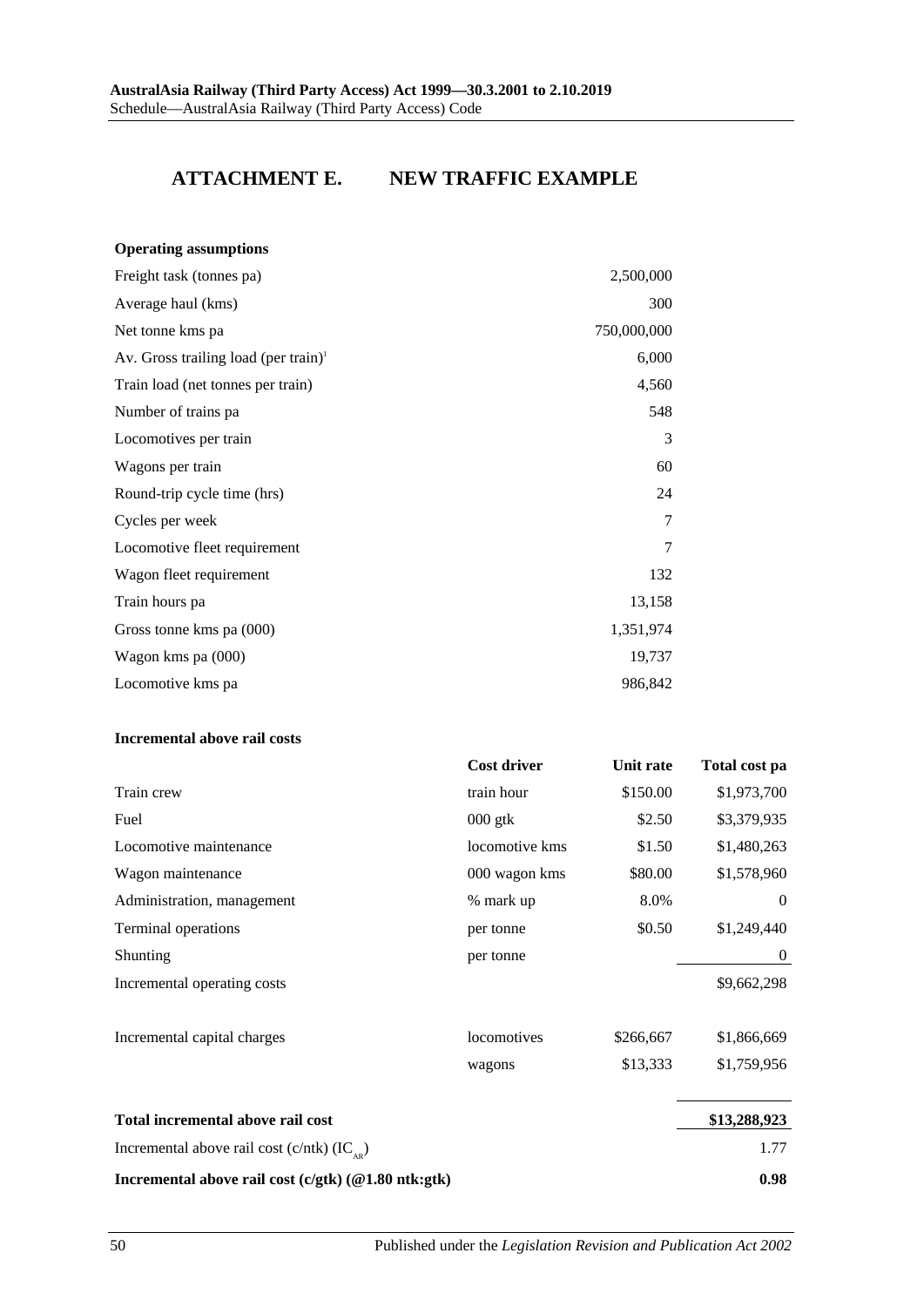**Note:**

**1. Gross trailing load is the gross weight hauled behind the locomotive(s) and is the sum of the weight of the freight and the tare weight of the wagons (it excludes the weight of the locomotives).**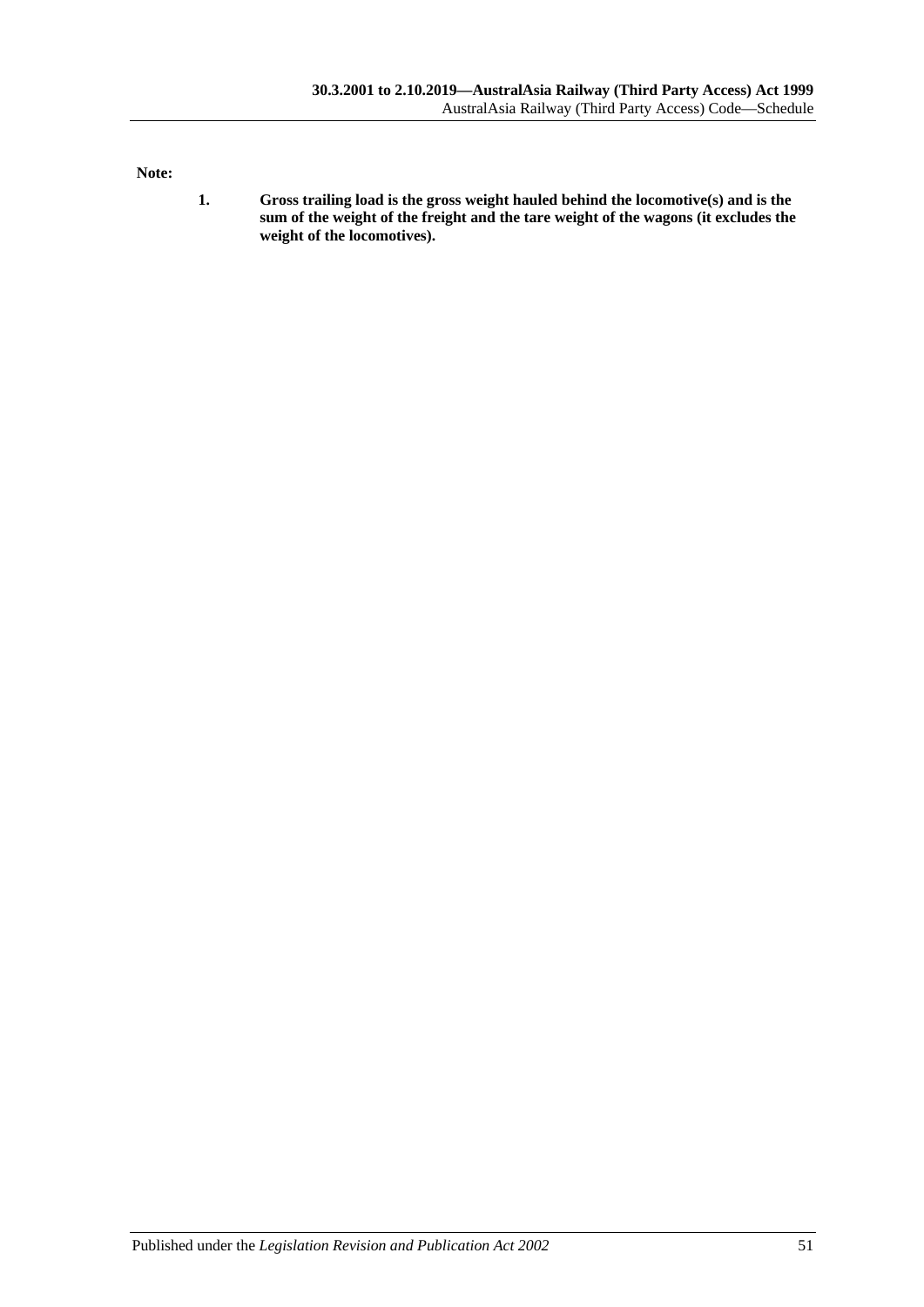# **ATTACHMENT F. CEILING PRICE (NEW TRAFFIC—COMPETITIVE MARKET)**

|                                                         | <b>Total Railway</b> | <b>Relevant</b><br>(\$ pa) Infrastructure<br>$(\$$ pa $)$ |
|---------------------------------------------------------|----------------------|-----------------------------------------------------------|
| Below rail operations and maintenance                   |                      |                                                           |
| Train control (Darwin-Tarcoola)                         | 1,000,000            | 133,333                                                   |
| Track variable (Darwin—Tarcoola)                        | 6,000,000            | 800,000                                                   |
| Fixed infrastructure maintenance (Darwin—Tarcoola)      | 14,000,000           | 1,866,667                                                 |
| Administration, management                              | 3,000,000            | 400,000                                                   |
| Total below rail services                               | 24,000,000           | 3,200,000                                                 |
|                                                         |                      |                                                           |
| Below rail capital charges                              |                      |                                                           |
| Depreciation—track (0.05 c/gtk)                         |                      | 900,000                                                   |
| Depreciation—other infrastructure (\$300,000/km@50 yrs) |                      | 1,800,000                                                 |
| Return on investment (\$160m@18%/0.64)                  |                      | 45,000,000                                                |
| <b>Total stand-alone cost</b>                           |                      | 47,700,000                                                |
|                                                         |                      |                                                           |
| <b>Calculation of ceiling price:</b>                    |                      |                                                           |
| Usage (ntk pa)                                          |                      | 1,000,000,000                                             |
| Ceiling price $(c/ntk)$                                 |                      | 4.77                                                      |
| Ceiling price $(c/gtk \t@1.8 ntk:gtk)$                  |                      | 2.65                                                      |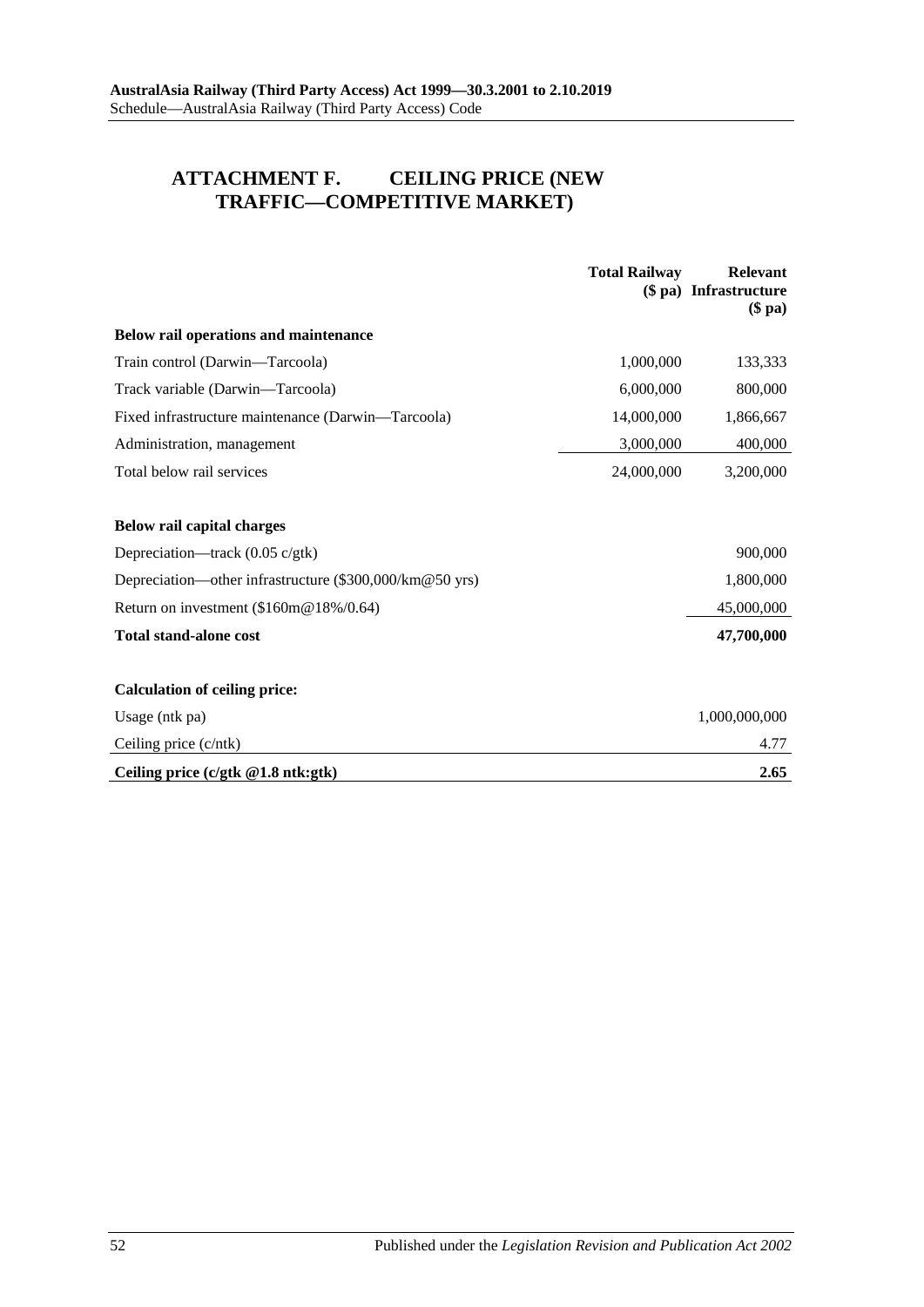# **ATTACHMENT G. CEILING PRICE (NEW TRAFFIC—NO COMPETITIVE MARKET)**

|                                                         | <b>Total Railway</b><br>$(\$$ pa $)$ | Relevant<br>Infrastructure<br>$(\$$ pa $)$ |
|---------------------------------------------------------|--------------------------------------|--------------------------------------------|
| Below rail operations and maintenance                   |                                      |                                            |
| Train control (Darwin-Tarcoola)                         | 1,000,000                            | 133,333                                    |
| Track variable (Darwin-Tarcoola)                        | 6,000,000                            | 800,000                                    |
| Fixed infrastructure maintenance (Darwin-Tarcoola)      | 14,000,000                           | 1,866,667                                  |
| Administration, management                              | 3,000,000                            | 400,000                                    |
| Total below rail services                               | 24,000,000                           | 3,200,000                                  |
| Below rail capital charges                              |                                      |                                            |
| Depreciation—track $(0.05 \text{ c/gtk})$               |                                      | 900,000                                    |
| Depreciation—other infrastructure (\$300,000/km@50 yrs) |                                      | 1,800,000                                  |
| Return on investment (\$160m@18%/0.64)                  |                                      | 45,000,000                                 |
| <b>Total stand-alone cost</b>                           |                                      | 47,700,000                                 |
| Contribution from other users $(R)$                     |                                      | 23,850,000                                 |
| <b>Total Cost</b>                                       |                                      | 23,850,000                                 |
| <b>Calculation of ceiling price:</b>                    |                                      |                                            |
| Usage (ntk pa)                                          |                                      | 1,000,000,000                              |
| Ceiling price (c/ntk)                                   |                                      | 2.39                                       |
| Ceiling price $(c/gtk \t@1.8 ntk:gtk)$                  |                                      | 1.33                                       |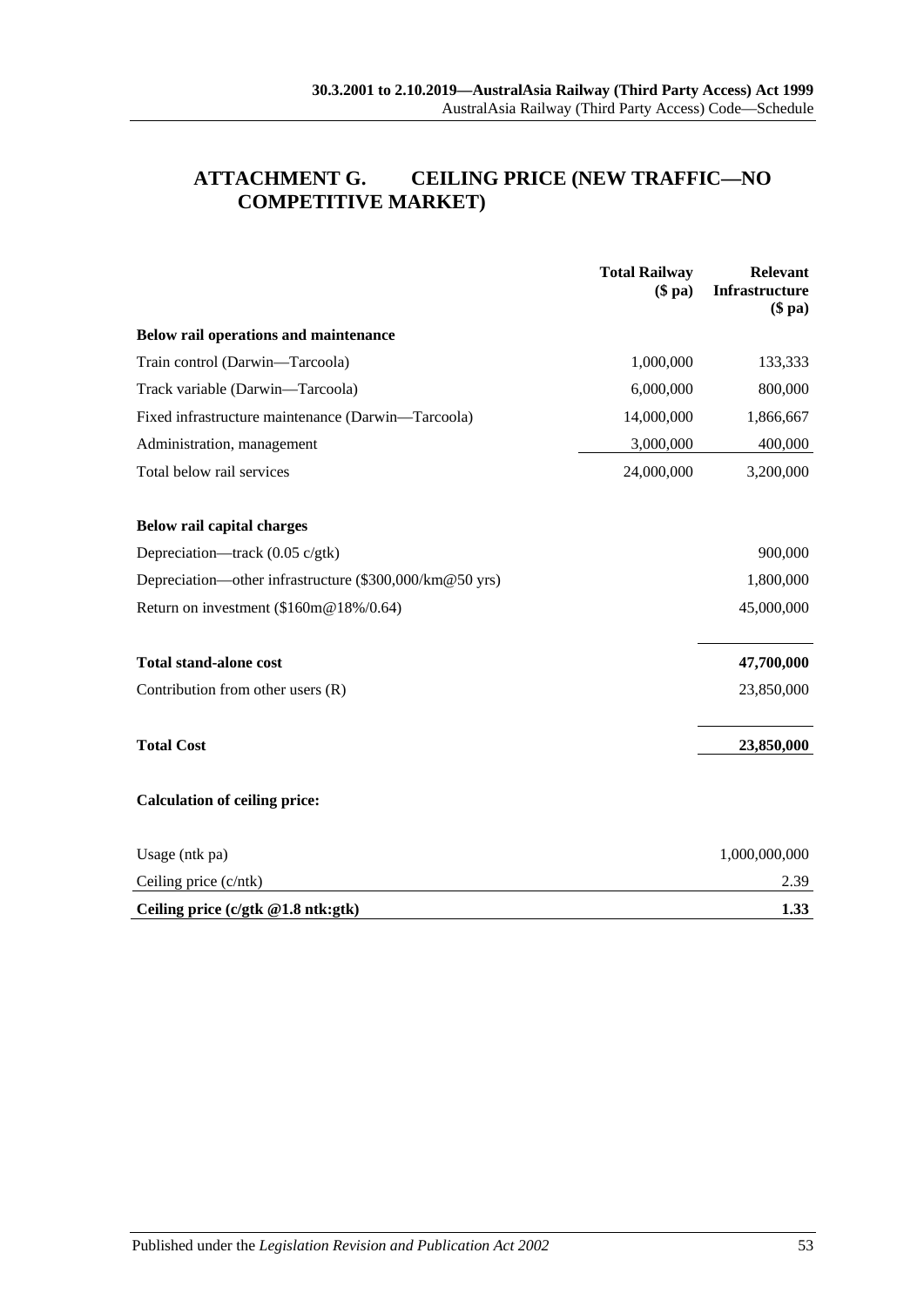# **ATTACHMENT H. RAILWAY OWNER'S COST STRUCTURE (ADELAIDE TO DARWIN)**

| <b>Existing fleet</b>                                                |                |
|----------------------------------------------------------------------|----------------|
| Locomotives                                                          | 23             |
| Wagons                                                               | 900            |
| Trains per week                                                      | 10             |
| Above rail services                                                  | $$$ pa $)$     |
| Train crew                                                           | \$9,000,000    |
| Fuel                                                                 | \$24,000,000   |
| Locomotive maintenance                                               | \$12,000,000   |
| Wagon maintenance                                                    | \$10,500,000   |
| Terminal and shunting operations                                     | \$8,000,000    |
| Administration/management                                            | \$5,000,000    |
| Total above rail services                                            | \$68,500,000   |
| <b>Below rail services</b>                                           |                |
| Track access charges (Adelaide to Tarcoola)                          | \$14,200,000   |
| Train control (Darwin-Tarcoola)                                      | \$1,000,000    |
| Variable infrastructure maintenance (Darwin-Tarcoola)                | \$6,000,000    |
| Fixed infrastructure maintenance (Darwin-Tarcoola)                   | \$14,000,000   |
| Administration, management                                           | \$3,000,000    |
| Total below rail services                                            | \$38,200,000   |
| <b>Total</b>                                                         | \$106,700,000  |
| <b>Net tonne kilometres</b>                                          | 6,000,000,000  |
| Gross tonne kilometres                                               | 13,200,000,000 |
| Above rail operating costs (cents per ntk)                           | 1.14           |
| Incremental above rail operating cost (cents per ntk) <sup>1</sup>   | 0.99           |
| Total operating cost (cents per ntk)                                 | 1.78           |
| Average operating revenue per ntk                                    | 3.50           |
| Total operating revenue                                              | \$210,000,000  |
| Surplus to common costs, rollingstock capital and track <sup>2</sup> | \$150,500,000  |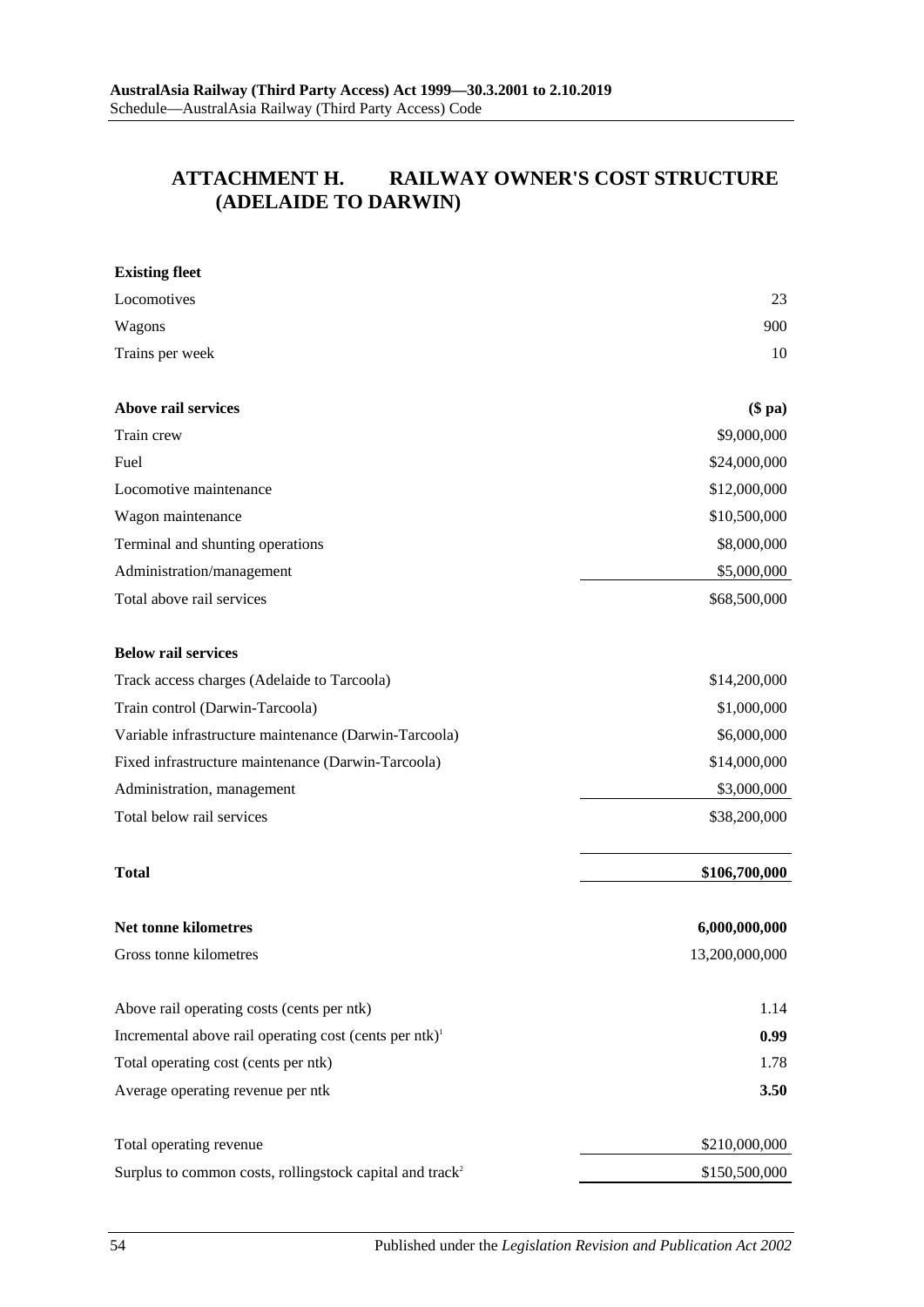| Surplus to common costs, rollingstock capital and track (cents per ntk) | 2.51          |
|-------------------------------------------------------------------------|---------------|
| Annual capital charge (per locomotive)                                  | \$266,667     |
| Annual capital charge (per wagon)                                       | \$13,333      |
| Annual capital charges for locomotives                                  | \$6,133,000   |
| Annual capital charges for wagons                                       | \$12,000,000  |
| Total rollingstock capital charge                                       | \$18,133,000  |
| Remaining surplus to common costs and track                             | \$132,367,000 |
| Total rollingstock capital charge (cents per ntk)                       | 0.30          |
| Incremental Above Rail Cost $(IC_{\alpha}^{\dagger})$ (cents per ntk)   | 1.29          |
| Notes:                                                                  |               |

- 1. Total above rail cost (\$68.5m) less admin/management (\$5m) and 50% terminal costs (\$4m) divided by ntk (6b).
- 2. Revenue (\$210m) less incremental above rail costs (\$59.5m).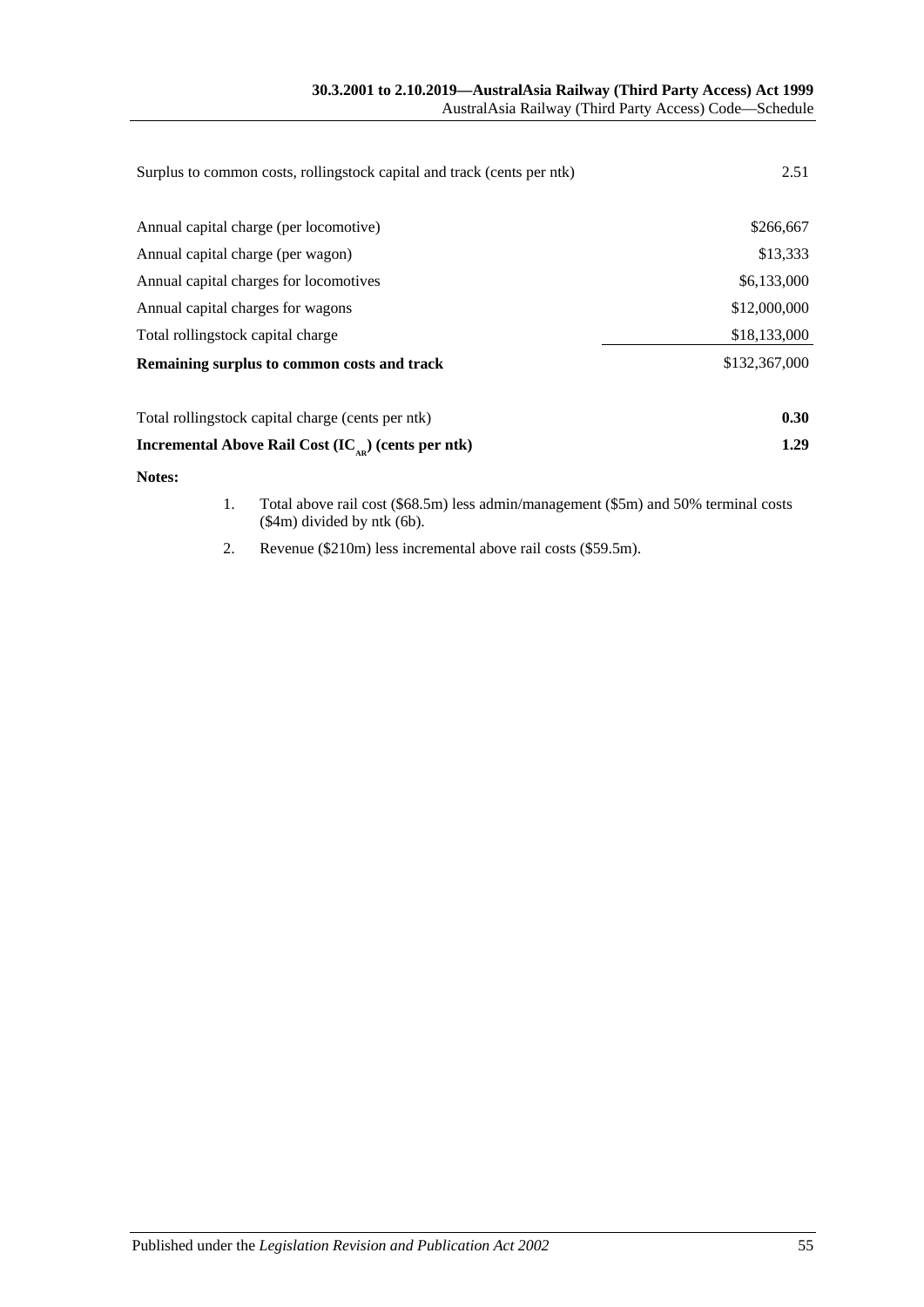# <span id="page-55-0"></span>**Legislative history**

# **Notes**

- Please note—References in the legislation to other legislation or instruments or to titles of bodies or offices are not automatically updated as part of the program for the revision and publication of legislation and therefore may be obsolete.
- Earlier versions of this Act (historical versions) are listed at the end of the legislative history.
- For further information relating to the Act and subordinate legislation made under the Act see the Index of South Australian Statutes or www.legislation.sa.gov.au.

# **Principal Act and amendments**

New entries appear in bold.

| Year No |      | Title                                                                                                  | Assent    | Commencement                      |
|---------|------|--------------------------------------------------------------------------------------------------------|-----------|-----------------------------------|
| 1999    | 46   | AustralAsia Railway (Third Party<br>Access) Act 1999                                                   | 12.8.1999 | 2.9.1999 (Gazette 2.9.1999 p1046) |
| 2000    |      | notice ( <i>Gazette 17.2.2000 p964</i> )                                                               |           | 17.2.2000                         |
| 2001    | (27) | Alice Springs to Darwin Railway<br>(Access Provisions)<br>Regulations 2001 (Gazette 29.3.2001<br>p1524 |           | 29.3.2001: r2                     |
| 2001    |      | notice ( <i>Gazette 30.3.2001 p1533</i> )                                                              |           | 30.3.2001                         |

# **Provisions amended**

New entries appear in bold.

Entries that relate to provisions that have been deleted appear in italics.

| Provision                               | How varied                                                            | Commencement |
|-----------------------------------------|-----------------------------------------------------------------------|--------------|
| s <sub>2</sub>                          | omitted under Legislation Revision and<br><b>Publication Act 2002</b> |              |
| s 9                                     | inserted by $27/2001$ r 3(a)                                          | 29.3.2001    |
| Sch                                     |                                                                       |              |
| cl <sub>1</sub>                         | amended by <i>Gazette 17.2.2000 p964</i> cl 1                         | 17.2.2000    |
| cl <sub>3</sub>                         |                                                                       |              |
| cl $3(1)$                               |                                                                       |              |
| access holder                           | amended by <i>Gazette 17.2.2000 p964</i> cl $2(1)$                    | 17.2.2000    |
| corresponding<br>access regime          | inserted by Gazette 17.2.2000 $p964$ cl 2(2)                          | 17.2.2000    |
| interface issues                        | inserted by Gazette 17.2.2000 $p964$ cl 2(3)                          | 17.2.2000    |
| railway<br>infrastructure<br>facilities | substituted by Gazette 17.2.2000 p964 cl 2(4)                         | 17.2.2000    |
| regulator                               | substituted by Gazette 17.2.2000 p964 cl $2(5)$                       | 17.2.2000    |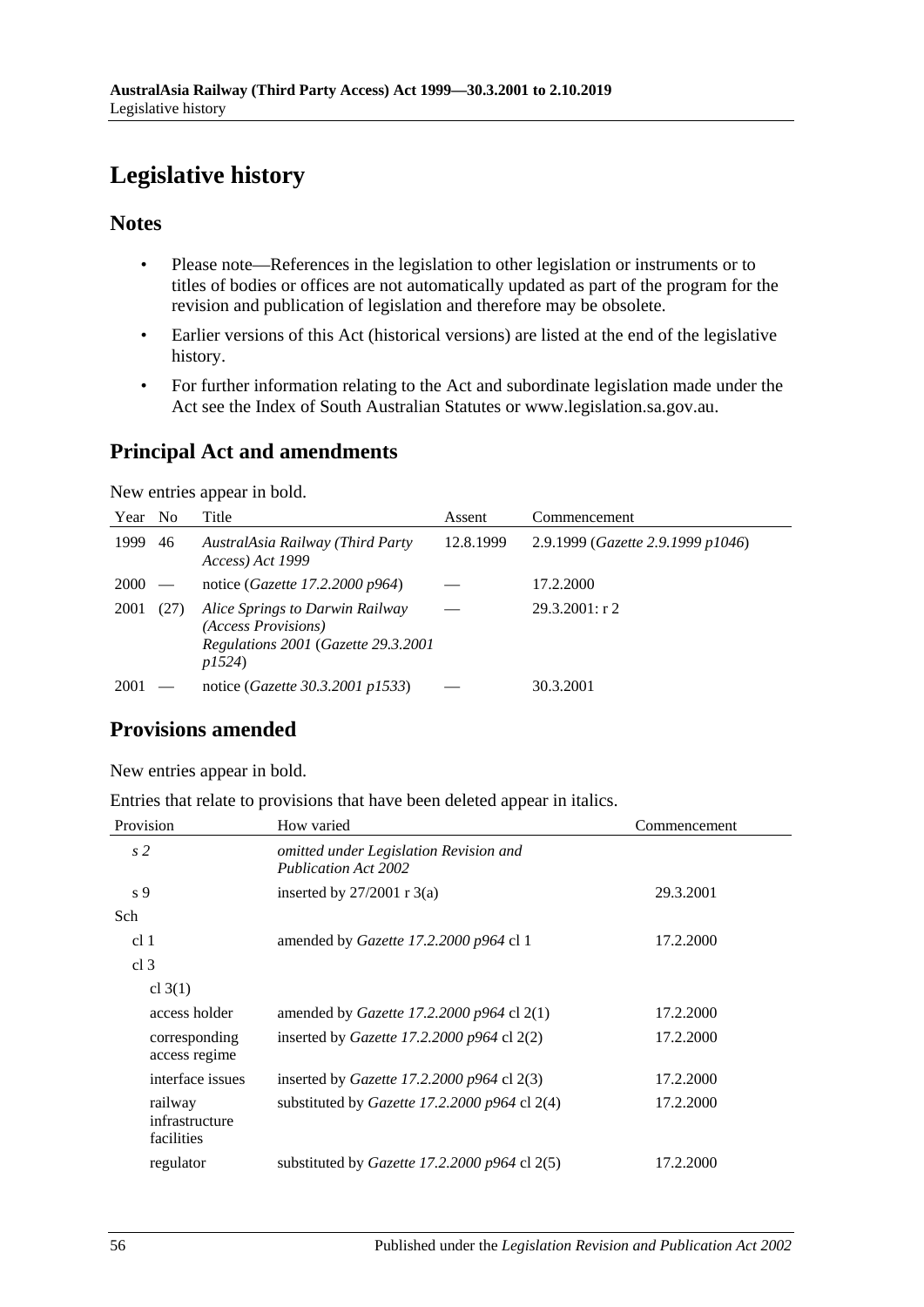## **30.3.2001 to 2.10.2019—AustralAsia Railway (Third Party Access) Act 1999** Legislative history

| required railway<br>infrastructure | inserted by Gazette 17.2.2000 p964 cl 2(6)                          | 17.2.2000 |
|------------------------------------|---------------------------------------------------------------------|-----------|
| cl $3(3)$ - (5)                    | inserted by Gazette 17.2.2000 p964 cl 2(7)                          | 17.2.2000 |
| cl <sub>5</sub>                    | substituted by Gazette 17.2.2000 p964 cl 3                          | 17.2.2000 |
| cl <sub>6</sub>                    |                                                                     |           |
| cl $6(1)$                          | amended by <i>Gazette 17.2.2000 p964</i> cl 4(1), (2)               | 17.2.2000 |
| cl $6(2)$                          | amended by Gazette 17.2.2000 p964 cl 4(3)                           | 17.2.2000 |
| cl 8                               | substituted by Gazette 17.2.2000 p964 cl 5                          | 17.2.2000 |
| cl <sub>9</sub>                    |                                                                     |           |
| cl $9(1)$                          | amended by Gazette 17.2.2000 p964 cl 6(1)                           | 17.2.2000 |
| cl $9(3)$                          | inserted by Gazette 17.2.2000 p964 cl 6(2)                          | 17.2.2000 |
| cl 10                              |                                                                     |           |
| cl $10(1)$                         | amended by Gazette 17.2.2000 p964 cl 7(1)                           | 17.2.2000 |
| cl $10(2)$                         | amended by Gazette 17.2.2000 p964 cl 7(2), (3)                      | 17.2.2000 |
| cl $10(2a)$                        | inserted by Gazette 17.2.2000 p964 cl 7(4)                          | 17.2.2000 |
| cl $10(4)$                         | amended by Gazette 17.2.2000 p964 cl 7(5), (6)                      | 17.2.2000 |
| cl $10(5a)$                        | inserted by Gazette 17.2.2000 p964 cl 7(7)                          | 17.2.2000 |
| cll 12A and 12B                    | inserted by Gazette 17.2.2000 p964 cl 8                             | 17.2.2000 |
| cl <sub>13</sub>                   | amended by Gazette 17.2.2000 p964 cl 9                              | 17.2.2000 |
| cl <sub>15</sub>                   |                                                                     |           |
| cl $15(2)$                         | amended by Gazette 17.2.2000 p964 cl 10                             | 17.2.2000 |
| cl <sub>16</sub>                   |                                                                     |           |
| cl $16(4)$ and $(5)$               | inserted by Gazette 17.2.2000 p964 cl 11                            | 17.2.2000 |
| cl <sub>17</sub>                   |                                                                     |           |
| cl $17(1)$                         | cl 17 redesignated as cl $17(1)$ by Gazette<br>17.2.2000 p964 cl 12 | 17.2.2000 |
| cl $17(2)$ and (3)                 | inserted by Gazette 17.2.2000 p964 cl 12                            | 17.2.2000 |
| cl <sub>19</sub>                   |                                                                     |           |
| cl $19(2)$                         | amended by Gazette 17.2.2000 p964<br>cl $13(1)$ - (3)               | 17.2.2000 |
| cl $19(4)$                         | amended by Gazette 17.2.2000 p964 cl 13(4)                          | 17.2.2000 |
| cl 19 $(6)$ and $(7)$              | inserted by Gazette 17.2.2000 p964 cl 13(5)                         | 17.2.2000 |
| cl 20                              |                                                                     |           |
| cl $20(1)$                         | amended by Gazette 17.2.2000 p964 cl 14(1)                          | 17.2.2000 |
| cl $20(3)$ — $(5)$                 | inserted by Gazette 17.2.2000 p964 cl 14(2)                         | 17.2.2000 |
| cl 21                              |                                                                     |           |
| cl $21(1)$                         | amended by Gazette 17.2.2000 p964<br>cl $15(1)$ —(4)                | 17.2.2000 |
| cl $21(2)$                         | substituted by Gazette 17.2.2000 p964 cl 15(5)                      | 17.2.2000 |
| $cl$ 22                            |                                                                     |           |
| cl $22(1)$                         | amended by Gazette 17.2.2000 p964 cl 16                             | 17.2.2000 |
| Pt 2 Div 5                         | heading amended by Gazette 17.2.2000 p964<br>cl <sub>17</sub>       | 17.2.2000 |
| cl 23                              | amended by Gazette 17.2.2000 p964 cl 18                             | 17.2.2000 |